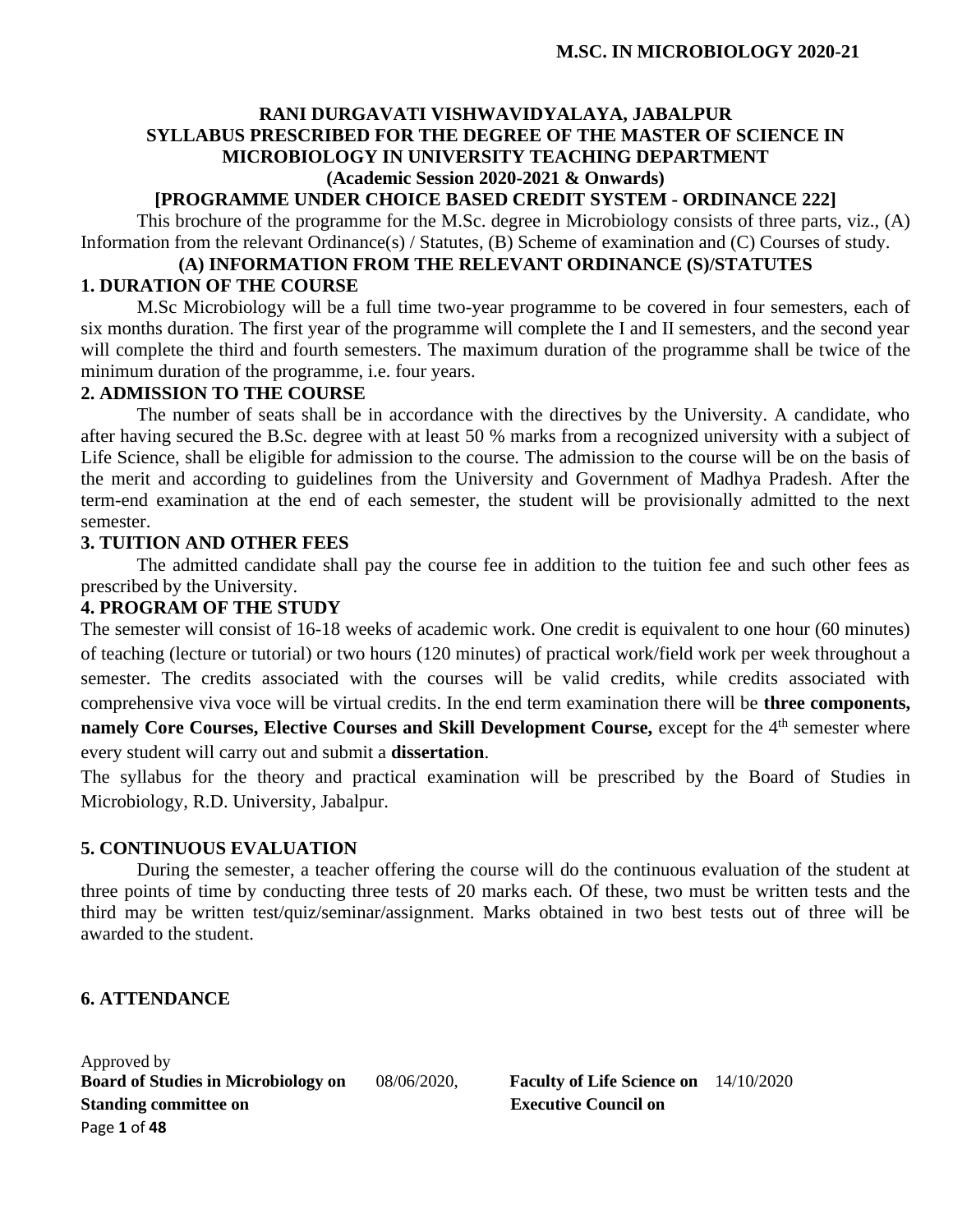The student whose attendance is less than 75% will not be allowed to appear in the end semester examination and he/she will be declared fail in that semester.

Approved by<br>Board of Studies in Microbiology on **Standing committee on Executive Council on** Page **2** of **48**

**Board of Studies in Microbiology on** 08/06/2020, **Faculty of Life Science on** 14/10/2020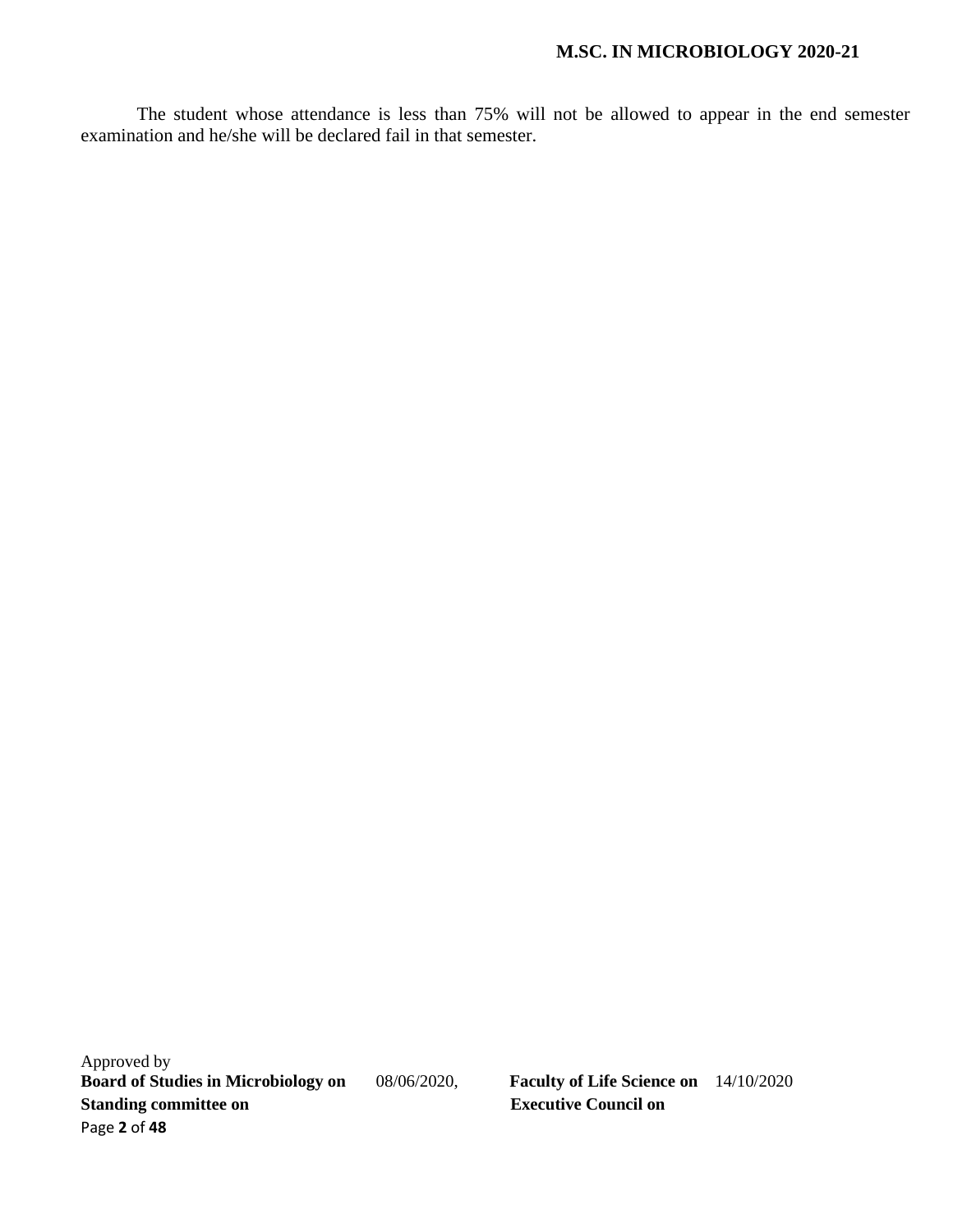#### **7. END SEMESTER EXAMINATION**

There shall be end semester examination at the end of first, second  $\&$  third semester. The semester examination will be held every year normally in December and June or on the dates declared in the academic calendar of the University. A student proceeding to appear in end semester examination will submit through the Head of the Department his / her application on the prescribed form along with required examination fee, etc. to the Registrar of the University. Every student will appear in four respective theory papers and two combined practical examinations in first, second, & third semesters except for the fourth semester. In the fourth semester, every student will be allotted dissertation work in lieu of four theory papers. Allotment of the dissertation will be done by a committee comprising of the Dean of Faculty of Life Science, Head of Department of Biological Science, one Professor and one Associate Professor of the Department by rotation according to seniority. The dissertation may be undertaken in UTD or in any of the National Laboratories/ Institute/ Universities/ Government approved Companies/ Industries. In such cases, there will be two supervisors, one from the parent department and another from the place where the student completes his/her dissertation work.

The dissertation will be evaluated by the external examiner who has expertise in the concerned subject. For the purpose of holding viva-voce, the supervisor will be the internal examiner along with the external examiner who has evaluated the dissertation. The scheme of marks for evaluating the various components of the dissertation will be followed as given in the syllabus.

#### **8. CONDITION FOR A PASS**

For each course, each student has to appear in at least two tests and end semester examination, otherwise the student will be awarded "Ab" grade. The total marks obtained in end-semester examination, and best of two tests under continuous evaluation will decide the grade in that course. In addition, student also has to get valid credits for Skill development modules' courses and Virtual credits and grades for Comprehensive viva-voce. The grading will be made on 10-point scale as follows:

| <b>Letter Grade</b> | <b>Grade Points</b> | <b>Description</b> | Range of Marks (%) |
|---------------------|---------------------|--------------------|--------------------|
|                     | l0                  | Outstanding        | 90-100             |
| $A+$                |                     | Excellent          | 80-89              |
| $\Delta$            |                     | Very Good          | 70-79              |
| $B+$                |                     | Good               | 60-69              |
|                     |                     | Above Average      | 50-59              |
|                     |                     | Average            | 40-49              |
|                     |                     | Pass               | 35-39              |
|                     |                     | Fail               | $0 - 34$           |
| Ab                  |                     | Absent             | Absent             |

For passing the examination in each semester, a candidate must have secured a minimum of 35% marks ("P" Grade: 4 Grade Points) in the course. If the marks obtained by the student in a course are less than the minimum cut-off percentage of marks, then "F" Grade will be awarded. If a student obtains "F" or "Ab" Grade in any course, he/she will be treated to have failed in the course. He/she has to reappear in the examination of the course as and when conducted or arranged by the UTD. Marks obtained earlier in continuous assessment may be carried forward and added to the marks obtained in repeat end semester examination to decide the grade in the repeat course.

The theoretical and practical courses can be repeated whenever offered or arranged by the UTD but within maximum duration of the programme. He/she can avail multiple repeat attempts to pass the course. The

Approved by **Board of Studies in Microbiology on** 08/06/2020, **Faculty of Life Science on** 14/10/2020 **Standing committee on** <br>**Executive Council on** Page **3** of **48**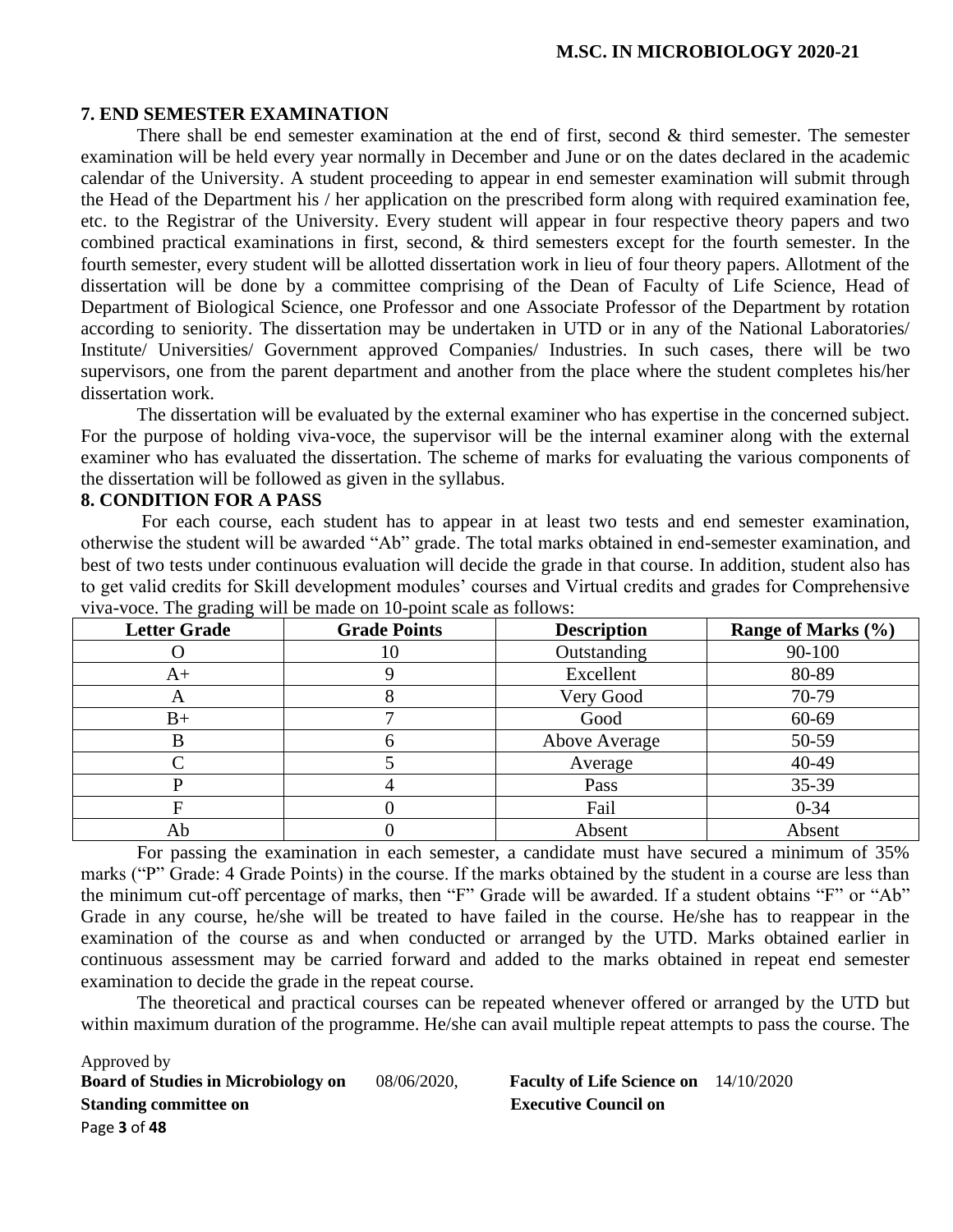student will be promoted to the next semester if he/she secures at least 12 valid credits in a semester. In case the student secures less than 12 valid credits in any semester, then the student will be asked to repeat entire semester and that semester will be treated as zero semester.

The decision of the teacher regarding the evaluation and the grade shall be final. However, a student submits in writing for review of his Marks/Grade to the Head/Director who will place the case before the board of comprehensive viva voce. The decision of the board will be final. Result of review will be declared by the concerned Head/Director. Review is effective only when grade improves. Review will be allowed only  $if -$ 

• The prescribed fee is paid.

.

• The candidate applies within 7 days of the declaration of the grade in that course.

**There will be no provision for revaluation:** However, the candidates can apply for Re-totaling in one course per semester.

**9.** In matters not covered under this Ordinance, general rules of the University shall be applicable.

**10.** In case of any dispute/ambiguity, the ruling of the Vice-Chancellor shall be final and binding.

## **B. PROGRAM OBJECTIVES**

- ➢ The objective of the Master's Program in Microbiology is to equip the students to gain bimolecular knowledge and analytical skills at an advanced level.
- ➢ The program emphasizes to apply knowledge acquired about prokaryotic and eukaryotic cellular processes, interaction of microorganisms among themselves, with physical and chemical agents and higher order organisms in environment and biological systems to various conditions.
- $\triangleright$  The laboratory training in addition to theory is included so that the students will acquire the skills to qualify for a broad range of positions in research, industry, consultancy, education and public administration, or for further education in a doctoral program.
- ➢ Students will be able to address broad range of fields including biopolymer chemistry, marine biochemistry, environmental biotechnology, food science, microbiology, microbial genetics, molecular biology and systems biology.

# **C. PROGRAMME OUTCOMES**

The Masters in Microbiology Program will address the increasing need for skilled scientific manpower with an understanding of research ethics involving microorganisms to contribute to application, advancement and impartment of knowledge in the field of microbiology and molecular biology globally. The laboratory training will empower them to prepare for careers in broad range fields. The M.Sc. Microbiology student will have:

- ➢ State of art knowledge about various methodological and analytic approaches that are used within the specialization.
- ➢ Knowledge of the leading edge in a chosen specialized area of Microbiology, based on own research experience from a master's project and international literature.
- ➢ Can compete in national level competitive exams such as NET-JRF or GATE or International exams such as GRE-TOEFEL and can pursue career in higher studies

Approved by<br>Board of Studies in Microbiology on **Standing committee on** <br>**Executive Council on** Page **4** of **48**

**Board of Studies in Microbiology on** 08/06/2020, **Faculty of Life Science on** 14/10/2020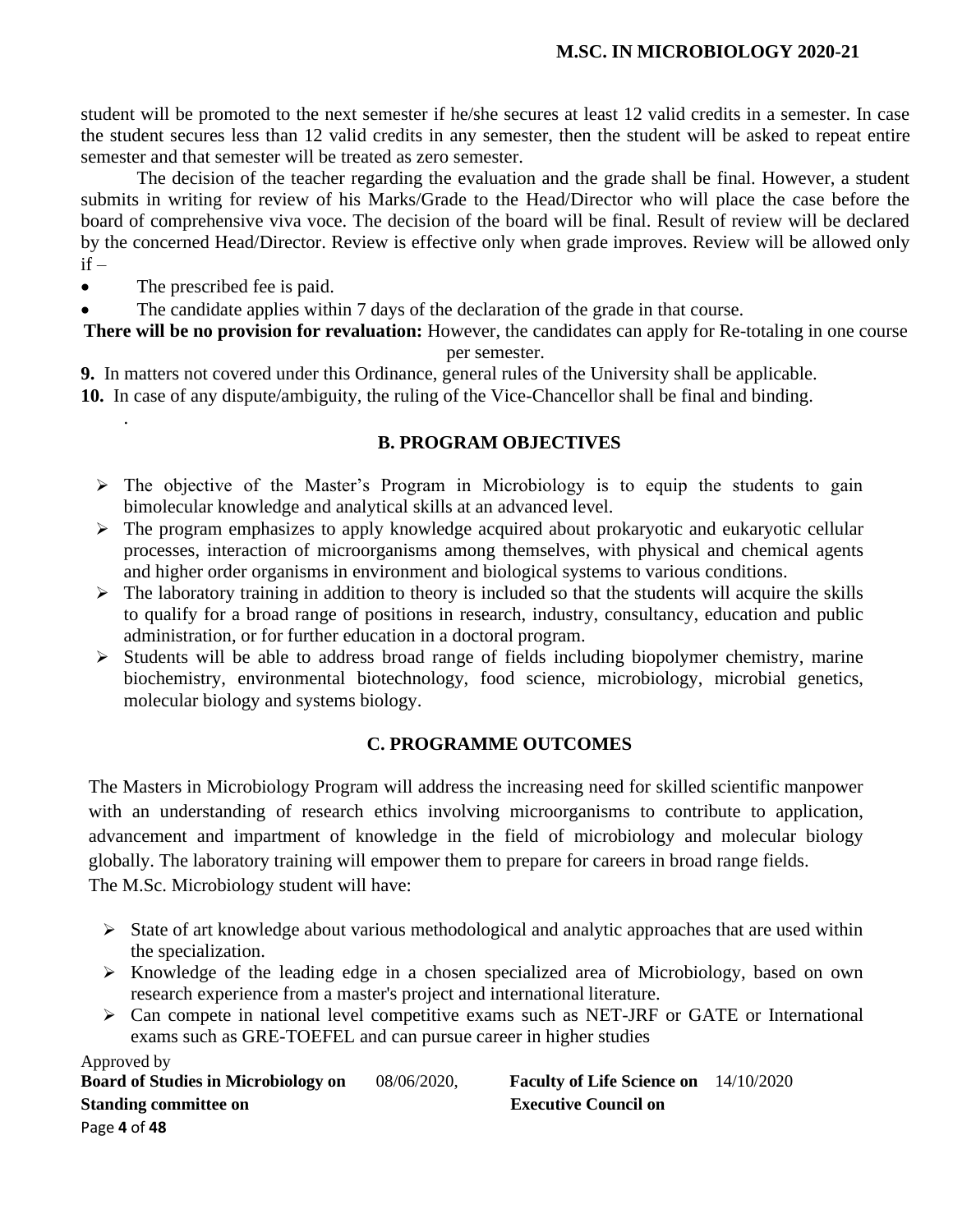- $\triangleright$  In-depth knowledge in the structure of a repertoire of microorganisms, metabolism in the cell, knowledge of the concepts of molecular genetics and biosynthesis of proteins, enzymology, physiology, microbial pathogenicity, environmental and agricultural microbiology, genetic engineering, bioengineering and a good theoretical and practical insight into methods used to obtain this knowledge.
- ➢ Demonstrate practical skills in the use of tools, technologies and methods common to microbiology, and apply the scientific method and hypothesis testing in the design and execution of experiments.
- ➢ Develop ability to independently carry out a complete scientific work process, including the understanding of theoretical background, hypothesis generation, collection and analysis of data, and interpretation and presentation of results.
- ➢ Has high competence and multidisciplinary project experience within selected topics related to microbiology and ability to contribute in a multidisciplinary team. Is capable to evaluate methods and results within the field of specialization critically.
- $\triangleright$  Is able to evaluate and apply relevant theory, methods and analytic approaches within the specialized field of microbiology, including statistical methods.
- $\triangleright$  Can assess and predict the technological, ethical and social effects of their own work /disciplines and of microbiology.
- ➢ Acknowledges health, safety and environment (HSE) issues in handling chemicals and biological materials; understands the environmental impacts associated with the activity; performs risk assessments and is familiar with safety instructions in his/her subject area.
- ➢ Can communicate scientific results to the general public and experts by writing well structured reports and contributions for scientific publications and posters, and by oral presentations.

# D**. PROGRAMME SPECIFIC OUTCOMES (PSOS)**

At the end of the two year programme the student will understand and be able to explain different branches of Microbiology such as Bacteriology and Virology. The student will be able to explain about various applications of Microbiology such as Environmental Microbiology, Industrial Microbiology, Food Microbiology, and Microbial Pathogenicity. He/she will be able to design and execute experiments related to Basic Microbiology, Immunology, Molecular Biology, Recombinant DNA Technology, and Microbial Genetics, and will be able to execute a short research project incorporating techniques of Basic and Advanced Microbiology under supervision. The student will be equipped to take up a suitable position in academia or industry, and to pursue a career in research if so desired.

Approved by **Board of Studies in Microbiology on** 08/06/2020, **Faculty of Life Science on** 14/10/2020 **Standing committee on** <br>**Executive Council on** Page **5** of **48**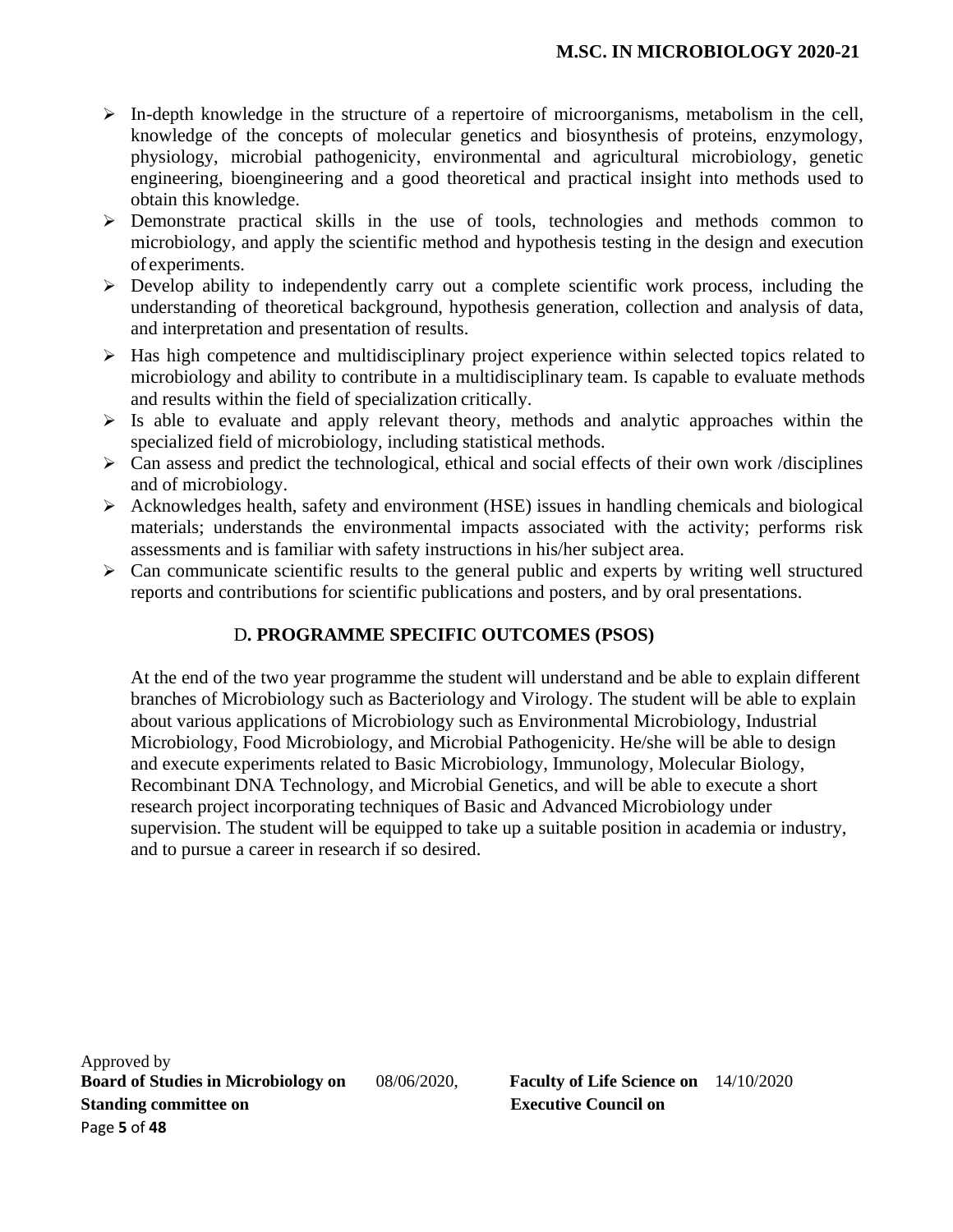## **(E) SCHEME OF EXAMINATION:**

| (A) Continuous evaluation, Theory, Practical |                                                     | <b>Credits</b> | <b>Maximum Marks</b>                   |                                                                           |              |
|----------------------------------------------|-----------------------------------------------------|----------------|----------------------------------------|---------------------------------------------------------------------------|--------------|
|                                              |                                                     |                | <b>Continuous</b><br><b>Evaluation</b> | <b>End Semester Exam</b>                                                  | <b>Total</b> |
| <b>Course</b>                                | <b>Course Title</b>                                 |                |                                        |                                                                           |              |
| Code                                         |                                                     |                |                                        |                                                                           |              |
| I Core courses                               |                                                     |                |                                        |                                                                           |              |
| <b>MBC101</b>                                | Bacteriology                                        | 3              | 40                                     | 60                                                                        | <b>100</b>   |
| <b>MBC102</b>                                | Virology                                            | 3              | 40                                     | 60                                                                        | <b>100</b>   |
| <b>MBC103</b>                                | Mycology                                            | 3              | 40                                     | 60                                                                        | <b>100</b>   |
| <b>MBC104</b>                                | Practical based on MBC101 &<br><b>MBC102</b>        | 4              | 40                                     | 60                                                                        | <b>100</b>   |
| <b>MBC105</b>                                | Practical based on MBC103 &<br><b>MBE101/MBE102</b> | 4              | 40                                     | 60                                                                        | 100          |
|                                              | II Electives courses (Any one to choose)            | 3              | 40                                     | 60                                                                        | 100          |
| <b>MBE101</b>                                | <b>Biomolecules</b>                                 |                |                                        |                                                                           |              |
| <b>MBE102</b>                                | Bioenergetics and Intermediary<br>Metabolism        |                |                                        |                                                                           |              |
|                                              | <b>III Skill Development course</b>                 |                |                                        |                                                                           |              |
| <b>MBS101</b><br>Skill Development module 1  |                                                     | $\overline{2}$ |                                        | <b>Grade Point will be provided by Skill</b><br><b>Development Centre</b> |              |
|                                              | Total valid credits                                 | 22             |                                        |                                                                           |              |
|                                              | (B) Comprehensive viva voce (virtual credits)       | 4              |                                        |                                                                           | 50           |

### **SEMESTER I**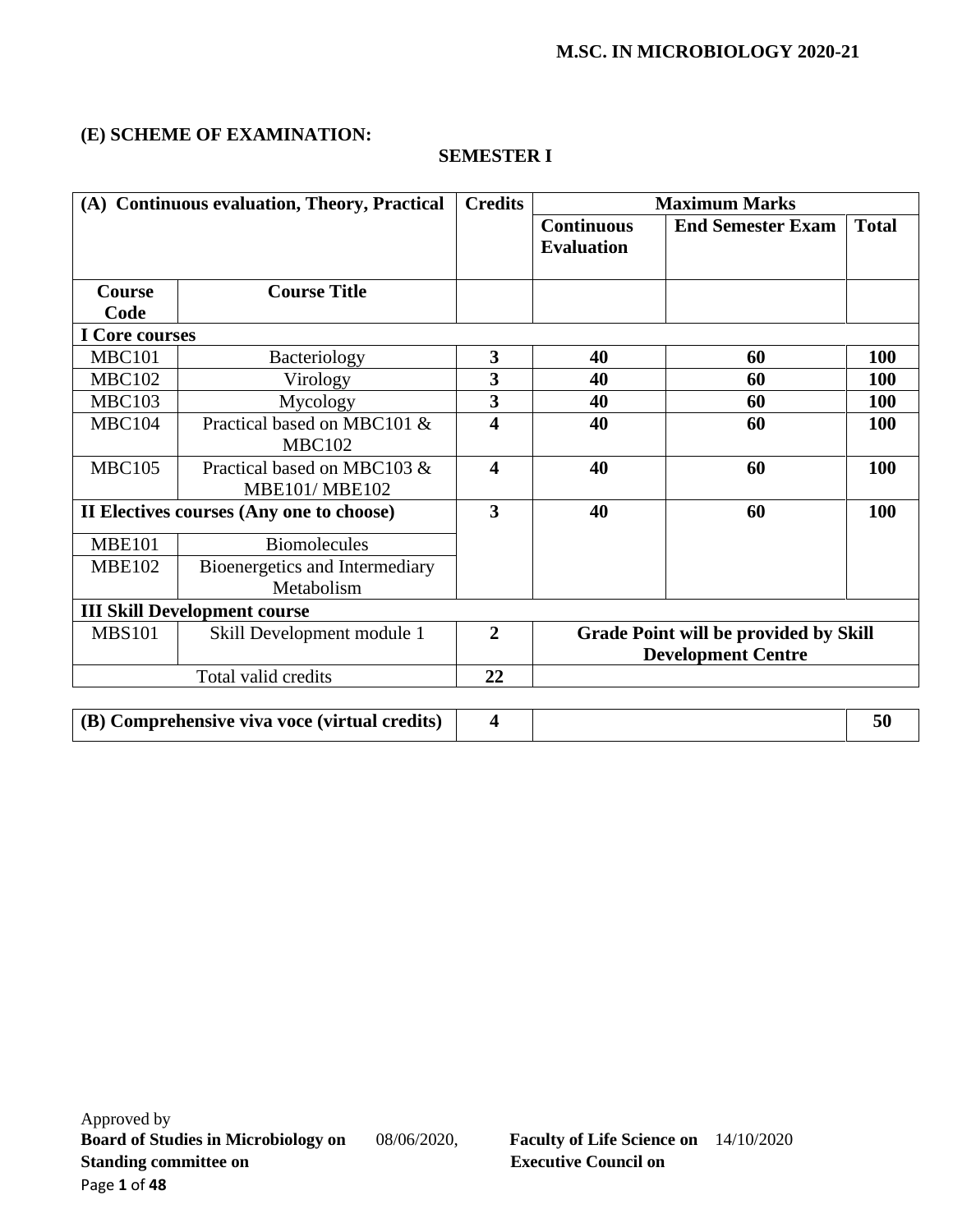| (A) Continuous evaluation, Theory, Practical |                                          | <b>Credits</b>          |                                        | <b>Maximum Marks</b>                         |              |  |
|----------------------------------------------|------------------------------------------|-------------------------|----------------------------------------|----------------------------------------------|--------------|--|
|                                              |                                          |                         | <b>Continuous</b><br><b>Evaluation</b> | End<br><b>Semester</b><br><b>Exam</b>        | <b>Total</b> |  |
| <b>Course</b>                                | <b>Course Title</b>                      |                         |                                        |                                              |              |  |
| Code                                         |                                          |                         |                                        |                                              |              |  |
| I Core courses                               |                                          |                         |                                        |                                              |              |  |
| <b>MBC201</b>                                | Molecular biology and Recombinant        | $\overline{\mathbf{3}}$ | 40                                     | 60                                           | 100          |  |
|                                              | <b>DNA</b> Technology                    |                         |                                        |                                              |              |  |
| <b>MBC202</b>                                | <b>Microbial Genetics</b>                | $\overline{\mathbf{3}}$ | 40                                     | 60                                           | 100          |  |
| <b>MBC203</b>                                | Biostatistics & Computer                 | $\overline{\mathbf{3}}$ | 40                                     | 60                                           | <b>100</b>   |  |
|                                              | Application                              |                         |                                        |                                              |              |  |
| <b>MBC204</b>                                | Practical based on MBC201 &              | $\overline{\mathbf{4}}$ | 40                                     | 60                                           | 100          |  |
|                                              | <b>MBC202</b>                            |                         |                                        |                                              |              |  |
| <b>MBC205</b>                                | Practical based on MBC203 &              | $\overline{\mathbf{4}}$ | 40                                     | 60                                           | 100          |  |
|                                              | MBE201/ MBE202/ MBE203                   |                         |                                        |                                              |              |  |
|                                              | II Electives courses (Any one to choose) | $\overline{\mathbf{3}}$ | 40                                     | 60                                           | 100          |  |
| <b>MBE201</b>                                | Biology of the Immune System             |                         |                                        |                                              |              |  |
| <b>MBE202</b>                                | Resource utilization and                 |                         |                                        |                                              |              |  |
|                                              | conservation                             |                         |                                        |                                              |              |  |
| <b>MBE203</b>                                | Microbial Metabolism                     |                         |                                        |                                              |              |  |
|                                              | <b>III Skill Development course</b>      |                         |                                        |                                              |              |  |
| <b>MBS201</b>                                | Skill Development module 2               | $\overline{2}$          |                                        | <b>Grade Point will be provided by Skill</b> |              |  |
|                                              |                                          |                         |                                        | <b>Development Centre</b>                    |              |  |
|                                              | Total valid credits                      | 22                      |                                        |                                              |              |  |
|                                              |                                          |                         |                                        |                                              |              |  |

#### **SEMESTER II**

**(B) Comprehensive viva voce (virtual credits) 4 50**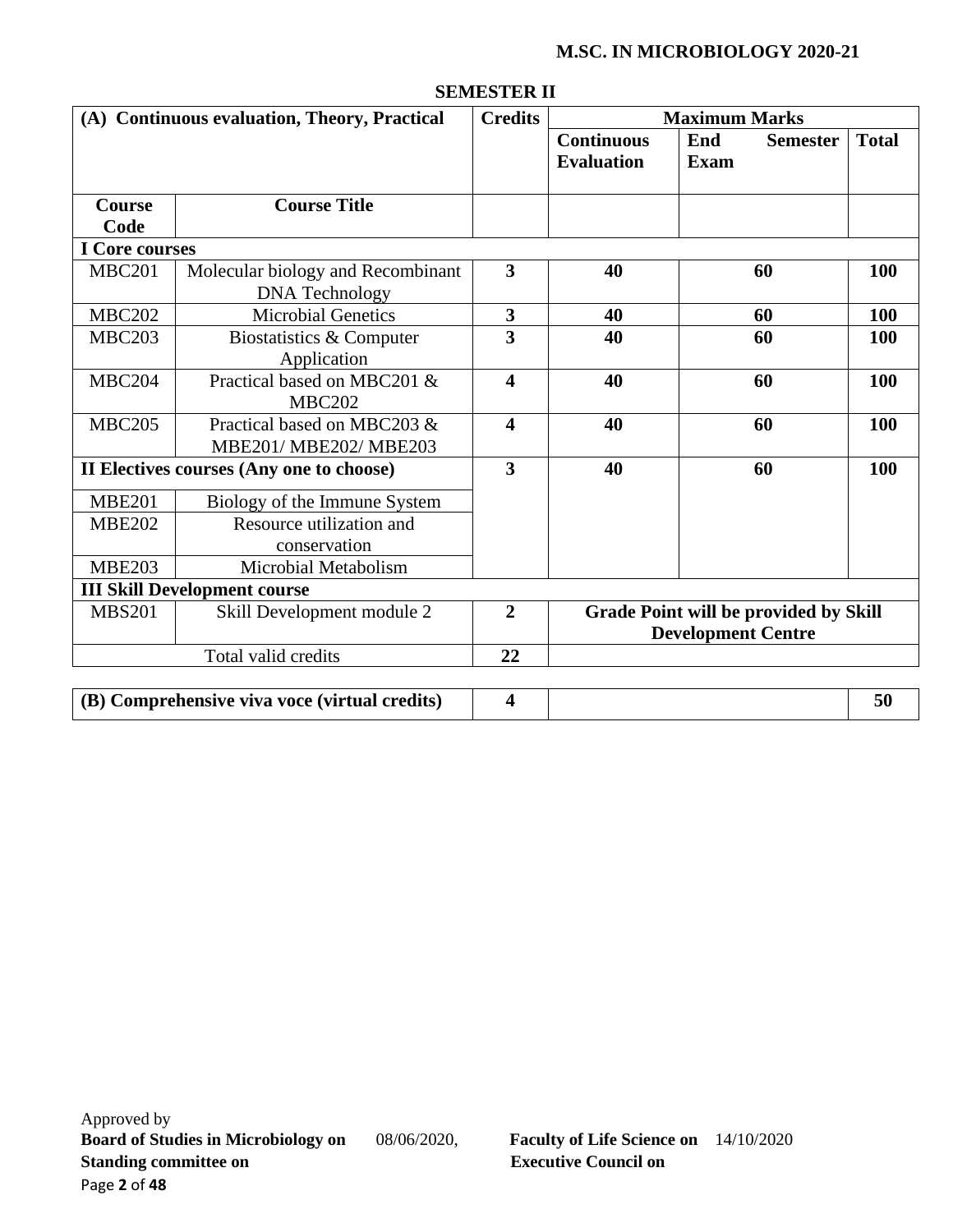| (A) Continuous evaluation, Theory, Practical |                                                              | <b>Credits</b>          | <b>Maximum Marks</b>                   |                           |                                              |              |
|----------------------------------------------|--------------------------------------------------------------|-------------------------|----------------------------------------|---------------------------|----------------------------------------------|--------------|
|                                              |                                                              |                         | <b>Continuous</b><br><b>Evaluation</b> | End<br>Exam               | <b>Semester</b>                              | <b>Total</b> |
| <b>Course</b>                                | <b>Course Title</b>                                          |                         |                                        |                           |                                              |              |
| Code                                         |                                                              |                         |                                        |                           |                                              |              |
| <b>I</b> Core courses                        |                                                              |                         |                                        |                           |                                              |              |
| <b>MBC301</b>                                | <b>Environmental Microbiology</b>                            | 3                       | 40                                     |                           | 60                                           | 100          |
| <b>MBC302</b>                                | <b>Medical Microbiology</b>                                  | $\overline{\mathbf{3}}$ | 40                                     |                           | 60                                           | <b>100</b>   |
| <b>MBC303</b>                                | Practical based on MBC301 &<br><b>MBC302</b>                 | 4                       | 40                                     |                           | 60                                           | <b>100</b>   |
| <b>MBC304</b>                                | Practical based on MBE301/MBE302/<br>MBE303/MBE304 (Any Two) | $\overline{\mathbf{4}}$ | 40                                     |                           | 60                                           | 100          |
|                                              | II Electives courses (Any two to choose)                     | 3                       | 40                                     |                           | 60                                           | 100          |
| <b>MBE301</b>                                | <b>Advanced Molecular Biology</b>                            |                         |                                        |                           |                                              |              |
| <b>MBE302</b>                                | <b>Agricultural Microbiology</b>                             | $\overline{\mathbf{3}}$ | 40                                     | 60                        | 100                                          |              |
| <b>MBE303</b>                                | Industrial & Food microbiology                               |                         |                                        |                           |                                              |              |
| <b>MBE304</b>                                | Microbial Biotechnology                                      |                         |                                        |                           |                                              |              |
|                                              | <b>III Skill Development course</b>                          |                         |                                        |                           |                                              |              |
| <b>MBS301</b><br>Skill Development module 3  |                                                              | $\overline{2}$          |                                        | <b>Development Centre</b> | <b>Grade Point will be provided by Skill</b> |              |
|                                              | Total valid credits                                          | 22                      |                                        |                           |                                              |              |
|                                              |                                                              |                         |                                        |                           |                                              |              |
|                                              | (B) Comprehensive viva voce (virtual credits)                | $\overline{\mathbf{4}}$ |                                        |                           |                                              | 50           |

## **SEMESTER III**

\*Both (A – Core courses; One/Two Elective course(s) and Skill Development modules)  $\&$  (B) are compulsory components of a semester. The grades awarded in the comprehensive Viva-voce shall be shown separately in the Grade Sheet.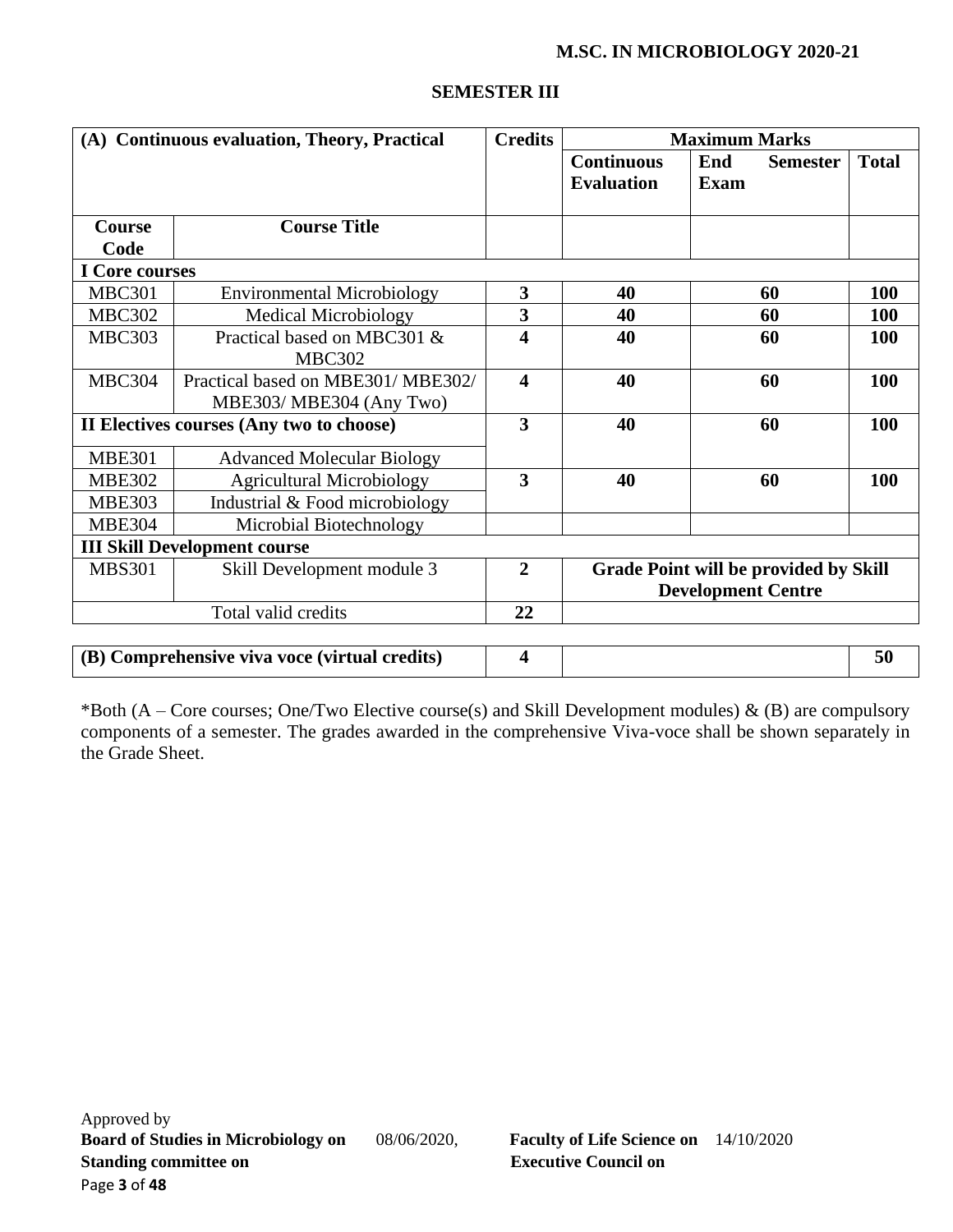| (A) DISSERTATION                            | <b>Credits</b> | <b>Maximum</b><br><b>Marks</b> |
|---------------------------------------------|----------------|--------------------------------|
| A. Valuation                                |                |                                |
| Language & Presentation<br>$\rm(i)$         |                | <b>300</b>                     |
| <b>Review of Literature</b><br>(ii)         | 18             |                                |
| (iii)<br>Methodology                        |                |                                |
| Analysis & interpretation of Result<br>(iv) |                |                                |
| <b>EXTERNAL</b><br><b>B.</b> Viva-Voce      |                | 50                             |
| <b>INTERNAL</b><br>C. Viva-Voce             |                | 50                             |
| <b>Total</b>                                |                | 400                            |

#### **SEMESTER IV**

| (B) Comprehensive viva voce (virtual | 50 |
|--------------------------------------|----|
| credits)                             |    |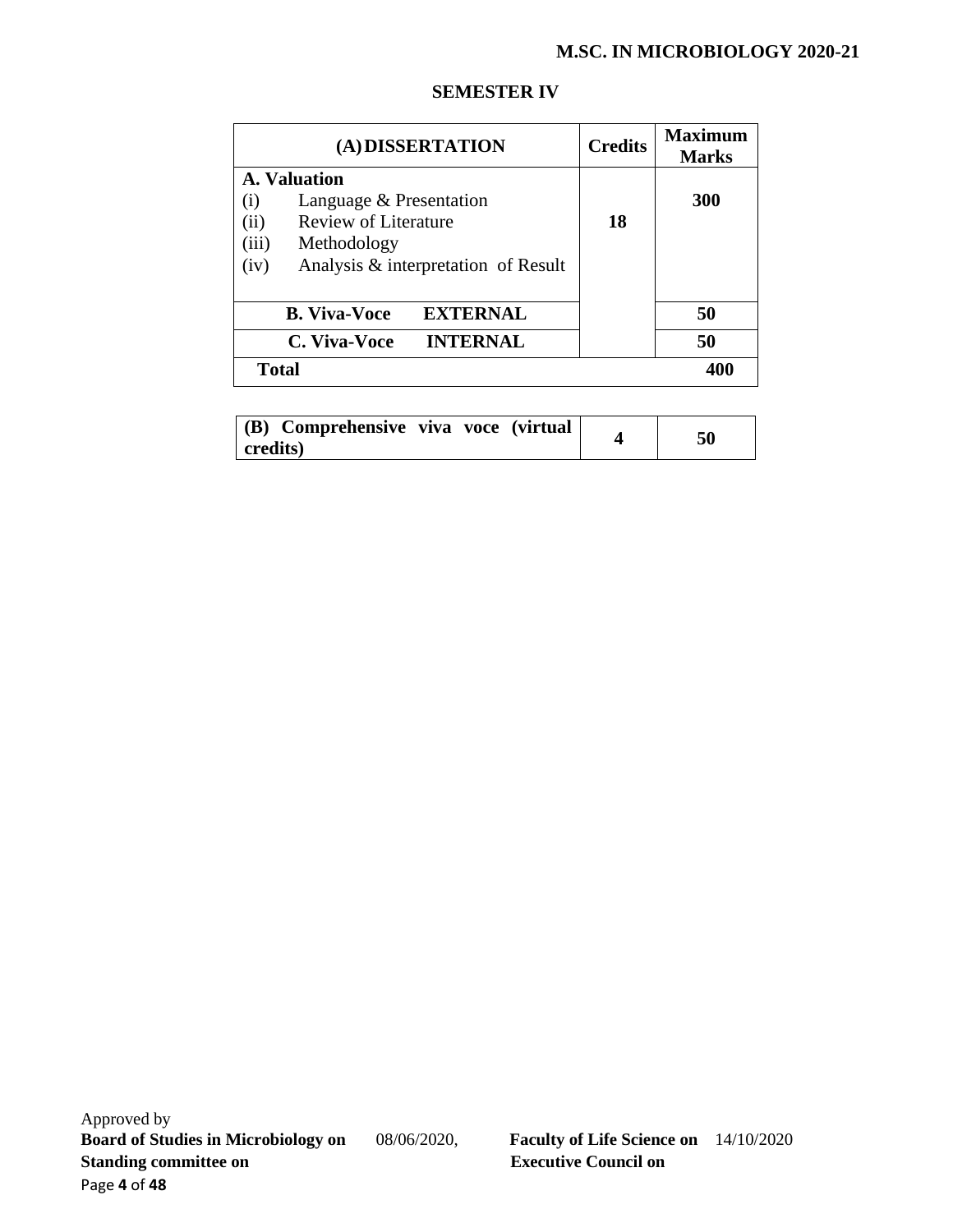# **COURSES OF STUDY IN M.Sc. MICROBIOLOGY FIRST SEMESTER COURSE CODE MBC101: BACTERIOLOGY (TOTAL CREDITS: 3)**

**Course Objectives**: The primary objective of the course is to build a strong foundation in the area of bacterial cell structure, division, survival and propagation.

**Course Learning Outcomes:** Upon successful completion of the course, the student:

- Will be able to describe the morphological features, cell arrangement and structural components of bacterial cell in detail; will be able to differentiate between Gram-positive and Gram-negative bacteria. Will have gained knowledge about cell wall structure and extracellular appendages in different bacteria and is acquainted with current methodologies available for production of protoplasts, sphaeroplasts and L-forms.
- Will have gathered detailed information regarding bacterial cell division and endospore formation. Can enlist the characteristics of archaea that differentiate it from eubacteria, and will have learnt key features of some model archaeal organisms.
- Can enlist the salient features of the genome organization of E.coli and also the features of the unusual genome organization of selected extremophiles that allow them to survive in harsh environments.
- Understands different secretion systems existing in bacteria for toxins and biomolecules secretion, and their role in bacterial survival and pathogenesis.
- Will have gained in-depth knowledge about density-based signal transduction in bacteria and its significance in competence, sporulation and antibiotic resistance; would know about quorum quenching and its use in developing antimicrobial tools.
- Will have the indepth knowledge of various groups of bacteria with their significane.

# **COURSE CONTENTS**

## **UNIT-I**

History, scope and development of bacteriology, sterilization, isolation, enrichment, pure culture and staining techniques, systematic study of bacteria; morphological, physiological, biochemical and serological studies, genetic characterization, identification & classification chart.

# **UNIT-II**

Habitat, structure, reproduction & classification of bacteria (morphological, biochemical, serological, chemical and molecular aspects), Actinomycetes, Mycoplasma, Rickettsiae, Chlamydiae and their significance.

# **UNIT-III**

The photosynthetic bacteria; cyanobacteria, green bacteria, halobacteria and their economic importance. Methanogenic bacteria and their significance. Chemoautotrophs and Methylotrophs; nitrifying bacteria, sulfur oxidizers, iron bacteria, hydrogen bacteria and their economic importance.

## **UNIT-IV**

Enterobacteriaceae and related organisms, their morphological & physiological characters, genetic interrelationship, taxonomic sub-division & their importance in human health. Myxobacteria, cytophage group, filamentous & gliding chaemoheterotrophs & filamentous sulphur oxidizing bacteria.

# **UNIT-V**

Gram positive spore forming bacteria; unicelluar endospore formers- *Bacillus, Clostridia. Miscellaneous bacteria; lactic acid bacteria, Micrococci, Corynebacteria, Mycobacteria.*

# **List of Recommended Books**

Approved by **Board of Studies in Microbiology on** 08/06/2020, **Faculty of Life Science on** 14/10/2020 **Standing committee on** <br>**Executive Council on** Page **5** of **48**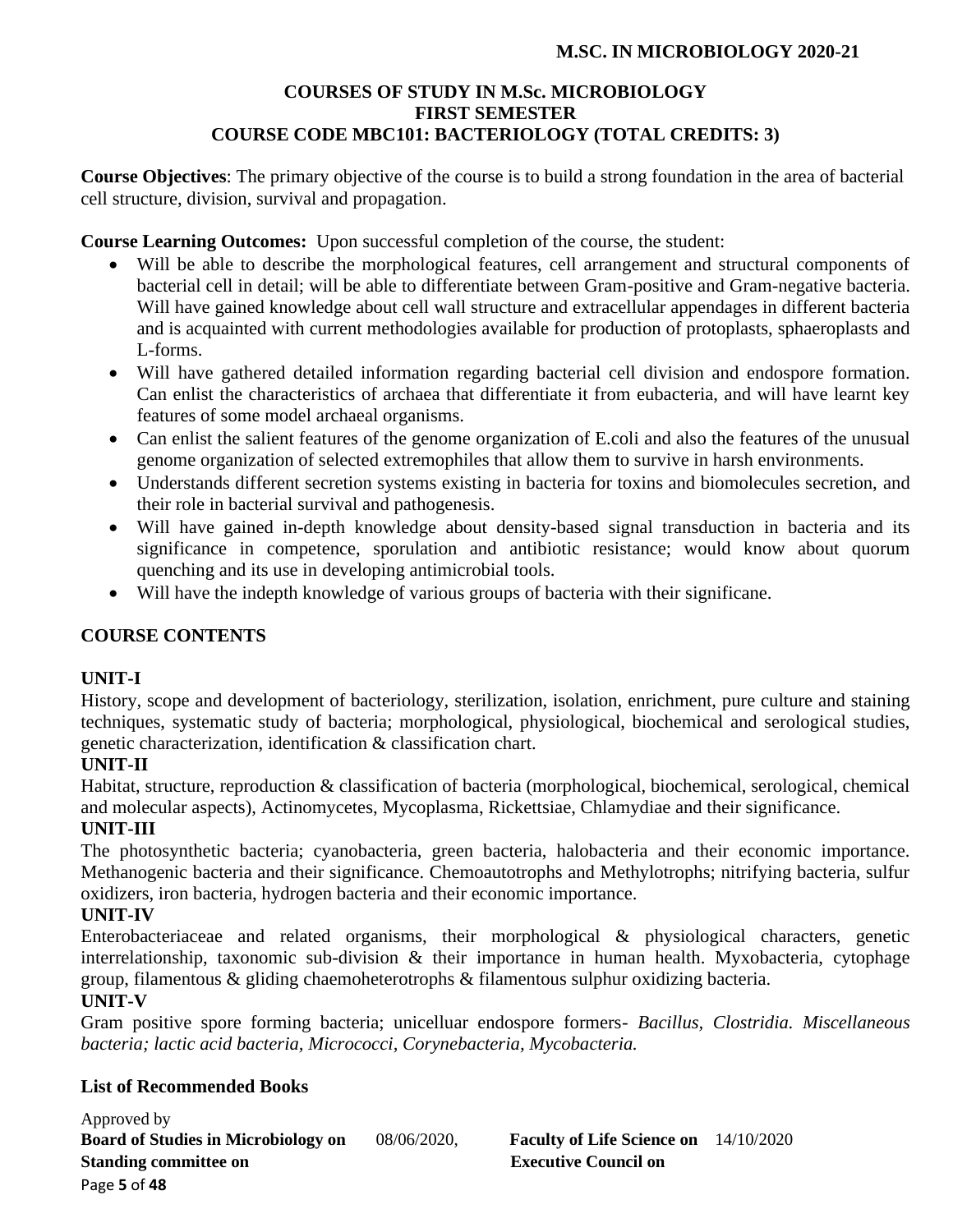- 1. Sneath, P.H.A .and R.R. Sokal 1973 Numerical taxonomy .The Principles and Practice of Numerical Classification, San Francisco. W.H. Freeman
- 2. Sneath, P.H.A 1989 Analysis and Interpretation of sequence data for bacterial Systematic. The view of a Numerical taxonomist .Syst.Appl.Microbiol.12:15-31
- 3. Tom Parker, M. Lerline, H.Collier,1990,Principles of Bacteriology, Virology and Immunity, VIII Ed.
- 4. Woese,.C,R 1981 Archeabacteria , Sci. Am. 244:98-122
- 5. Woese,C.R.,Kandler,O. and M.L.Wheelis 1990 Towards a natural System of organisms: Proposal for the Domains Archea, Bacteria and Eucarya. Proc. Nati, Acad, Sci. ,87: 4576- 4570
- 6. Woese, C. R 1987 Bacterial evolution, Microbiological Reviews. 51: 221-271
- 7. Madigan, M. T.,J.M.Mrtinko and J.Parker 2000 Brock Biology of Microbiology IX Ed .Prentice Hall Inter, Inc.
- 8. Holt, J.G, and N.R.Krieg, 1984-1989 Bergey's Manual of Systematic Bacteriology Ist Ed (Vol 1-4) Williams and Wilkins Co Baltimore,Springer.
- 9. Holt , J.G, and N.R. Krieg, P.H .A .Sneath, J.T.Staley and J.T. Williums ,1994 Bergey's Manual Determinative Bacteriology IX Ed. Williams and Wilkins Co Baltimore, Springer
- 10. Garrity George, M. Editor-In Cheaf 2005 Bergey's Manual of Systematic Bacteriology II Ed. (Vol- I-V) .J.Brenner,K.R.Krieg, J.T.Stanly. Editors. Springer-Verlog
- 11. Garrity, M. George. Winters, B.S.Denise 2001 Taxonomic outline of the prokaryotic genera Bergeys Manual of Systematic Bacteriology. II Ed.
- 12. Balows, A.A.G. Thuper, M. Dworker, W. Harder, K.Schleifer 1991 The Prokaryotes, Springer,
- 13. VerlogGunsales and Stainer, The Bacteria I-V vol. Academic press
- 14. Prescott, L.M., J.P Harley and D.AKlein, 2007 Microbiology VII Ed. Mc Grow Hill,
- 15. Davis R.Y. E.A. Adeberg and J.L. Ingram,1991 General Microbiology
- 16. Stainer General Microbiology, V Ed., Printice Hall of India Pvt,Ltd. New Delhi
- 17. Schaechter.R. and Ledenberg.J 2004 The desk encyclopedia of microbiology. Elsevier Acad. Press California.
- 18. Amann.R. I. Ludwing. W and Schleifer. K .M. 1995 Phylogenetic identification and in detection of individual microbial cell with cultivation. Microbiological Reviews 59, 143-169.
- 19. Cook .T. 2002 Microbial Biodiversity saving bacteria to save ourselves, Harvard Sci. Review 26-28.
- 20. Vandanme,D. B.Pot, M.Gillis, P. Devos, K. Kersters and J. Swimgs.1996 Polyphasic taxonomy, a consensus approach to Bacterial Systematic, Microbiological Reviews. 407-438.
- 21. Bacterial (Prokaryotic) phylogeny web page. 2006, http: www.bacterial phylogeny.com / Index .html.
- 22. Brun,Y.V. and Schinketes 2000 Prokaryotic developments ASM press
- 23. Ronald M. Atlas 1997. Principles of Microbiology. II Ed. Mc Graw Hill Pub.
- 24. Talaro, K.P. and A. Talaro 1999 Foundations in Microbiology. Mc Graw Hil. Pub.
- 25. Davies et al.,1990 Microbiology 4thEdition Philadelphia, JB Lippincott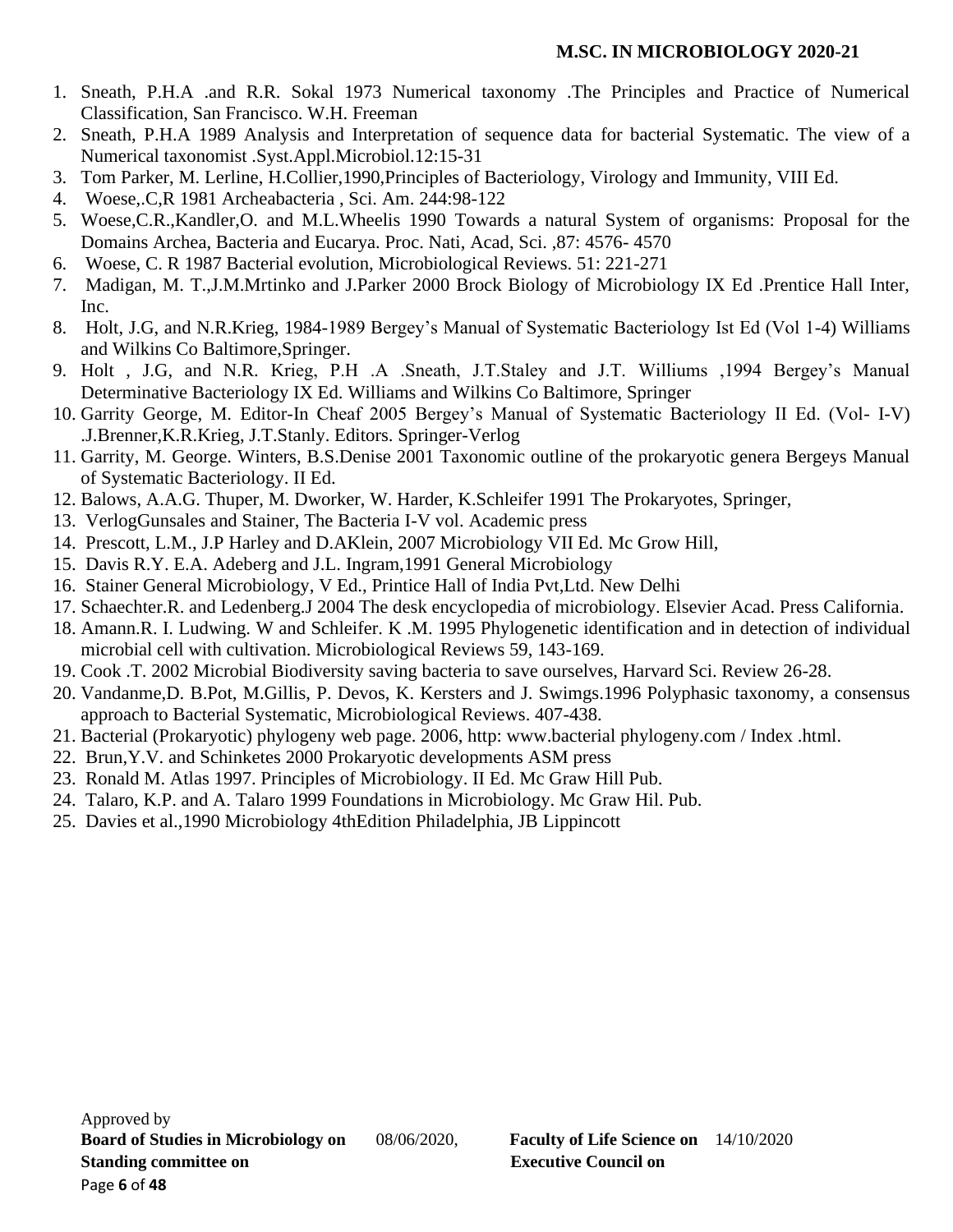# **COURSE CODE MBC1**02**: VIROLOGY (TOTAL CREDITS: 3)**

**Course Objectives:** The course will facilitate in understanding of virology by examining common processes and principles in viruses to illustrate viral complexity, to understand viral reproduction. The course will teach the strategies by which viruses spread within a host, and are maintained within populations. It covers the molecular biology of viral reproduction and addresses the interplay between viruses and their host organisms

**Course Learning Outcomes:** Upon successful completion of the course, the student:

- Is able to describe classification of viruses .
- Is able to describe tools for studying virus structure, process of virus attachment and entry, virus
- assembly and release
- Is able to describe steps in replication of genome of RNA viruses, retroviruses, and DNA viruses Is able to describe steps in virus infection, transmission, patterns of infection, virus virulence, and host defense against virus infection
- Is able to describe methods of making virus vaccines and anti-viral drugs, drivers of virus evolution, and emerging viruses
- Is able to describe unusual infectious agents, virus mediated cellular transformation and oncogenesis.
- Is able to describe evasion strategies used by viruses, and learn to apply their knowledge to investigate virus outbreak **.**

# **COURSE CONTENTS**

# **UNIT-I**

General virology: History and development of virology, origin, distinctive properties, ultrastructure and chemistry of viruses. virus related agents (viroids, prions), significance of viruses.

# **UNIT-II**

General methods for isolation, identification, characterization and cultivation of viruses: Methodology for isolation, adsorption, One-step growth and burst size of virus. Determination of titre value, isolation of phage resistant strain, cultivation and maintenance of plant, animal and bacterial / cyanobacterial viruses. identification of viruses by physical, chemical and serological techniques.

# **UNIT-III**

Bacterial/ cyanobacterial viruses: Structure and multiplication of lytic and lysogenic bacteriophage.Significance of lysogeny. Brief account of M13, Mu, T4 and λ, history, structure, genetics and life cycle of cyanophages, significance of bacteriophages and cyanophages.

# **UNIT-IV**

Plant viruses: classification and nomenclature, structure and multiplication of plant viruses with special reference to TMV, cauliflower mosaic virus, effect of viruses on plants. Some common viral diseases of plants (TMV, CMV, leaf Curl of papaya). Transmission of plant viruses and control of viral diseases of plants. **UNIT-V**

## Animal viruses: Classification and nomenclature of animal and human viruses. Brief account of Adeno-, Herpes, Hepatitis, HIV and other oncogenic viruses. Prevention, treatment and control of viral diseases. Viral vaccines including DNA vaccines and interferons.

# **List of Recommended Books**

- 1. Medical Virology 10 Th Edition by Morag C and Tim bury M C 1994. Churchil Livingstone, London.
- 2. Introduction to Modern Virology 4th Edition by Dimmock N J, Primrose S. B. 1994. Blackwell Scientific Publications. Oxford.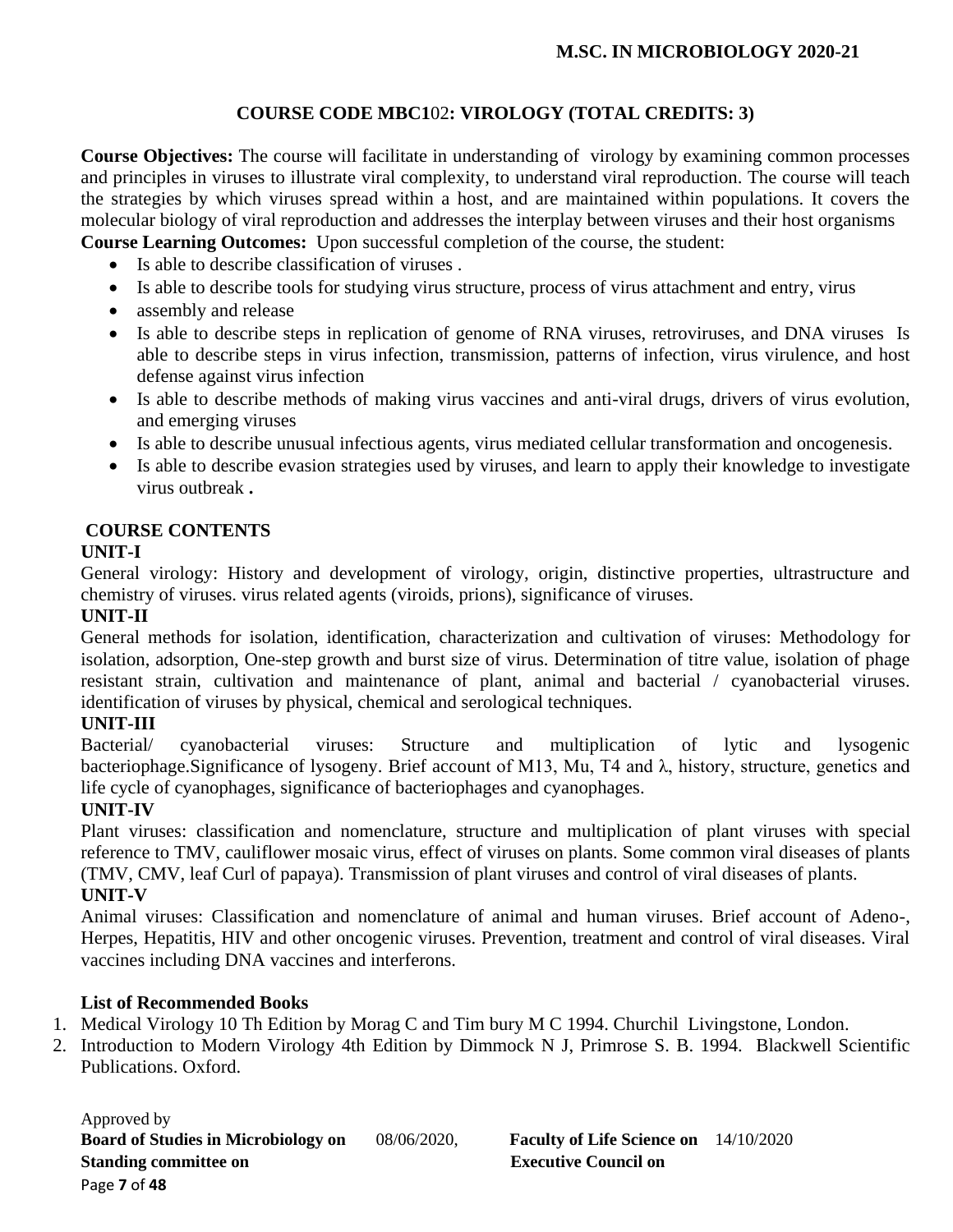- 3. Virology 3 rd Edition by Conrat H.F., Kimball P.C. and Levy J.A. 1994. Prentice Hall, Englewood Cliff, New Jersey.
- 4. Text Book on Principles of Bacteriology, Virology and Immunology Topley and Wilsons 1995.
- 5. Molecular Biology, Pathogenesis and Control by S.J. Flint and others. ASM Press, Washington, D.C.
- 6. Applied Virology. 1984. Edited by Edonard Kurstak. Academic Press Inc.
- 7. Introduction to Modern Virology by Dimmock.
- 8. Prion diseases by Gaschup, M.H.
- 9. Clinical virology Manual by Steven, S., Adinka, R.L., Young, S.A.
- 10. Principles of Virology. 2000 by Edward Arnold.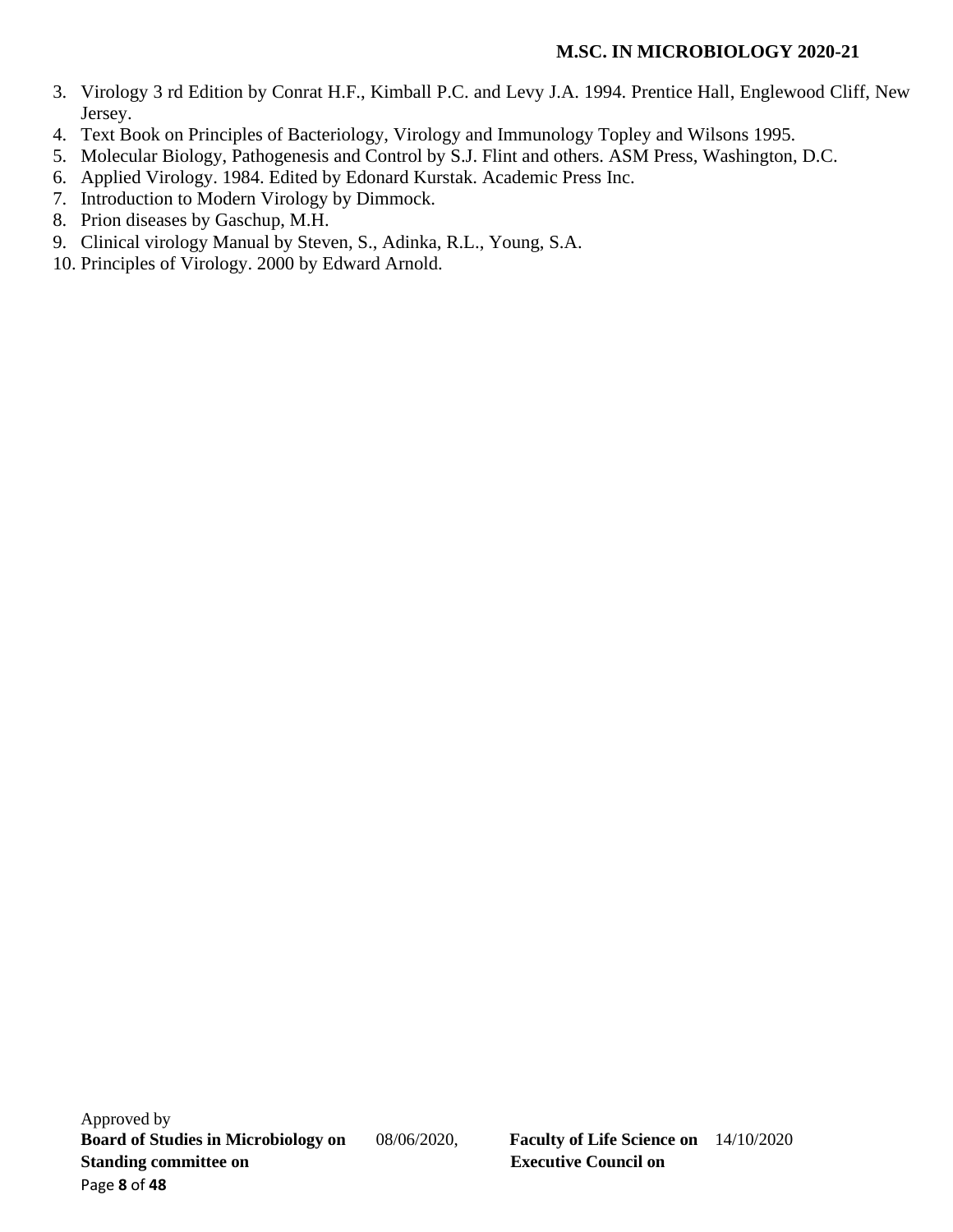### **COURSE CODE MBC103: MYCOLOGY (TOTAL CREDITS: 3)**

**Course Objectives**: To make the students familiar with basic concepts in mycology (e.g., fungal reproduction, physiology, taxonomy, etc.) to gain an overview of the research field.

## **Learning outcome:**

- Be able to reflect on and formulate research questions relating to mycology and how these concepts apply to their areas of research.
- Be able to become enterpreuners by gainig knowledge about mushroom, biofertilizers etc

# **COURSE CONTENTS**

# **UNIT-I**

Status of fungi in the living world, general features of fungi and fungus like organisms; recent trends in the classification of fungi; physiology and growth of fungi; nutritional and environmental factors affecting growth; saprotrophs, parasites and mutualistic symbionts; physiology of reproduction in fungi, phylogeny of fungi.

# **UNIT-II**

Fungal diversity-major taxonomic group, structure, reproduction, life cycle and significance of the following representatives:

i) Gymnomycota-general account – cellular slime moulds (Dictyostelium), plasmodial slime moulds (Myxomycetes).

ii) Mastigomycota- *Coelomomyces, Lagenidlum, Achlya, Phytophthora, Peronospora, Plasmodiophora.*

iii) Amastigomycota- *Zygomyocotina- Mucor, Syncephalastrum, Blakeclea, Cunninghamella, Entomophthora.* **UNIT-III**

Fungal diversity contd. structure, reproduction, life cycle and significance of the following representatives:

i) Ascomycotina- *Taphrina, Emericeilla, Chaetomium, Morchella, Neurospora, Claviceps, Erysiphae.*

ii) Basidiomycotina- *Puccinia, Melamspora, Ustilago, Polyporus, Lycoperdon, Ganoderma.* 

iii) Deutromycotina- *Fusarium, Cercospora, Curvularia, Beauveria, Microsporum, Phoma, Collectotrichum.* **UNIT-IV**

# **Fungal genetics:**

i) Life cycle and sexual process in fungi; structure and organization of fungal genomes (mitochondrial genes, plasmids and transposable elements, virus and viral genes).

ii) Genetic variations in fungi- nonsexual variations-haploidy, heterokaryosis, parasexuality; sexual variationsmating or breeding systems- homothallism and heterothallism, mutation, physiological specialization; strain improvement.

# **UNIT-V**

Fungi and biotechnology: production of alcoholic beverages, antibiotics, organic acids, ergot alkaloids; the cultivation of fungi for food-mushrooms, myco protein and mycofoods; role of fungi in agriculture and forestry- mycorrhizae and their application, mycopesticides, mycotoxins, conservation of fungal germplasm.

# **List of Recommended Books**

- 1. Tortora, G.J., Funke, B.R. and Case, C.L. 2001. Microbiology: An Introduction. Addison Wesley Longman, New York.
- 2. Brock Biology of Microorganisms: by Madigan, Mortinko and Parker (2000), Prentice Hall.

Approved by **Board of Studies in Microbiology on** 08/06/2020, **Faculty of Life Science on** 14/10/2020 **Standing committee on** <br>**Executive Council on** Page **9** of **48**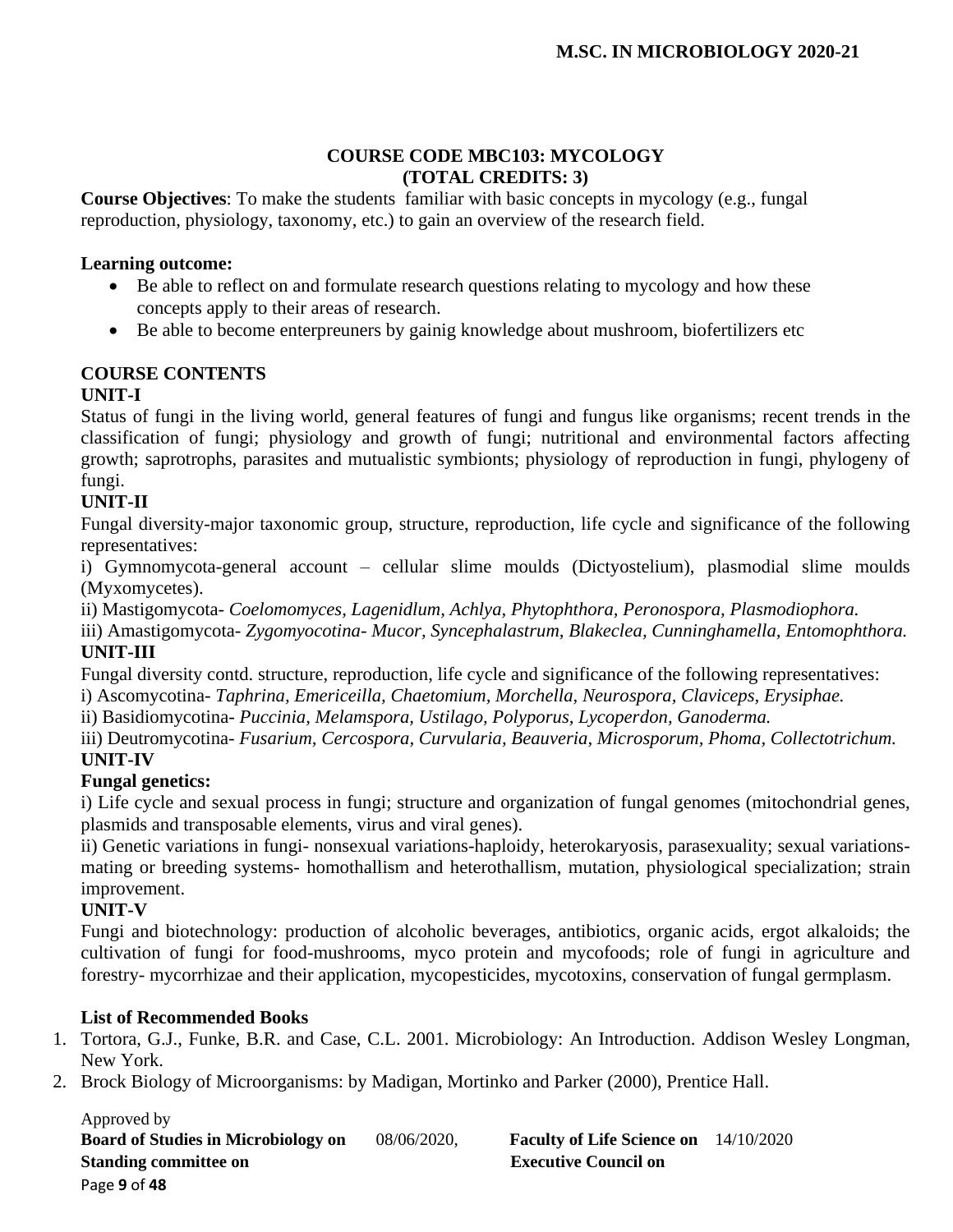- 3. Microbiology: by Prescott, L.M., Harley, J.P. and Klein, D.A. (1992). WCB Publishers.
- 4. Introductory Mycology: by Alexopoulos, C.J. Mims, C.W. and Blackwell, M. (1996). John Wiley & Sons.
- 5. An Introduction to Fungi: by Webster, J. (1985). Cambridge Univ. Press
- 6. Alexopoulus, C.J., Mims, C.W. and Blackwell, M. 1996. Introductory Mycology. John Wiley & Sons, Inc.
- 7. Mehrotra, R.S. and Aneja, R.S. 1998. An introduction to Mycology. New Age Intermediate Press.
- 8. 15. Webster, J. 1985. Introduction to Fungi. Cambridge University Press.

# **COURSE CODE MBC104: PRACTICAL BASED ON COURSE CODE MBC101 & COURSE CODE MBC102 (COURSE CREDITS = 04)**

# **Suggested list of Practicals: (Course Code** MBC101**: Bacteriology)**

- 1. Preparation of different types of media
- 2. Isolation and enumeration of bacterial and fungal population in air.
- 3. Enumeration of bacterial population in water.
- 4. Isolation and enumeration of bacterial and fungal population in soil
- 5. Demonstration of bacterial motility by Hanging drop technique
- 6. Staining techniques: i) Gram staining ii) Cell wall staining iii) Endospore staining
	- iv) Flagella staining v) Capsule staining vi) Staining of PHB granules

vii) Staining of phosphate granules

- 7. IMVIC tests (Indole, methyl red, Voges prausker and citrate test)
- 8. Oxidast test
- 9. Carbohydrate fermentation & Gas production
- 10. Catalase test
- 11. Gelatinase test
- 12. Caseinase test
- 13. Amylase test
- 14. H 2 S production test
- 15. Nitrate reduction test
- 16. Litmus milk reactions
- 17. Urease test
- 18. Isolation of Bacteria from curd by streaking methods.
- 19. Determination of bacterial growth by turbidometric method
- 20. Effect of temperature on bacterial growth.
- 21. Effect of p H on bacterial growth

# **Suggested list of Practicals (Course Code** MBC102**: Virology)**

- 1. Estimation of chlorophyll in healthy and viral diseased plants.
- 2. Study of symptomology of plant, animal and human diseases caused by viruses.
- 3. Estimation of proteins in healthy and viral diseased plants.
- 4. Estimation of DNA in healthy and viral diseased plants.
- 5. Estimation of RNA in healthy and viral diseased plants.
- 6. Transmission of viruses by grafting.
- 7. Transmission of viruses by aphids.
- 8. Sap transmission of plant viruses.
- 9. Isolation of phages from sewage.
- 10. Study of Viral diseases- leaf curl of papaya, TMV.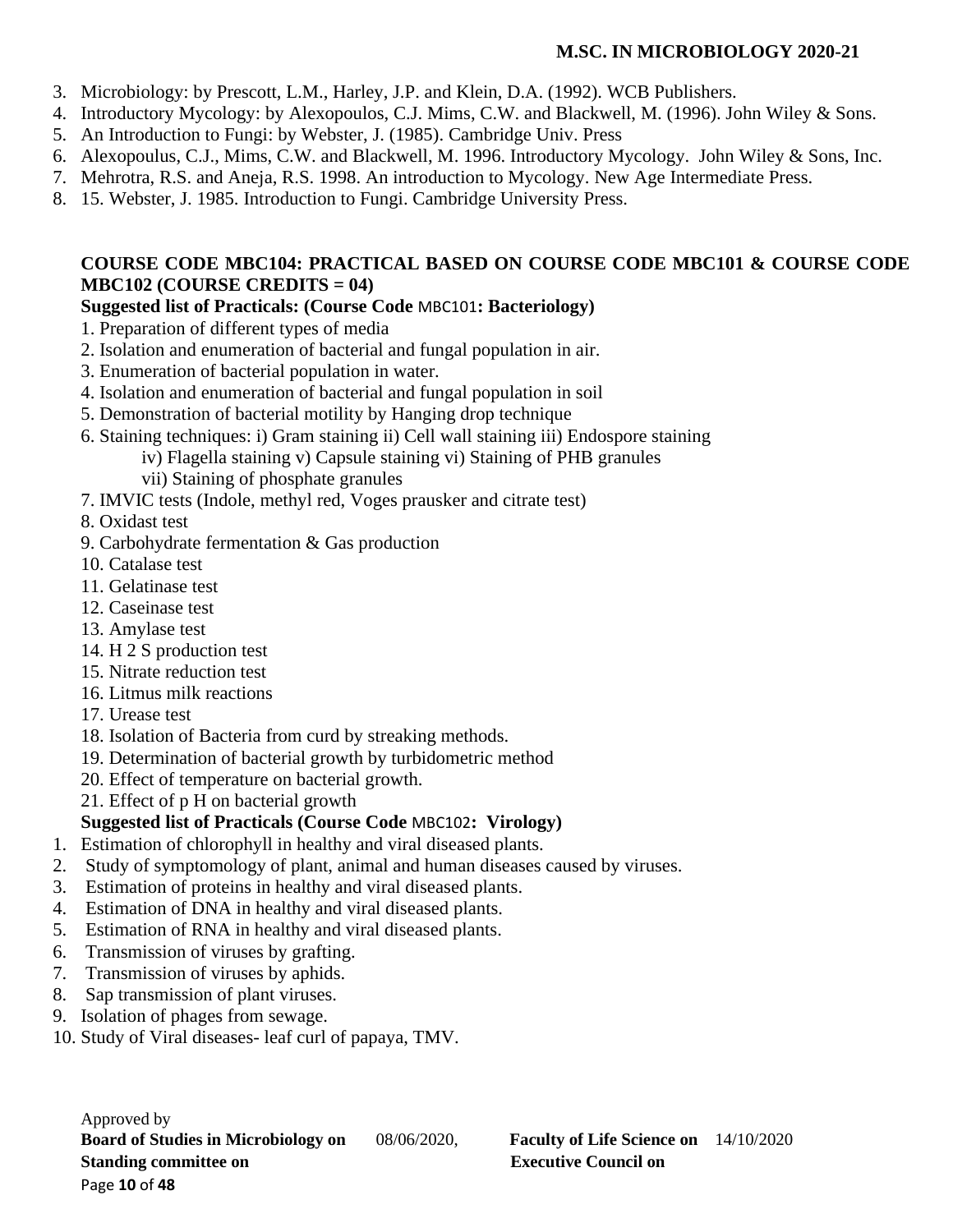# **COURSE CODE MBC105: PRACTICAL BASED ON COURSE CODE MBC103 & MBE101/ MBE102 (TOTAL CREDITS = 04)**

## **Suggested list of Practicals (Course code MBC103: Mycology)**

- 1. Isolation of fungi from soil by warcup's method.
- 2. Isolation of VAM spores from soil.
- 3. Identification of fungi by slide culture.
- 4. Preparation of wet mount and Dry mount slide.
- 5. Measurement of fungal growth by mycelia dry weight estimation.
- 6. Study of permanent slide of fungi.
- 7. Lactophenol and cotton blue mounting of fungi.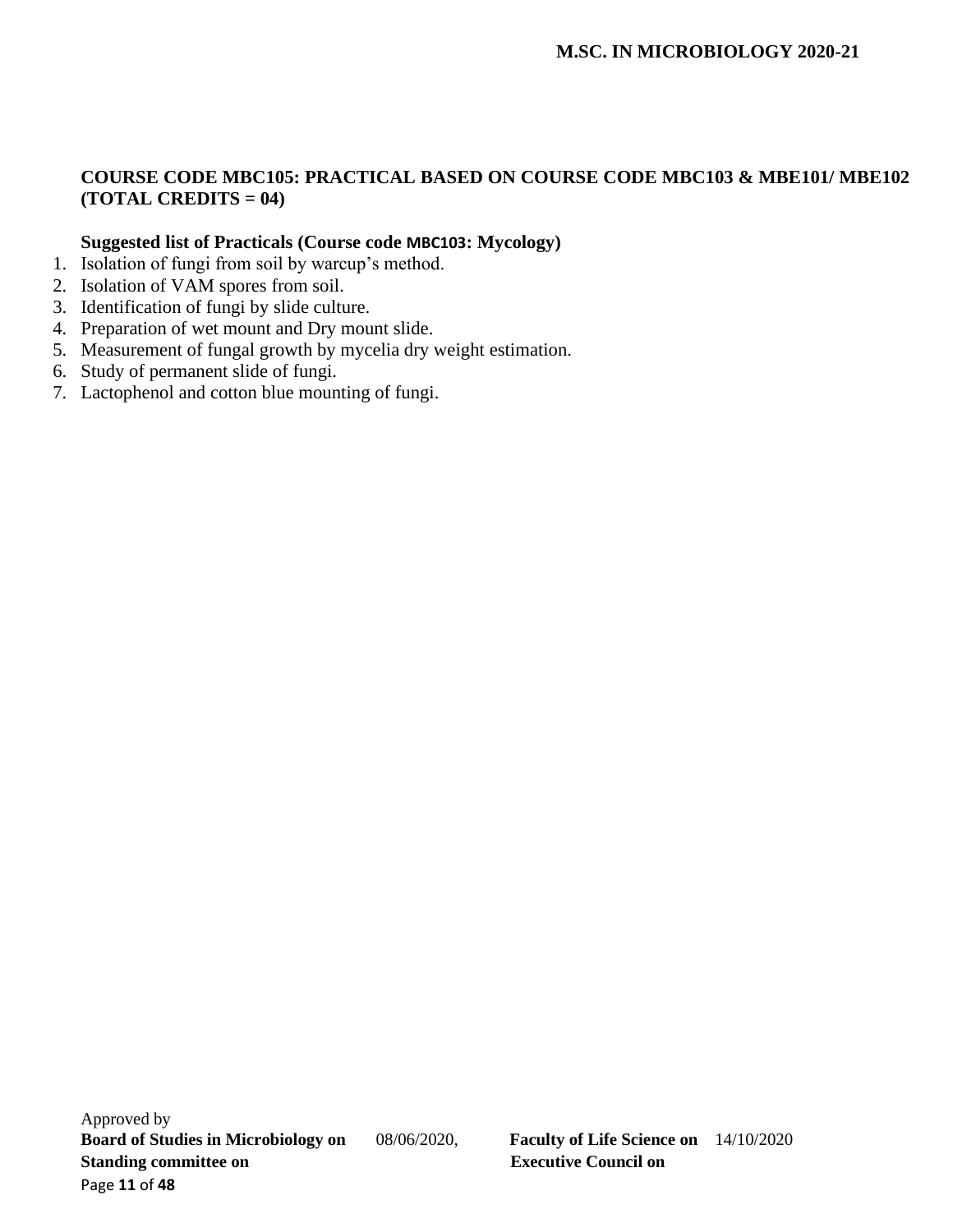### **List of Elective Papers**

### **COURSE CODE MBE101 : BIOMOLECULES**

### **(TOTAL CREDITS =03)**

**Course objective**: The syllabus of Biomolecules is structured finely to make the students understand the structure and various principles dealing with the working of biomolecules and their mutual interactions to support the life system.

### **Learning outcomes**

- Enabling students to understand the importance of water in maintaining the various biochemical reactions such as buffering, phosphorylation, oxidation-reduction etc.
- The students learn the principle of working of enzyme and the process of enzymology, that is, how the enzymes work and where the active sites play a key role.
- The students also learn the basic and functional structures of all the biomolecules in detail.
- The inter-relationships and communication between the biomolecules is a major part of signal transduction. The students become well versed with this mode of biological process.
- The students learn various techniques such as chromatography, spectroscopy and electrophoresis to understand the purity of biomolecules and their analytical properties for further application.

## **COURSE CONTENTS**

#### **UNIT I**

Structure of water and its solvent properties, Acid- bases, pH and buffer, Bi and polyprotic buffer. Free energy and spontaneity of reactions, ATP and other phosphorylated compound with their free energy of hydrolysis, Phosphoryl group transfer, Biological oxidation reductions reaction, Coupled reaction and oxidative phosphorylation, Inhibitors and uncouplers.

#### **UNIT II**

Enzyme classification, Specificity, Active site, Enzyme kinetics, Michealis Menton equation, Determination of kinetic parameters, Bi-substrate reaction and their kinetics, Enzyme inhibition and kinetics, Allosteric enzyme. Kinetics and Allosteric regulation of phosphofructo kinase

## **UNIT III**

Structure and chemistry of macromolecules, Proteins, Carbohydrates and Lipids, Protein folding, Structure and chemistry of bimolecules such as antibiotics, Pigments, Vitamins as coenzymes, Lipid analysis by GLC and Mass Spectrometry, Oligosaccharide and Polysaccharide analysis.

#### **UNIT IV**

Biosignaling molecular mechanism of signal transduction, Gated ion channels, Nicotinic acetyl choline receptor, Receptor enzyme, The insulin receptor, G- proteins and cyclic AMP membrane transport, Biomembrane, Nutrient

Approved by **Board of Studies in Microbiology on** 08/06/2020, **Faculty of Life Science on** 14/10/2020 **Standing committee on** <br>**Executive Council on** Page **12** of **48**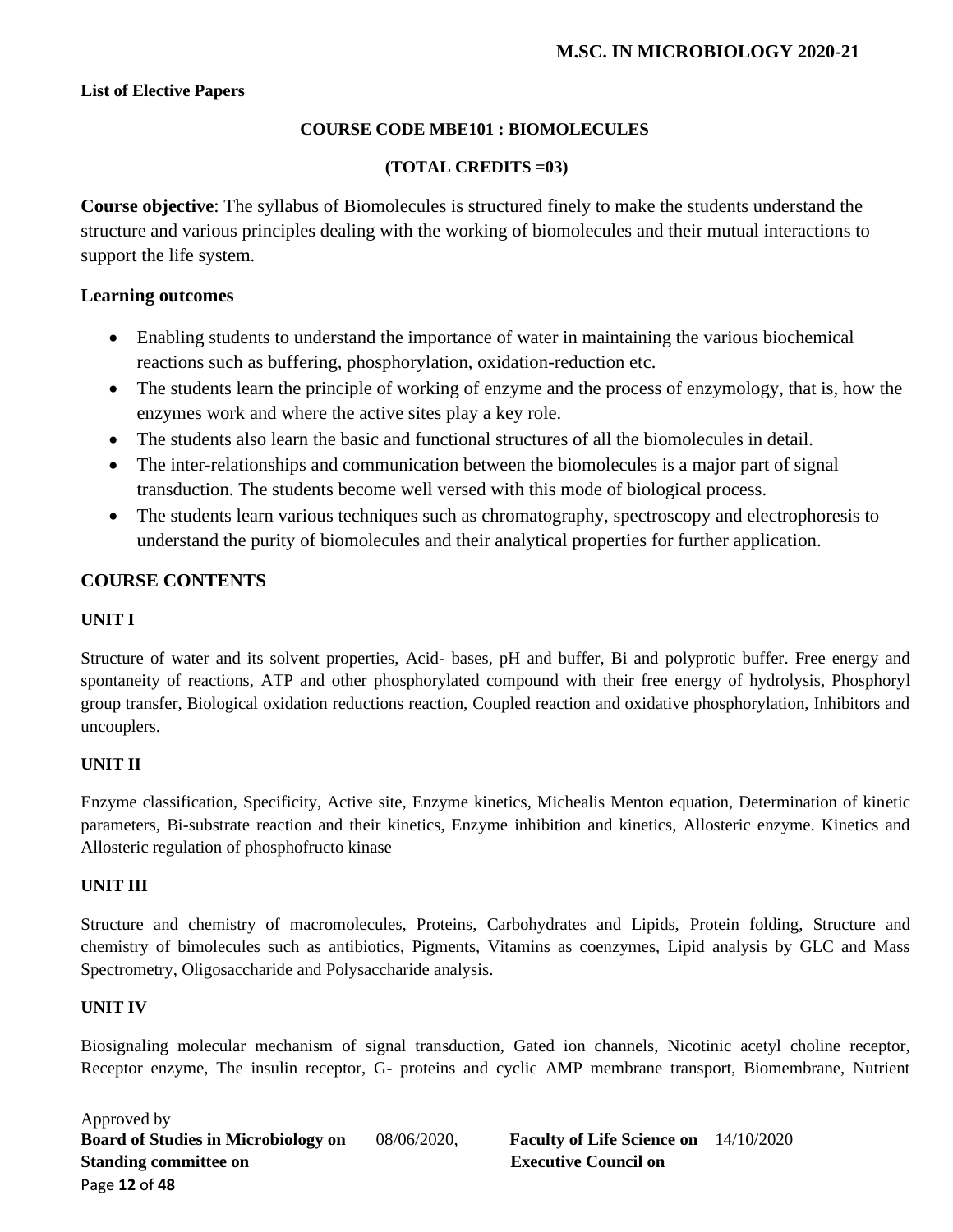transport across membranes, Active and passive diffusion, Symport, Antiport and uniport, Na<sup>+</sup> K<sup>+</sup> pumps and their metabolic significance.

## **UNIT V**

Chromatographic technique, Paper and TLC , Gel filtration, Ion exchange, Affinity, HPLC, SDS, PAGE, Isoelectric focusing, Western blotting, Protein sequencing, Mass spectrometry, MALDI , TOF, MS.

## **Books Recommended**

J. L., Jain, Sanjay, and Jain Nitin, (1979) Fundamentals of Biochemistry (6th revised Edition). S. Chand & Co. Ltd. New Delhi.

Buchanan . B.B. Gruissem, W. and Jones .R.L. (2000) Biochemistry and Molecular Biology of Plants , American Society of Plant Physiologists, Maryland ,USA.

Albert L. lehninger, Davis L. Nelson, Michael M. Cox. (2004) Lehninger Principles of Biochemistry.

Lea P.J. and Leegood ,R.C. (1999) Plant Biochemistry and Molecular Biology (2 nd Edition ) John Wiley and Sons. Chichester, England

Berg Jeremy, Tymoczko John, Stryer Lubert (2001) Biochemistry 4th Ed, W. H. Freeman, New York.

Conn Eric, Stumpf Paul K., Bruuening George, Doi Roy H., (1987) Outlines of Biochemistry 5th Ed , John Wiley and Sons, New Delhi.

Dawes Edwin A. (1972) Quantitative Problems in Biochemistry, Churchill Livingston, Edinburgh.

Hall D. D. and Rao K. K. (1996) Photosynthesis 5th Ed., Cambridge University Press. 5. Mandelstam Joel and McQuillen Kenneth (1976) Biochemistry of Bacterial Growth, Blackwell Scientific Publication London.

Metzler David E. (2001) Biochemistry: The chemical Reactions of Living Cells, Volume 1&2, Academic Press California.

Moat Albert G. and Foster John W. (1988) Microbial Physiology 2nd Ed. John Wiley and Sons New York.

Nelson D. L. and Cox M. M. (2005) Lehninger's Principles of Biochemistry, Fourth edition, W. H. Freeman & Co. New York.

Palmer Trevor (2001) Enzymes: Biochemistry, Biotechnology and Clinical chemistry, Horwood Pub. Co. Chinchester, England.

Segel Irvin H. (1997) Biochemical Calculations 2nd Ed., John Wiley and Sons, New York.

Voet Donald and Voet Judith G. (1995) Biochemistry, 2nd Ed.. John Wiley and sons New York.

White Abraham, Handler Philip, Smith Emil, Hill Rober, Lehman J. (1983) Principles of Biochemistry, Edition 6, Tata Mc-Graw Hill Companies, Inc.

White David (2000) Physiology and Biochemistry of Prokaryotes. 2nd Ed. Oxford

University Press, New York.

Zubay Geoffrey (1998) Biochemistry, 4th Ed., W. C. Brown, New York.

## **Suggested list of practicals (Course Code** MBE101**)**

- 1. To study working of weighing balance.
- 2. To study the working of pH meter.
- 3. To determine the pKa value of acetic acid by pH titration method.
- 4. Preparation of acetate buffer at pH=5.
- 5. Prepare Phosphate buffer at pH=8.
- 6. To prepare tris buffer at pH=9.
- 7. Estimation of protein by Lowry method.
- 8. Chromatographic separation by paper and thin layer Chromatography.

#### Approved by

**Board of Studies in Microbiology on** 08/06/2020, **Faculty of Life Science on** 14/10/2020 **Standing committee on Executive Council on Algebra 2.5 Standing committee on Algebra 2.5 Standing Council on** Page **13** of **48**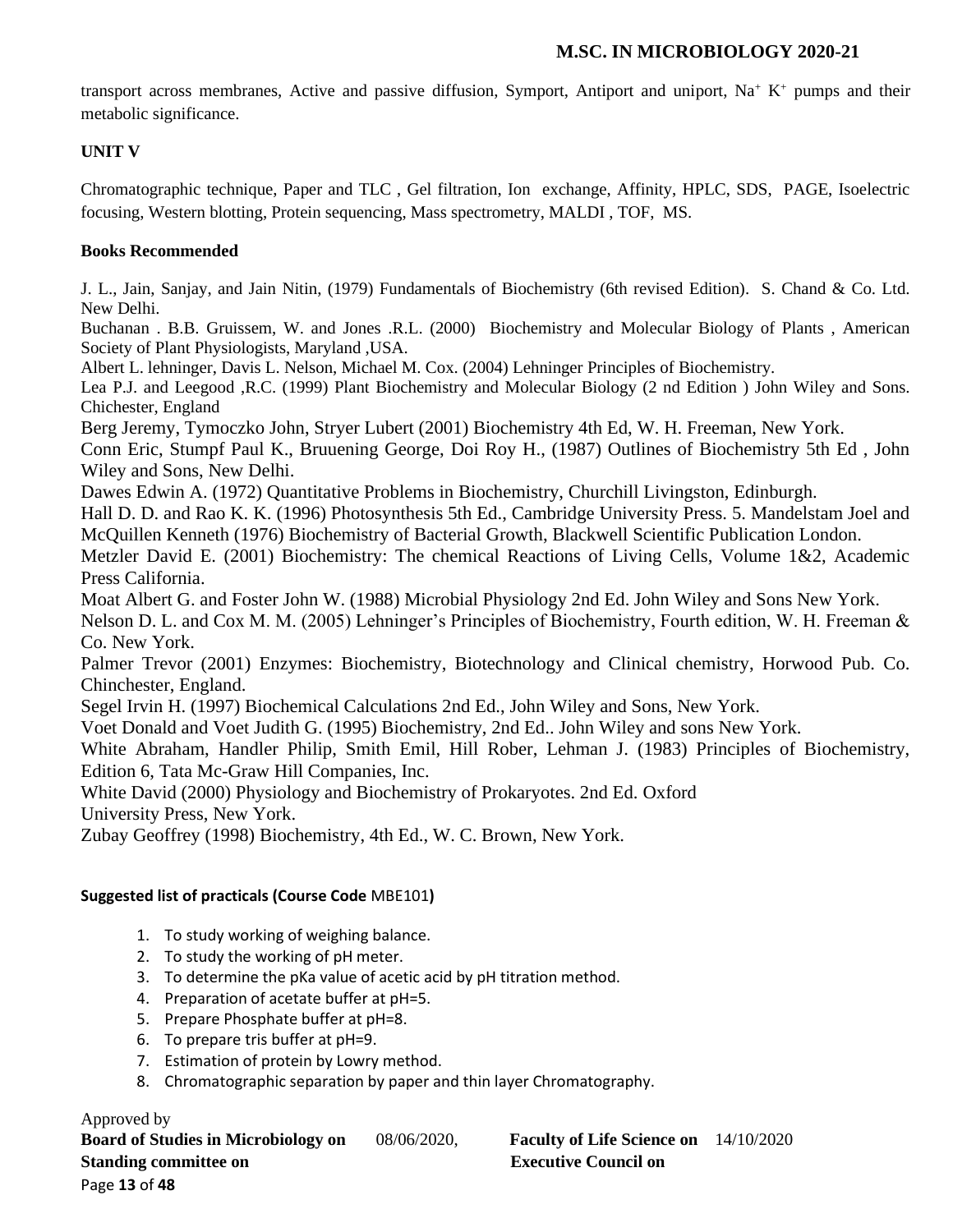- 9. To determine pKa value of glycine.
- 10. Determine the absorption maxima of Potassium dichromate.
- 11. To prove the validity of Beer-Lambert's law.
- 12. Qualitative assessment of carbohydrate.
- 13. Qualitative assessment of lipids.
- 14. Qualitative assessment of proteins.
- 15. To prepare standard curve of glucose by anthrone method.
- 16. To determine the Km and Vmax od amylase enzymes.
- 17. To study the effect of substrate concentration on enzyme activity.
- 18. To study the effect of temperature on enzyme activity.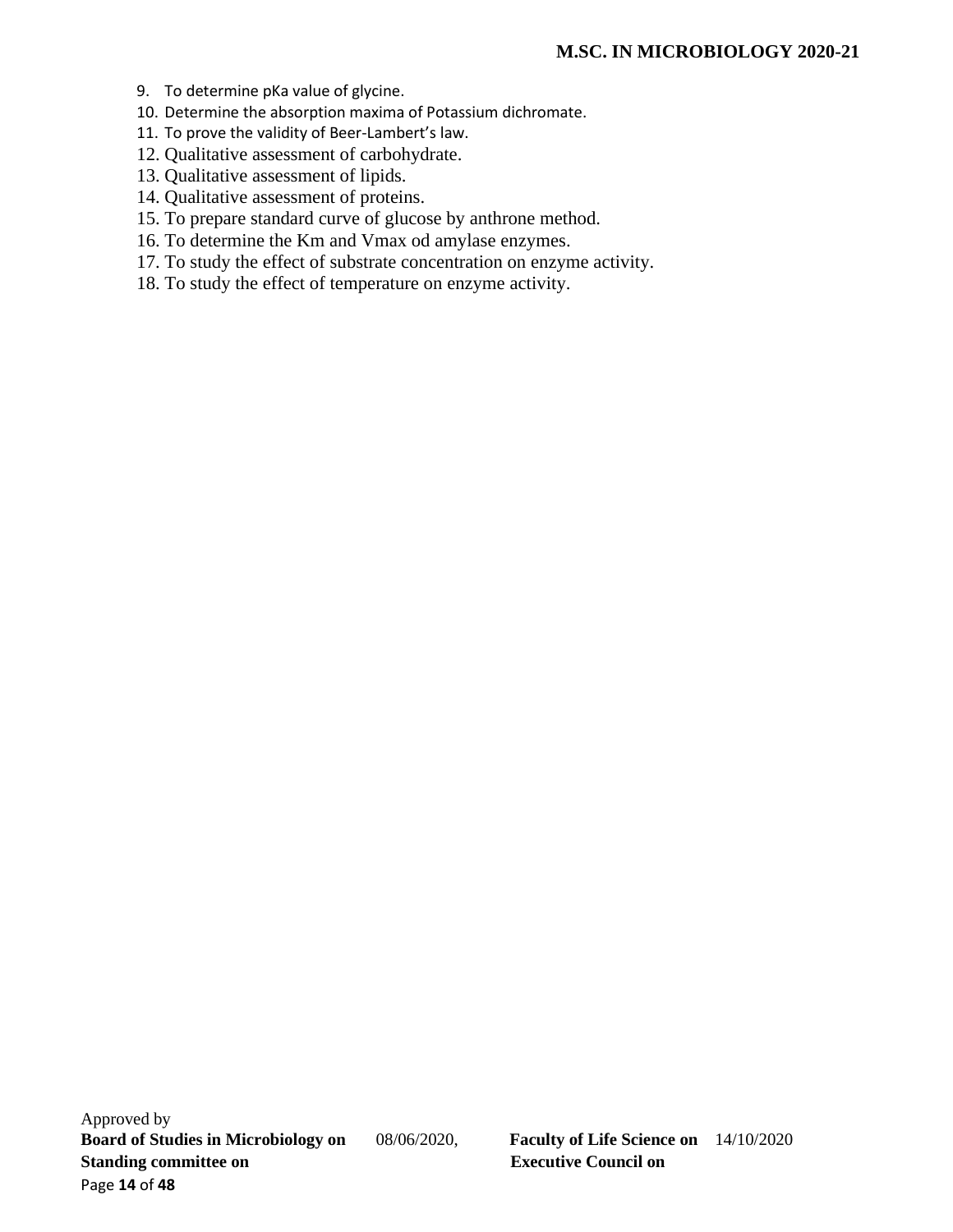## **COURSE CODE MBE102: BIOENERGETICS AND INTERMEDIARY METABOLISM**

# **(TOTAL CREDITS = 03)**

**Course Objective**: The syllabus of Bioenergetics and Intermediary Metabolism Course is structured to explain the potential role of biomembranes and their extraordinary use in maintaining and regulating all the metabolic cycles taking place inside the cell and outside the cell. These membranes are playing a very crucial role in maintaining the energy dynamics of the cell.

## **Learning outcomes**

- Enabling students to understand finely detailed energy dynamics of a biomembrane, the components involved therein and various physiological attributes driven by aforementioned energy transformation.
- The students learn the principle of working of mitochondria as a model of energy transducer with special reference to its membrane associated respiratory processes leading to formation of ATP.
- The students also learn the anabolic and catabolic processes involving carbohydrates in marinating the energy balance of the cell.
- The biosysnthesis of lipids that constitute the biomenbranes is understood at the level of enzymes and pathways.
- The catabolic role of amino acids in the formation of urea and abnormalities due to metabolic errors in these cycles is learnt by students. The synthesis of nucleic acids, the hereditary material, involving purines and pyrimidines is made acquainted to the learners.

# **UNIT I**

Bioenergetics: energy transformation, biological oxidations, oxygenases, hydroxylases, dehydrogenases and energy transducing membranes; free energy changes and redox potentials, phosphate potential, ion and proton electrochemical potentials, membrane potentials, chemo-osmotic theory; ion transport across energy transducing membranes, influx and efflux mechanisms, transport and distribution of cations, anions and ionophores. Uniport, antiport and symport mechanisms, shuttle systems.

## **UNIT- II**

The mitochondrial respiratory chain, order and organization of carriers, proton gradient, iron sulphur proteins, cytochromes and their characterization; the Q cycle and the stoichiometry of proton extrusion and uptake. Oxidative phosphorylation, uncouplers and inhibitors of energy transfer. Fractionation and reconstitution of respiratory chain complexes. ATP synthetase complex, microsomal electron transport.

## **UNIT- III**

Carbohydrates: glycolysis, citric acid cycle- its function in energy generation and biosynthesis of energy rich bonds, pentose phosphate pathway, alternate pathways of carbohydrate metabolism, gluconeogensis, inter-conversions of sugars, biosynthesis of glycogen, starch and oligosaccharides.

## **UNIT- IV**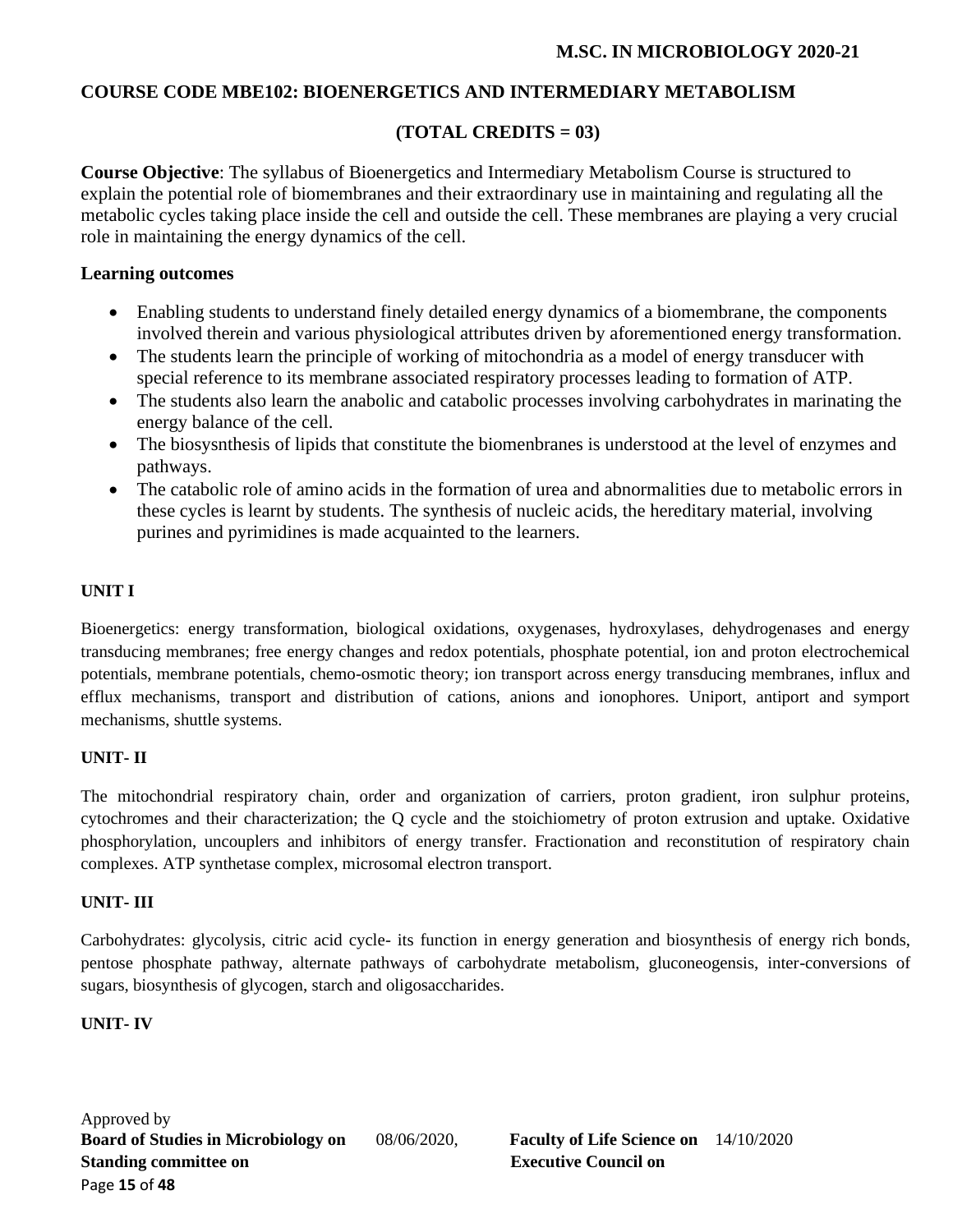Lipids: fatty acid biosynthesis: acetyl CoA carboxylase, fatty acid synthase; fatty acid oxidation: α, β, oxidation and lipoxidation; lipid biosynthesis: of triacylglycerols, phosphoglycerides and sphingolipids, biosynthetic pathways for terpenes and steroids.

#### **UNIT- V**

Amino acids and nucleic acids: biosynthesis and degradation of amino acids and their regulation, specific aspects of amino acid metabolism, urea cycle and its regulation, in-born errors of amino acid metabolism; Nucleic acids: degradation of purines and pyrimidines, regulation of purine and pyrimidine biosynthesis, structure and regulation of ribonucleotide biosynthesis, biosynthesis of ribonucleotides, deoxyribonucleotides and polynucleotides, inhibitors of nucleic acid biosynthesis.

#### **Books recommended**

M.M. Cox and D.L. Nelson (2008) Lehninger Principals of Biochemistry W.H. Freeman & Company [Otto Hoffmann-Ostenhof](https://www.google.co.in/search?tbo=p&tbm=bks&q=inauthor:%22Otto+Hoffmann-Ostenhof%22&source=gbs_metadata_r&cad=5) (2008) Intermediary metabolism; *Van Nostrand Reinhold (USA)*. [P.H. Clarke](http://www.amazon.com/s/ref=dp_byline_sr_book_1?ie=UTF8&text=P.H.+Clarke&search-alias=books&field-author=P.H.+Clarke&sort=relevancerank) (1978) Intermediary metabolism; *John Wiley & Sons Ltd Hoboken, New Jersey (United States).* [Alexander Lowen](https://www.google.co.in/search?tbo=p&tbm=bks&q=inauthor:%22Alexander+Lowen%22) (1994) Bioenergetics; *Penguin/Arkana Books USA*. David [G. Nicholls](http://www.amazon.com/David-G.-Nicholls/e/B001HD3ED4/ref=dp_byline_cont_book_1) and [Stuart Ferguson](http://www.amazon.com/s/ref=dp_byline_sr_book_2?ie=UTF8&text=Stuart+Ferguson&search-alias=books&field-author=Stuart+Ferguson&sort=relevancerank) (2013) Bioenergetics; *Academic Press Elsevier United States*. **Suggested list of practicals (Course Code MBE102)**

- 1. 1. To prepare acetate buffer of pH4.7.
- 2. To perform carbohydrate tests of manosaccharides, polysaccharides, disaccharides.
- 3. To determine protein of unknown sample by Lowry method.
- 4. To perform the detection of lipid in the given sample

#### **COURSE CODE MBS101: SKILL DEVELOPMENT MODULES 1 (TOTAL CREDITS = 02) PERSONALITY DEVELOPMENT- MODULE- 1 (Semester-1)**

|        | <b>Hrs.-30</b>                              |                           |                |  |  |
|--------|---------------------------------------------|---------------------------|----------------|--|--|
| S. No. | <b>Subject</b>                              | <b>Classroom Activity</b> | Hrs.           |  |  |
| 01     | Orientation, Personality Development        | Worksheet                 |                |  |  |
| 02     | Role and Impact of Personality              | Group Activity            | 1              |  |  |
| 03     | Pre Self-Assessment (Psychometric Analysis) | PDP Assessment Sheet      | $\overline{2}$ |  |  |
| 04     | Listening and Caring                        | Group Activity            |                |  |  |
| 05     | The Art of Communication                    | Worksheet                 |                |  |  |
| 06     | Different level of Effective Communication  | Worksheet                 |                |  |  |
| 07     | Professional Communication P-A-C            | Worksheet                 |                |  |  |
| 08     | Rules of Professional Communication         | Group Activity            |                |  |  |
| 09     | Body Language - 1                           | Worksheet                 |                |  |  |
| 10     | Language Lab                                | Worksheet                 |                |  |  |
| 11     | Thought Process - 1                         | Worksheet                 |                |  |  |
| 12     | Interpersonal Skills                        | Worksheet                 |                |  |  |
| 13     | Observation & Imagination Power             | Group activity            |                |  |  |
| 14     | Creativity                                  | Group Activity            |                |  |  |
| 15     | Extempore - 1                               | Group activity            |                |  |  |
| 16     | Extempore - 2                               | Group Activity            |                |  |  |

Approved by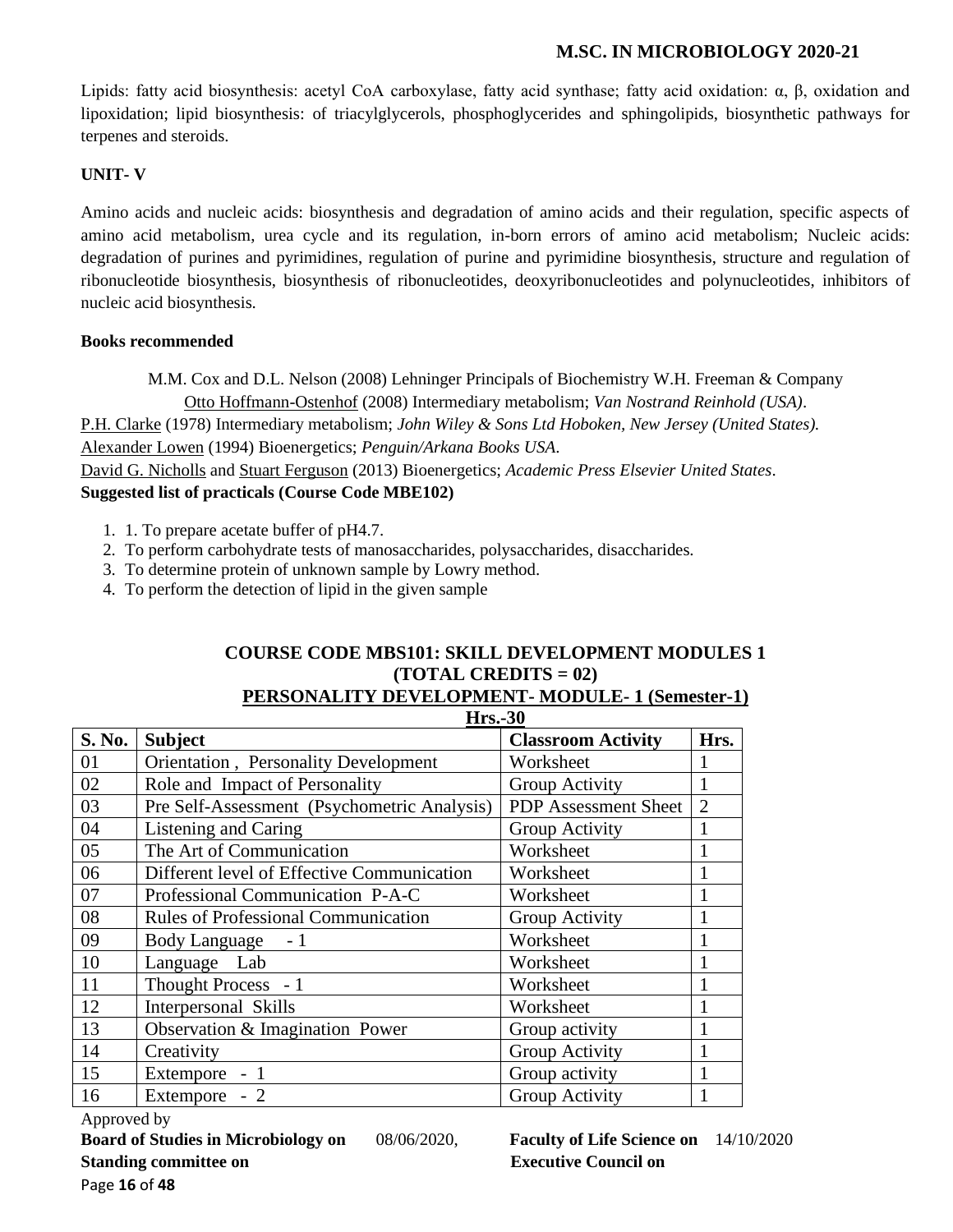| 17 | <b>Presentation Skills</b>             | Worksheet      | 2              |
|----|----------------------------------------|----------------|----------------|
| 18 | How to Draw the Attention of Audience  | Worksheet      |                |
| 19 | <b>Steps of Effective Presentation</b> | Worksheet      |                |
| 20 | <b>Prioritizing Matrix</b>             | Worksheet      |                |
| 21 | <b>Leadership Quality</b>              | Group activity |                |
| 22 | <b>SWOT Analysis</b>                   | Worksheet      |                |
| 23 | <b>Interview Skills</b>                | Lecture        |                |
| 24 | Group Discussion                       | Group Activity | $\overline{2}$ |
| 25 | <b>Resume Preparation</b>              | Group Activity |                |

## **SECOND – SEMESTER COURSE CODE MBC201: MOLECULAR BIOLOGY AND RECOMBINANT DNA TECHNOLOGY (TOTAL CREDITS: 3)**

**Course objective**: The aim of the course is to inculcate the vast knowledge of the structure, function and application of genetic material in diverse life forms in performing and regulating the complex biological processes.

## **Learning outcomes**

- Enabling students to understand fundamental processes of nucleic acid multiplication with respect to the intricacy of the enzymes involved and reactions performed.
- The students also learn the specialized in vivo and in vitro models of genome propagation and about chemicals/ physical agents that can prevent the process.
- Once the genetic material is propagated in progeny, how is the genome expressed to RNA by a process, transcription, and how RNA takes its final shapes is being learned in detail.
- There are several inherent mechanisms to control transcription and process thereafter. The learners get acquainted with knowledge of molecules and procedures which switch off/ on gene expression.
- Application of the functional and structural components of flow of information using diverse tools and techniques in genetic important of important life forms is learned in this course.

# **COURSE CONTENTS**

# **UNIT – I**

Approved by Nucleic acids as genetic information carriers: DNA structure, melting of DNA; superhelicity in DNA, linking number and topological properties; DNA replication., general principle, various modes of reading, continuous and discontinuous synthesis, asymmetric & dimeric nature of DNA polymerase III & simultaneous synthesis

**Board of Studies in Microbiology on** 08/06/2020, **Faculty of Life Science on** 14/10/2020 **Standing committee on** <br>**Executive Council on** Page **17** of **48**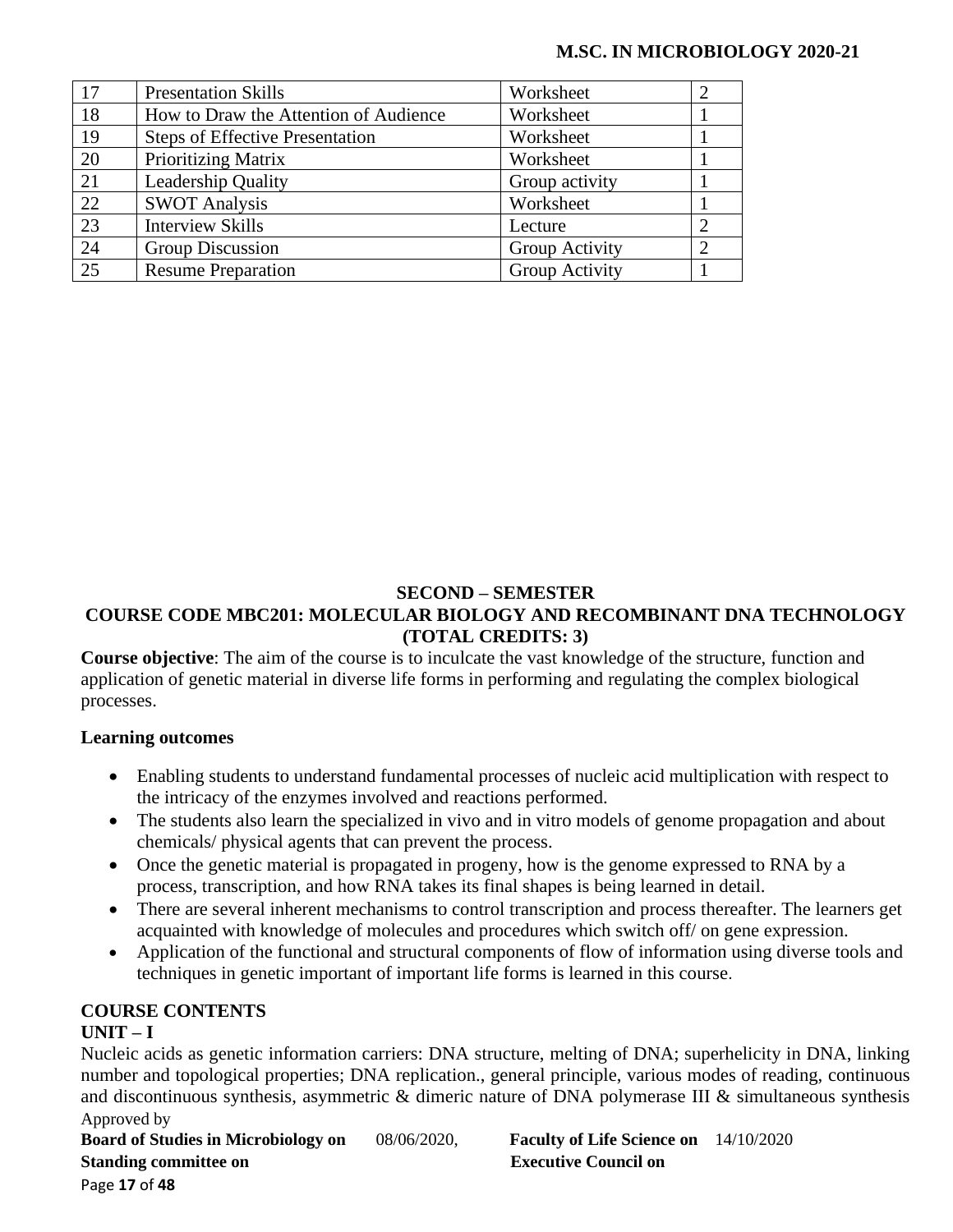of DNA leading and lagging strands, polymerase and exonuclease activities, eukaryotic DNA polymerases; Mechanism of action of topoisomerases, ligases.

# **UNIT – II**

Initiation of replication and construction of replication fork in test tube; retroviruses and their unique mode of DNA synthesis; relationship between replication and cell cycle in prokaryotes and eukaryotes; inhibitors of DNA replication (blocking precursor synthesis, nucleotide polymerization altering DNA structure).

# **UNIT III**

Transcription: general principles, basic apparatus types of RNA polymerase; steps: initiation, elongation and termination, inhibitors of RNA synthesis, polycistronic and monocistronic RNA's; control of transcription by interaction by interaction between RNA polymerases and promoter regions, role of alternate sigma factors; regulation of rRNA and tRNA synthesis; maturation and splicing of mRNA, cutting and modification of tRNA: catalytic RNA, group I and group II splicing.

# **UNIT – IV**

Gene expression in prokaryotes: induction and repression operon concept, regulatory and structural genes, operator, promoter, repressor and co-repressor, catabolite repression, cyclic AMP, CRP/CAP protein, regulation of lactose, tryptophan, histidine and arabinose operons, attenuation regulation. Gene expression in eukaryotes, Britton and Davidson's model of regulation involvement of HCP, NHCP and hormones. Regulation by N protein and nut sites in DNA binding proteins, enhancer sequences and control of transcription. Global regulatory responses: heat shock response, stringent response and regulation by small molecules such as ppGpp.

# **UNIT – V**

Basic principle of gene cloning, genomic libraries, vectors, strategies of gene cloning using DNA or cDNA inserts, gene expression in recombinants, screening method for recombinant clones, important molecular techniques like Southern Blotting, PCR, RAPD, RFLP, DNA sequencing, and probe hybridization.

# **List of recommended books**

- 1. Molecular cloning: A Laboratory Manual, J. Sambrook; Fritsch and T. Maniatis Cold Spring Harbor Laboratory Press, New York, 2000
- 2. Introduction to practical molecular biology P.D. Dabre, John Wiley & sons Ltd. New York 1988
- 3. Molecular Biology LabFax, T.A. Brown (Ed) Bios Scientific Publishers Ltd. Oxford, 1991
- 4. Molecular Biology of the Gene (4th edition ), J.D. Watson N.H. Hopkins, J.W. Roberts J.A. Steitz and A.M. Weiner, The Benjamin/ Cummlngs Publ Co. Inc. California, 1987.
- 5. Molecular Cell Biology (2nd Edition) J. Darnell, H. Lodish and D. Baltimore, Scientist American Books, Inc., USA, 1994.
- 6. Molecular Biology of the Cell (2nd Edition) B. Alberts, D. Bray, J. Lewis, M. Raff, K. Roberts, and J. D. Watson, Garland Publishing, Inc., New York, 1994.
- 7. Gene VI (6th Edition) Benjamin Lewin, Oxford University press, U.K., 1998.
- 8. Molecular Biology and biotechnology; a comprehensive desk reference, R.A. Meyers (Ed.) VCH Publishers, Inc, New York, 1995
- 9. Genomes, T.S. Brown.

# **COURSE CODE MBC202: MICROBIAL GENETICS (TOTAL CREDITS: 3)**

 **Course objectives** : understanding the fundamental researches in exploitation and manipulation of microbial genes for the betterment of livelihood and safe environment.

**Learning Outcomes** : will guide the students in the following perspectives as:

• Better knowledge of DNA and gentic recombination.

Approved by

**Board of Studies in Microbiology on** 08/06/2020, **Faculty of Life Science on** 14/10/2020 **Standing committee on** <br>**Executive Council on** Page **18** of **48**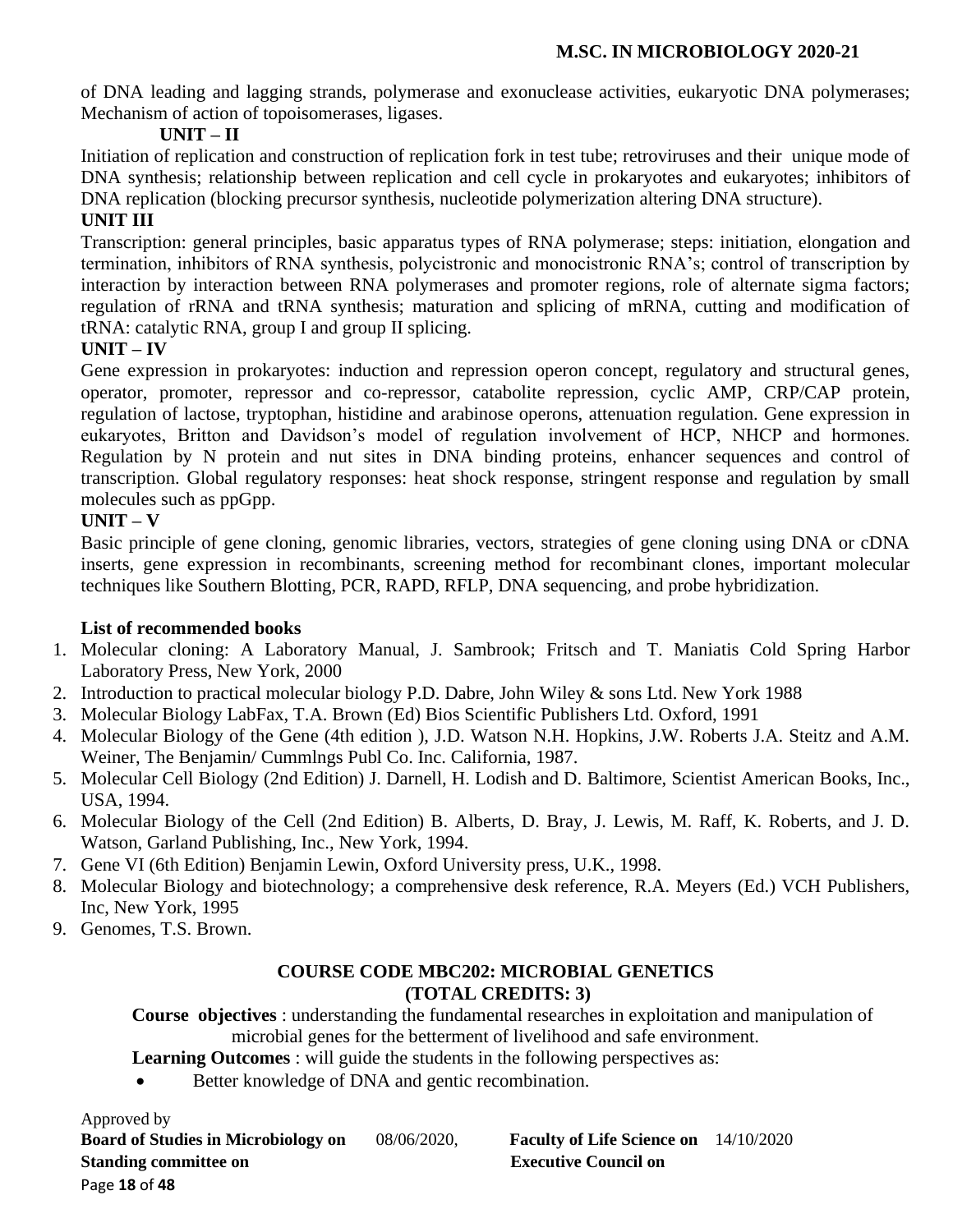- Understanding the mutations and mutagens.
- Designing of vectors and its biotechnological applications.
- Clinical applications and Laboratory technology for designing of vaccines, hormones and immunity boosters.
- Understanding the bioethics and biosafety rules.

## **COURSE CONTENTS**

# **UNIT-I**

Gene as unit of mutation and recombination, molecular mechanism of mutation, mutagens, types of DNA damage (deamination, oxdative damage, alkylation, pyridine dimmers). Spontaneous mutations-origin, suppression of mutation.

# **UNIT-II**

Gene transfer and genetic mapping, transformations, transfection, conjugation and transduction, genetic mapping of E,coli; Molecular aspects of genetic recombination.

# **UNIT-III**

Complementation analysis, cis-trans test, deletion mapping; Benzer's concept of cistron, overlapping genes. DNA repair- photo repair, excision or dark repair, recombinational repair, SOS repair, methyl- directed mismatch repair, very short patch repair.

# **UNIT-IV**

Plasmids. F-factors description and their uses in genetic analysis; R factors, colocin and col factors; plasmids as vectors for gene cloning; replication of selected plasmids; compatibility. Transposons and their uses in genetic analysis, plasmid vectors and bacteriophage vectors.

# **UNIT-V**

Important application of advances in microbial genetics, production of proteins, hormones and design of vaccines: conventional as well as new generation recombinant DNA vaccine, their design and advantages.

# **List of Recommended Books**

- 1. Microbial Genetics by Maloy ET. Al. 1994. Jones and Bartlett Publishers.
- 2. Molecular Genetics of Bacteria by J. W. Dale. 1994. John Wiley and Sons.
- 3. Modern Microbial Genetics. 1991 by Streips and Yasbin. Niley Ltd.
- 4. Moleculat Biology of the Gene 4th Edition by J.D. Watson, N.H. Hoppkins, J.W. Roberts, J.A. Steitz and A.M. Weiner. 1987, The Benjamin / Cummings Publications Co. Inc. California.
- 5. Gene VII by Lewin Oxford University Press. 2000.
- 6. Bacterial and Bacteriophage Genetics. 4 th Editions by Birge.
- 7. Microbial Genetics by Frefielder. 4th Edition.
- 8. Organization of Prokayotic Genome. 1999 by Robert L.Charlebois, ASM Publications.
- 9. DNA repair and mutagenesis. 1995 by Errol C. Friedberg, Graham C. Walker and Wolfram, Siede, ASM Publications.
- 10. Molecular Genetics of Bacteria, 1997 by Larry, Snyder and Wendy, Champness, ASM Publications.
- 11. Methods of General and Molecular Bacteriology, 1993. Edited by Philip. Gerhardt, ASM Publications.
- 12. Recombinant DNA by Watson, J.D.
- 13. Essentials of Molecular Biology by Malacimski.
- 14. Mobile DNA II by Nancy Craig, Martin Gellet Allan Lambowitz.

## **COURSE CODE MBC203: BIOSTATISTICS AND COMPUTER APPLICATION (TOTAL CREDITS: 3)**

Approved by **Board of Studies in Microbiology on** 08/06/2020, **Faculty of Life Science on** 14/10/2020 **Standing committee on Executive Council on** Page **19** of **48**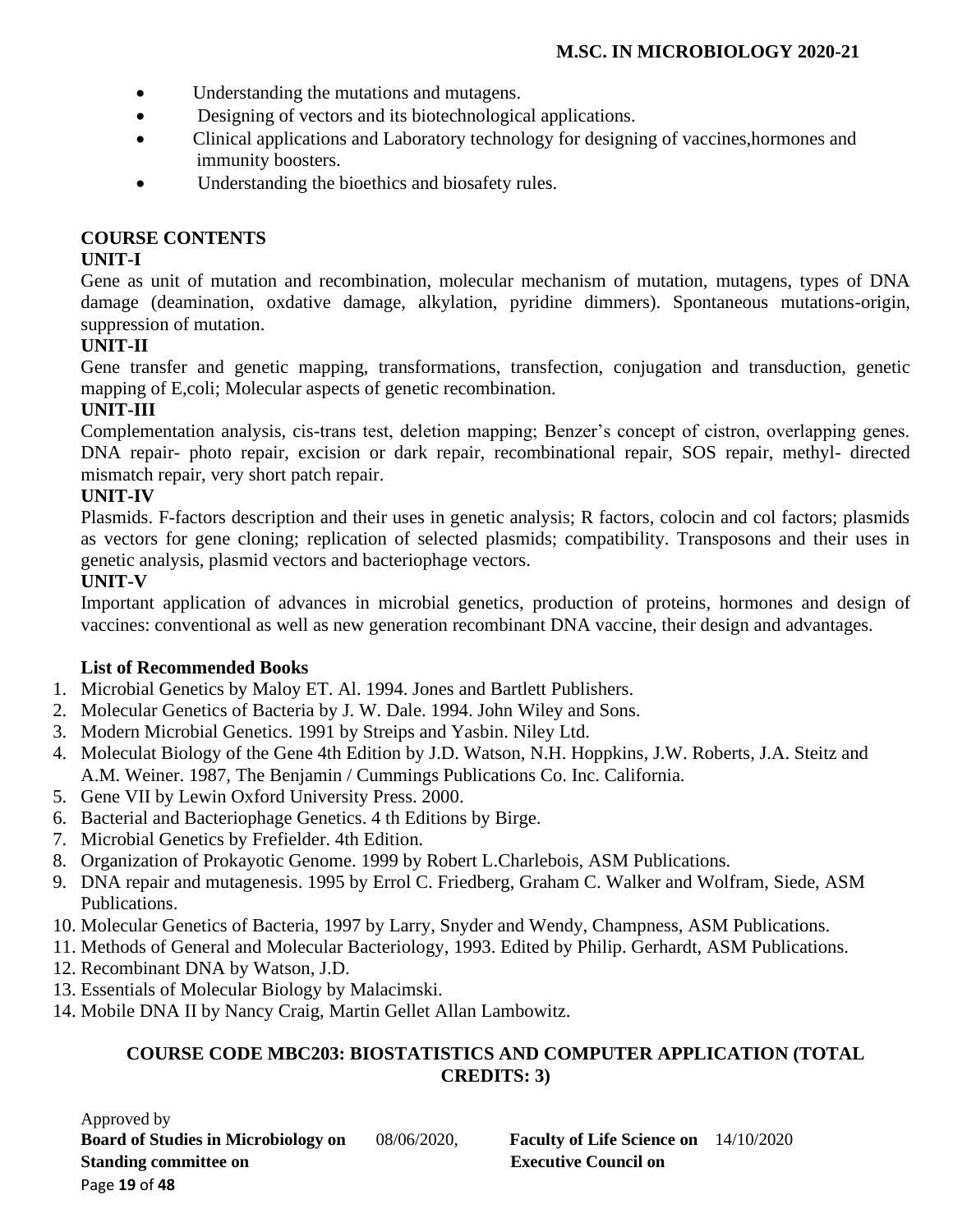**Course Objectives:**The course aims to empower the learners with tools and techniques in collection, collation, summarization and interpretation of data along with various experimental designs and bioinformatics.

## **Course Learning Outcomes:**

- Proficiency of students in various techniques of collection, collation, summarization and presentation of data. They could learn basic concepts of probability and probability distribution functions along with applications.
- Understanding and applications of descriptive and inferential statistics enabling students to use tests of significance in biological data.
- Can apply Analysis of Variance tools and different experimental designs to biological experiments, enabling them to minimize experimental and sampling errors.
- Understands concepts of correlation and regression tools and techniques, attempts extrapolation and simulation of biological processes.
- Empowers students to utilize software packages in digital analysis and processing of biological data. Integrate informatics with biology through data submission protocols, sequence alignment and searches, annotations and possible applications in human health and welfare.

## **COURSE CONTENTS**

## **UNIT-I**

Importance and scope of statistics in biochemical experimentation; Elements of Probability- Mathematical and Statistical definitions; Addition and Multiplication theorems; Probability Distribution Functions – Binomial, Poisson and Normal; Area under normal distribution curve.

# **UNIT-II**

Measures of central tendency: Arithmetic, geometric & harmonic means; Measures of dispersion: range, quartile deviation, variance, standard deviation, coefficient of variation, confidence limits of population mean. Tests of significance hypotheses and errors; student t statistics- population mean equals a specified value; equality of 2 independent means (equal  $\&$  unequal variance), equality of 2 means (paired samples).

# **UNIT-III**

Analysis of variance: one-way analysis (sample sizes equal and unequal), completely randomized design; twoway analysis (one observation per cell), randomized block design; multiple comparisons: least significant difference, Duncan's new multiple range test.

# **UNIT-IV**

Linear regression: regression diagram and equation, regression coefficient, standard error, significant tests, prediction of dependent variable from the independent variable; linear correlation- scatter diagram, correlation coefficient, standard error, significance tests; relationship between regression and correlation coefficients; Non parametric tests: Chi-square statistics, test of goodness of fit, test of independence of attributes; standard line interpolation.

## **UNIT-V**

Introduction to Computers: Basic architecture, generations of computer hardware and software; operating systems-WINDOWS and UNIX; system and application software; introduction to internet- LAN, MAN, WAN, Concept of bioinformatics; application of bioinformatics in microbiology.

## **List of Recommended Books**

1. Statistics in biology, Vol. 1 by Bliss, C.I.K. (1967) Mc Graw Hill, NewYork.

Approved by **Board of Studies in Microbiology on** 08/06/2020, **Faculty of Life Science on** 14/10/2020 **Standing committee on Executive Council on Algebra 2.5 Standing committee on Algebra 2.5 Standing Council on** Page **20** of **48**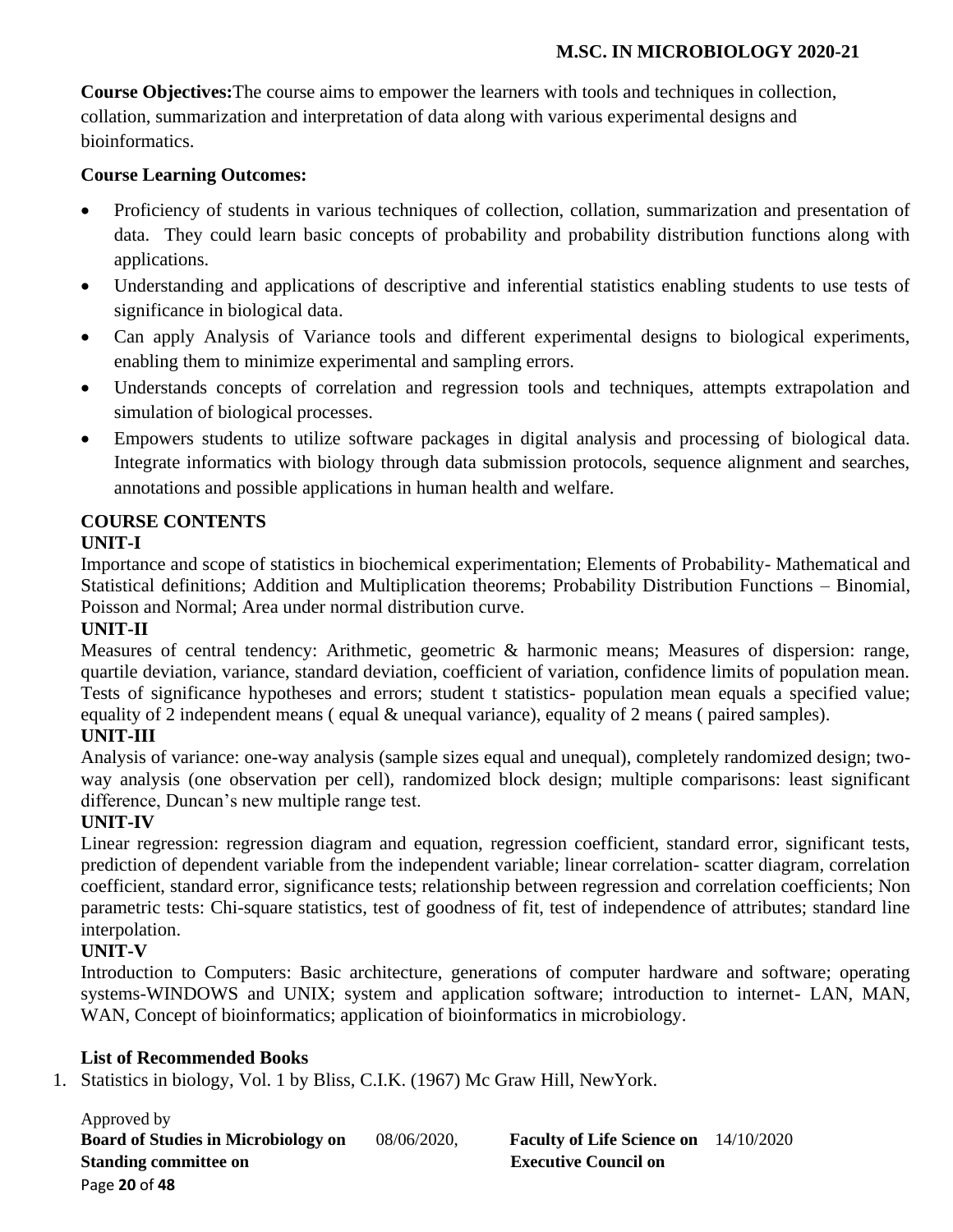- 2. Practical Statistics for experimental biologist by Wardlaw, A.C. (1985).
- 3. Programming in C by E. Ballaguruswamy
- 4. How Computers work 2000. By Ron White. Tech. Media
- 5. How the Internet Work 2000 by Preston Gralla Tech. Media.
- 6. Statistical Methods in Biology 2000 by Bailey, N.T. J. English Univ. Press.
- 7. Biostatistics 7th Edition by Daniel
- 8. Fundamental of Biostatistics by Khan
- 9. Biostatistical Methods by Lachin
- 10. Statistics for Biologist by CampbellR.C. (1974) Cambridge University Press, UK.
	- 11. INTERNET CDC publication, India.

# **COURSE CODE MBC204: PRACTICAL BASED ON COURSE CODE MBC201 & COURSE CODE MBC202 (TOTAL CREDITS: 04)**

## **Suggested list of Practicals (Course Code MBC201: Molecular Biology and Recombinant DNA Technology)**

- 1. Isolation of genomic DNA.
- 2. Southern blotting
- 3. RFLP analysis
- 4. Isolation of RNA
- 5. Isolation of poly A+ RNA
- 6. To study the effect of UV Radition on yeast cell.
- 7. To study the dark repair mechanism in the UV radiated yeast cell.
- 8. To study the photo repair mechanism in the UV radiated yeast cell.
- 9. To perform replica plating of yeast cell.

## **Suggested list of Practicals (Course Code MBC202: Microbial Genetics)**

- 1. To perform conjugation.
- 2. To study the effect of UV radiated on Bacterial cells.
- 3. To study the dark repair mechanism and photo repair mechanism in the UV radiated bacterial cells.
- 4. To perform replica plating of bacterial cells.
- 5. To study effect of mutagens (Nitrous acid) on bacterial cells.
- 6. 1. Purification of chromosomal / plasmid DNA and study of DNA profile:
- 7. Confirmation of nucleic acid by spectral study.
- 8. Quantitative estimation by diphenylamine test.
- 9. DNA denaturation and determination of Tm and G+C content.

## **COURSE CODE MBC205: PRACTICAL BASED ON COURSE CODE MBC203 & MBE201/ MBE202/ MBE203 (TOTAL CREDITS: 04)**

## **Suggested list of Practicals (Course Code** MBC203**: Biostatistics and Computer Application)**

- 1. Representation of Statistical data by a) Histograms b) Pie diagrams
- 2. Determination of Statistical averages/ central tendencies. a) Arithmetic mean b) Median c) Mode
- 3. Determination of measures of Dispersion a) Mean deviation b) Standard deviation and coefficient of variation c) Quartile deviation
- 4. Tests of Significance-Application of following a) Chi- Square test b) t- test c) Standard error

Approved by **Board of Studies in Microbiology on** 08/06/2020, **Faculty of Life Science on** 14/10/2020 **Standing committee on** <br>**Executive Council on** Page **21** of **48**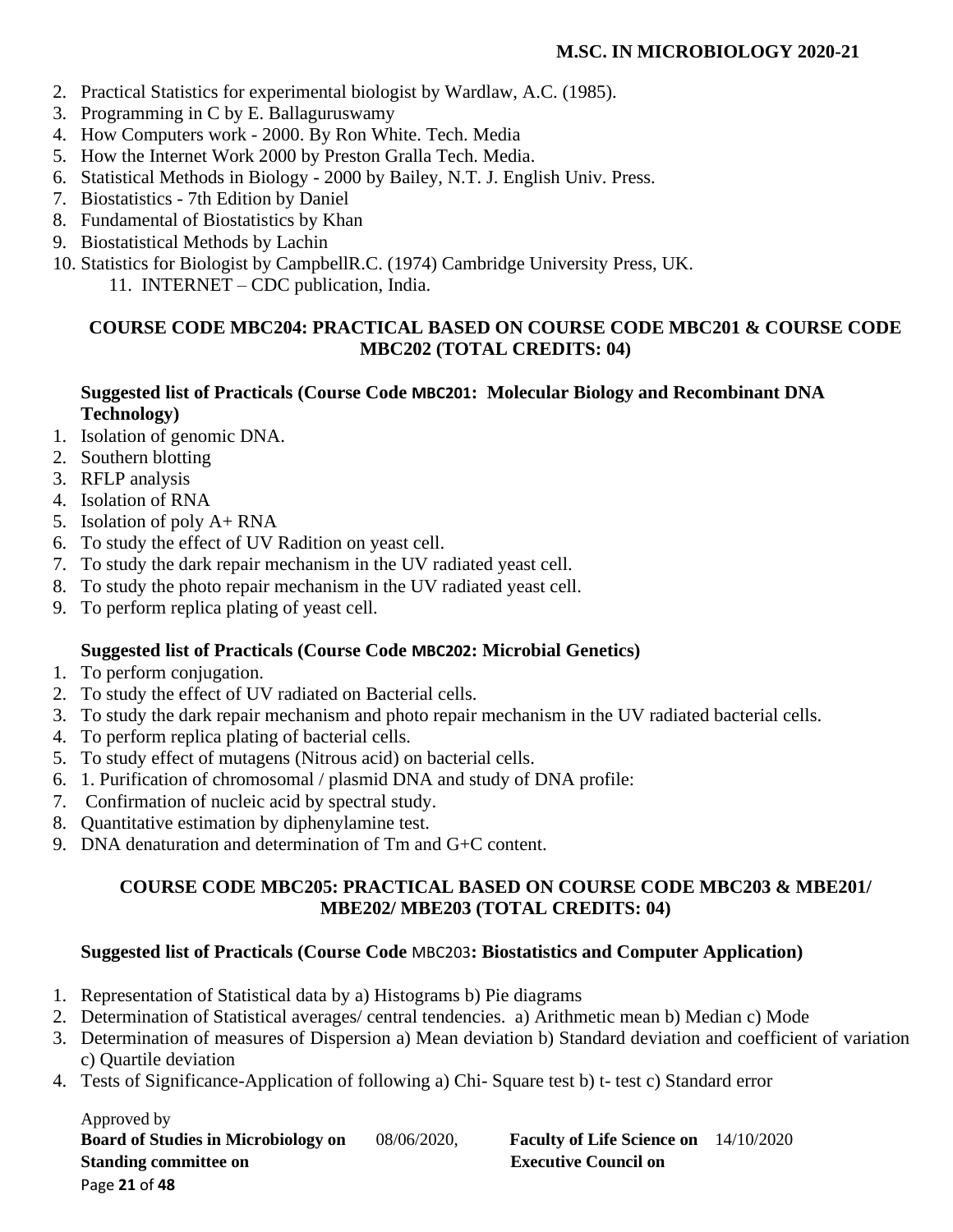- 5. Computer operations-getting acquainted with different parts of Computers. [DOS] and basics of operating a computer.
- 6. Creating files, folders and directories.
- 7. Applications of computers in biology using MS-Office. A] MS-Word B] Excel C] Power Point
- 8. Creating an e-mail account, sending and receiving mails.
- 9. An introduction to INTERNET, search engines, websites, browsing and Downloading.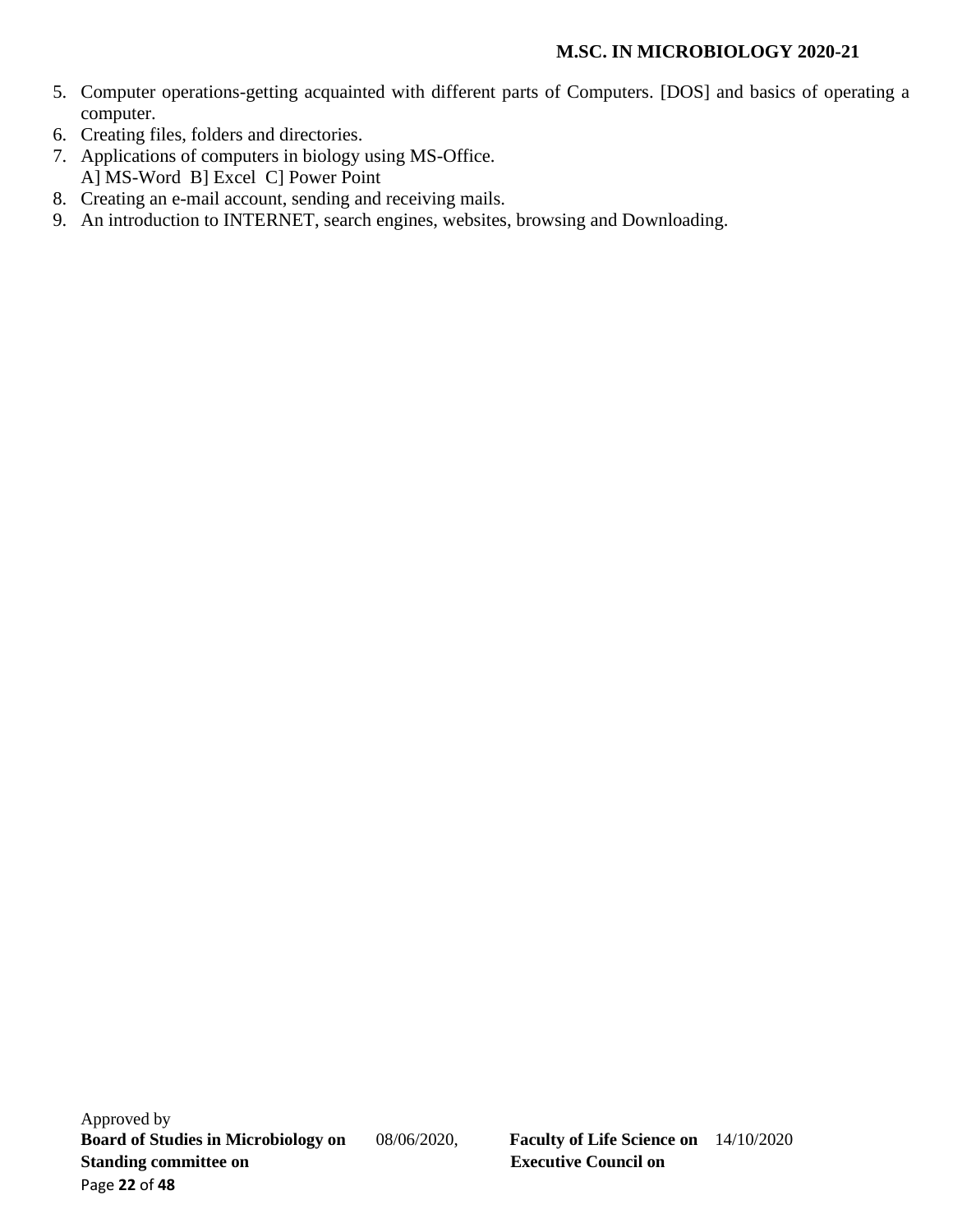## **SECOND – SEMESTER**

## **COURSE CODE MBE201: BIOLOGY OF THE IMMUNE SYSTEM (COURSE CREDITS =03)**

**Course Objectives**: The objective of this course is to understand the various components of the host immune system, their structure and organization, and functions to serve as the defense system of the body. It would also make the students understand the operational mechanisms which underlie the host defense system, allergy and organ transplantation.

**Course Learning Outcomes**: Upon successful completion of the course, the student:

- Will be able to understand the fundamental bases of immune system and immune response .
- Will be able to gather information about the structure and organization of various components of the immune system .
- Will be able to understand the genetic organization of the genes meant for expression of immune cell receptors and the bases of the generation of their diversity.
- Will be able to understand the operation and the mechanisms which underlie the immune response .
- Will be able to apply the knowledge gained to understand the phenomena like host defense, hypersensitivity (allergy), organ transplantation and certain immunological diseases

#### **COURSE CONTENTS**

## **UNIT-I**

Introduction: phylogeny of immune system, innate and acquired immunity, clonal nature of immune response; organization and structure of lymphoid organs, nature and biology of antigens and super antigens.

#### **UNIT-II**

Antibody structure and function; antigen-antibody interactions, major histocompatibility complex, BCR & TCR, generation of diversity, complement system.

#### **UNIT-III**

Cells of the immune system; hematopoiesis and differentiation, lymphocyte trafficking. Blymphocytes, T-lymphocytes, macrophages, dendritic cells, natural killer and lymphokine activated killer cells, eosinophils, neutrophils and mast cells. Regulation of immune response: antigen processing and presentation, generation of humoral and cell mediated immune responses, activation of B-and T-lymphocytes, cytokines and their role in immune regulation; T-cell regulation, MHC restriction, immunological tolerance.

#### **UNIT-IV**

Cell- mediated cytotoxicity; mechanism of T cell and NK cell mediated lysis; antibody dependent cell mediated cytotoxicity, macrophage mediated cytotoxicity; hypersensitivity autoimmunity, transplantation.

#### **UNIT- V**

Immunity to infectious agents (intracellular parasites, helminthes & viruses); tumor immunology; AIDS and other immunodeficiences, hybridoma technology and monoclonal antibodies.

Approved by **Board of Studies in Microbiology on** 08/06/2020, **Faculty of Life Science on** 14/10/2020 **Standing committee on Executive Council on Algebra 2.5 Standing committee on Algebra 2.5 Standing Council on** Page **23** of **48**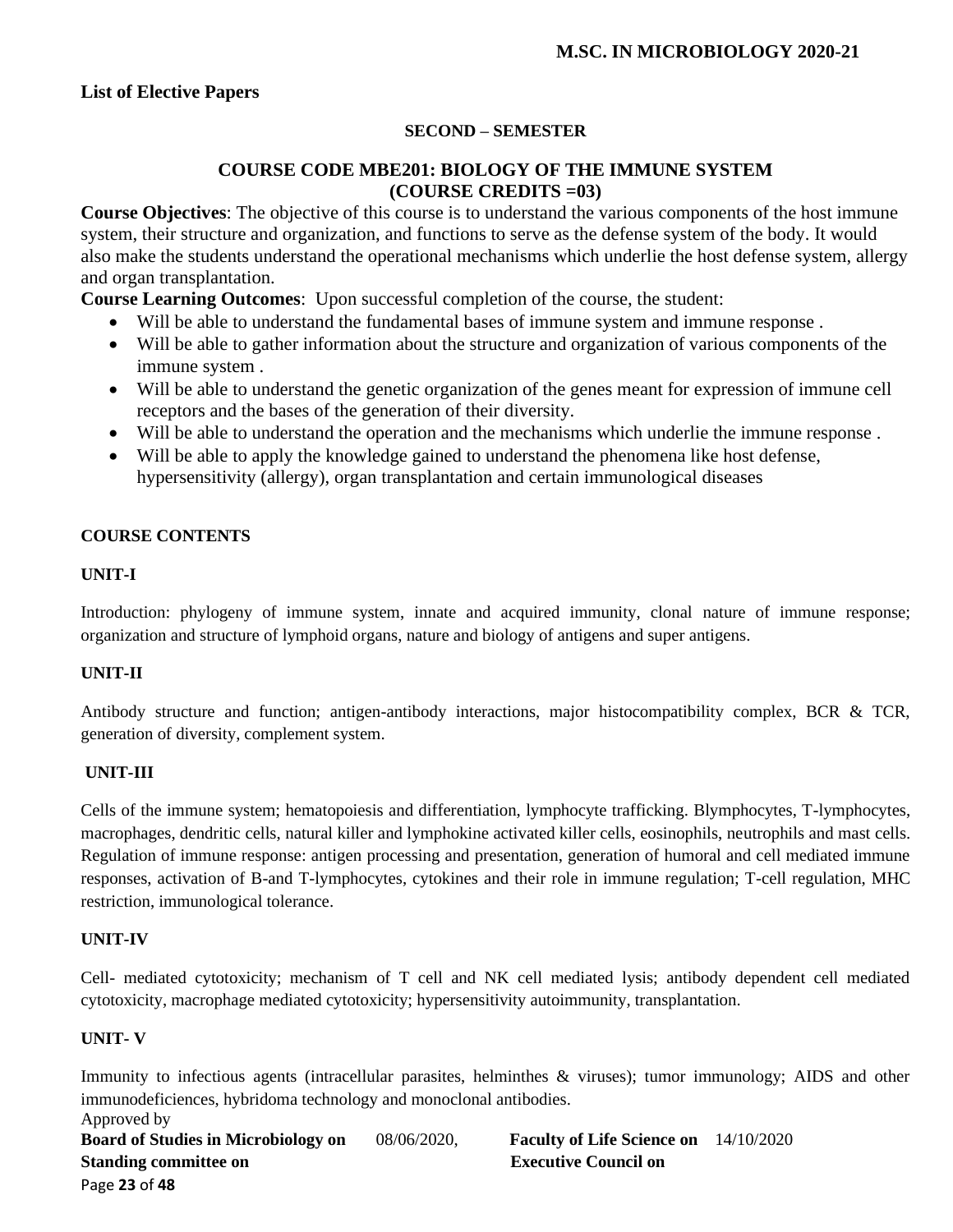#### **Recommended Books:**

- 1. Kuby immunology, 4th Edition, R.A. Goldsby, Thomas J.Kindt, Barbara, A.Osbarne. (Freedom)
- 2. Immunology-A short Course, 4th Edition- Ell Benjamin, Richard Coico, Geoffrey Sunshine (Wiley-Liss).
- 3. Fundamentals of immunology, William Paul.
- 4. Immunology, Roitt and others.

### **Suggested list of practicals (Course Code** MBE201**)**

- 1. To perform test for antibiotics sensitivity by disc method.
- 2. To determine the minimum inhibitory concentration of given antibiotics.
- 3. Preparation of blood smear.
- 4. To isolate serum from blood plasma.
- 5. To perform agglutination reaction to identification of blood group.

## **COURSE CODE MBE202: RESOURSE UTILIZATION AND CONSERVATION (COURSE CREDITS = 03)**

**Course Objectives:** The course aims to empower the learners with knowledge pertaining to world biomes, resources, conservation, sustainable development, pollution and its management, and remote sensing in management of earth resources.

## **Course Learning Outcomes:**

- Deep understanding of distribution, structure and function of various aquatic and terrestrial biomes.
- Learn definitions, types and utilities of biodiversity along with threats along their applications in management and sustainable development of resources from various biomes.
- Empowers students to apply in-situ and in-vitro techniques in conservation of aquatic and terrestrial resources in real time.
- Understands concepts of pollution of different environments and can monitor and treat pollution loads in artificial and natural ecosystems; and appreciate nuances of industrial, societal and urban pollutions.
- Gains insight knowledge about remote sensing of earth resources along with platforms, sensors and scanners, visual and digital interpretation of remotely sensed data.

## **COURSE CONTENTS**

## **UNIT – I**

Major Biomes of the world, Tropical rain & Seasonal Forests, Temperate rain & Seasonal forests, Boreal forests, Grasslands, Deserts, Aquatic Ecosystems wetlands, Lakes & Ponds Streams & Rivers, Marine & Estuarine habitats.

## **UNIT – II**

Resource utilization**,** Status & Utilization of Biodiversity, Sustainable development resources from forest, Grassland and aquatic habitats, Food forage, Fodder, Timber & Non-wood forest products, Threats to quality & quantity of Resources due to overexploitation.

#### **UNIT –III**

Strategies for conservation of resources: Classifications of resources, Principles of conservation, *In-situ* conservation sanctuaries, National parks, Biosphere reserves for wildlife conservation, Habitat conservation practices of conservation for forests ranges, Soil and water.

## **UNIT – IV**

Approved by **Board of Studies in Microbiology on** 08/06/2020, **Faculty of Life Science on** 14/10/2020 **Standing committee on** <br>**Executive Council on** Page **24** of **48**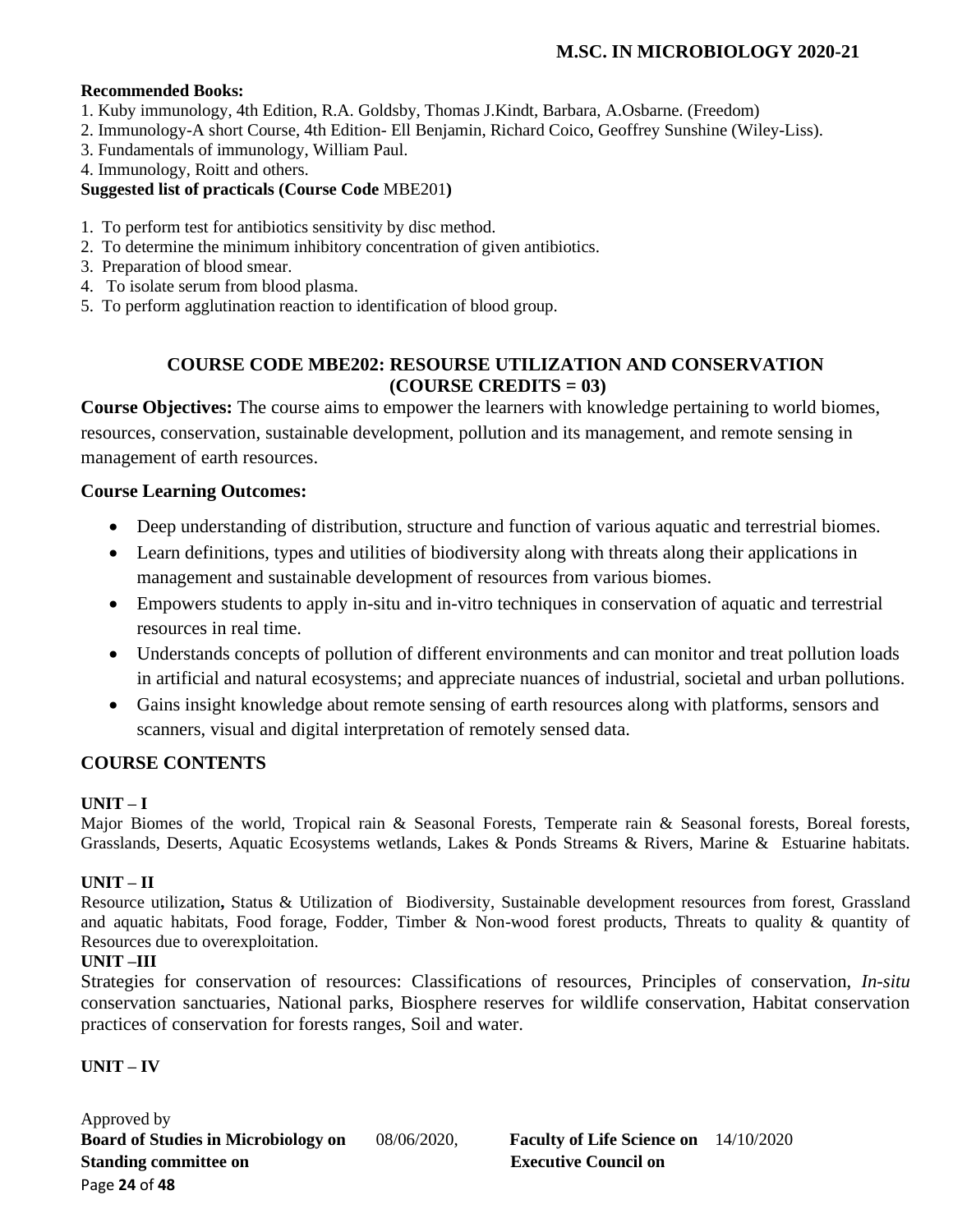Air, Water and Soil pollution**,** Kinds, Sources, Quality parameters, Effects on structure & function of ecosystems, Management of pollution, Bioremediation, Climate changes sources, Trends & role of greenhouse gases, Effect of global warming on climate, Ecosystem processes & Biodiversity, Ozone layer & Ozone hole.

# **UNIT – V**

Resource monitoring, Remote sensing concepts & Tools, Satellite remote sensing basics sensors, Visual & digital interpretation, EMR bands and their applications, Indian remote sensing program, Thematic mapping of resources, Application of remote sensing in Ecology &Forestry.

### **Books recommended**

- Chopra R. N. (1933) Indigenous Drugs of India.
- Hayes W. B. (1953) Fruit Growing in India.
- Atkinson E. T. (1980) Economic Botany of Himalayan Regions.

#### **Suggested list of practicals: Course Code MBE202** (**Resource Utilization and Conservation)**

- 1. To find the pH of the various sample of soil by pH meter.
- 2. To determine the presence of carbonate in different soil mixtures.
- 3. To determine the presence of phosphate in soil and water sample.
- 4. To determine the presence of nitrate in mixture sample.
- 5. To determine the presence of nitrite in mixture sample.
- 6. To determine frequency, density and abundance of herbaceous species from local garden.
- 7. To determine the biomass of plant vegetation.
- 8. To determine leaf area, dry weight and moisture content of few species of plant from grassland.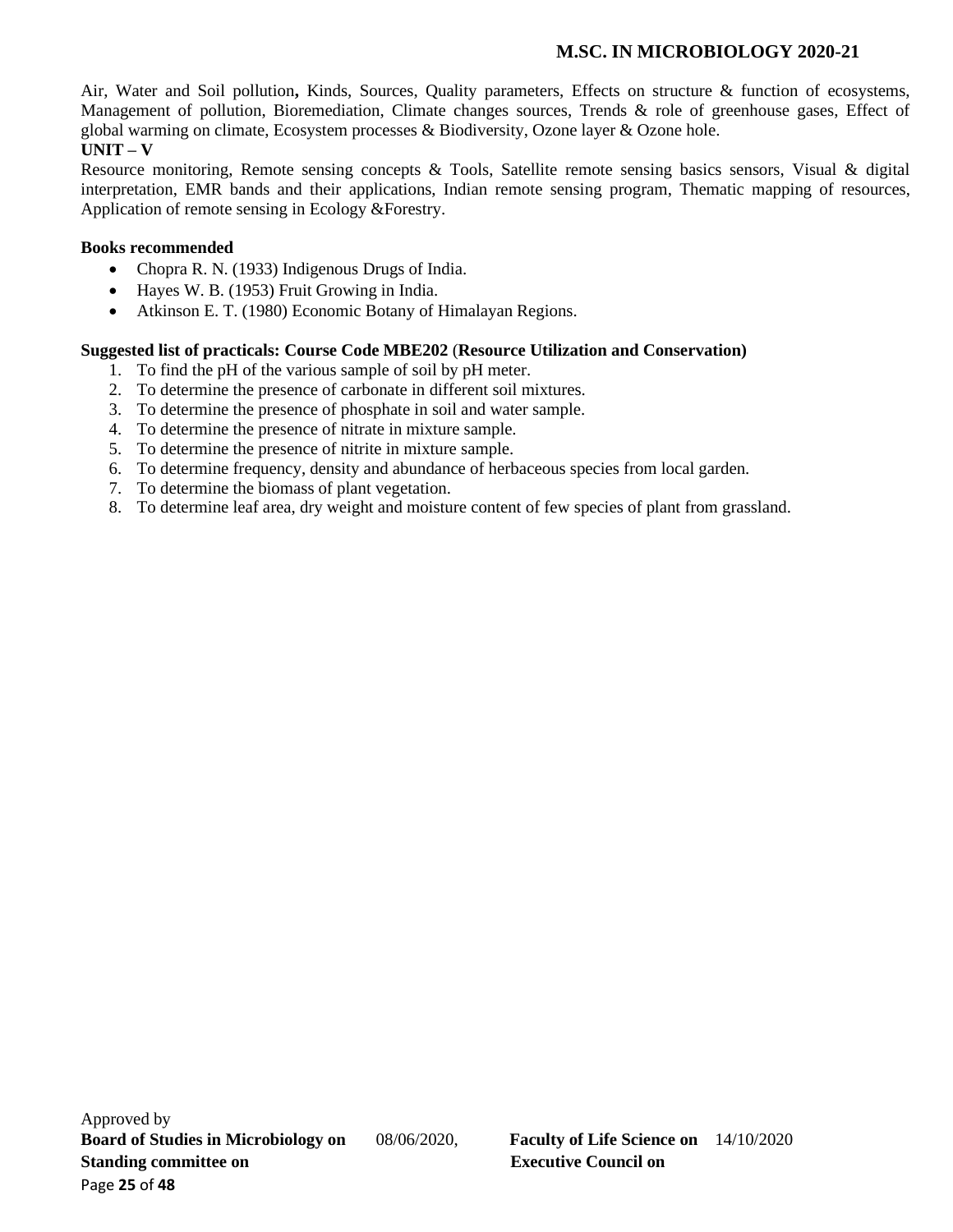## **COURSE CODE MBE203: MICROBIAL METABOLISM (TOTAL CREDITS: 3)**

**Course Objectives:**The major objective of this paper is to develop clear understanding of various aspects of microbial physiology along with diverse metabolic pathways existing in bacteria in relation to its survival and propagation, and to enable students to better understand courses taught later .

 **Course Learning Outcomes:**Upon successful completion of the course, the student:

- Will be acquainted with methods of measuring microbial growth, calculating growth kinetic parameters with understanding of steady state and continuous growth.
- Will have gained an in-depth knowledge of primary, secondary and group translocation transport systems existing in bacteria, simultaneously learning membrane transport proteins and kinetics of solute transport.
- Will have learnt central metabolic pathways for carbon metabolism in bacteria enlisting differences with eukaryotic systems and their regulation in diverse physiological conditions. This allows students to apply the acquired knowledge in engineering metabolic pathways for developing industrially useful strains.
- Will have gathered understanding of inorganic and organic nitrogen assimilation and its regulation. Also knows role of glutathione in cellular redox regulation and biochemistry of glutamate overproducing strains.
- Will have learnt basic concepts of enzyme biochemistry, its kinetics and regulatio
- Will understand details of lipid and nucleotide metabolism in *E. coli* and its regulation along with biochemical basis of lipid accumulation in yeasts.
- Is conversant with intracellular signaling in bacteria in response to various nutritional and physiological stresses.

# **COURSE CONTENTS**

# **UNIT-I**

Microbial growth: mathematical expression of growth, growth measurement, efficient growth curve, synchronous growth and continuous culture, effect of environmental factors on microbial growth, nutrients diffusion, active transport, group translocation, solutes, temperature, oxygen relations.

# **UNIT-II**

Chaemolithotrophy: Sulphur, iron, hydrogen, carbon monoxide, nitrogen oxidations. Methanogenesis, luminescence. Brief account of photosynthetic and accessory pigments chlorophyll, bacteriochlorophyll, carotenoids, oxygenic, anoxygenic photosynthesis. Electron transport- photoautotrophic generation of ATP, fixation of CO2- Calvin cycle, reverse TCA, carbohydrate anabolism.

## **UNIT-III**

Respiratory metabolism: Embden Mayer Hoff pathway, Entner Doudroff pathway, glyoxalate pathway, Krebs cycle, oxidative and substrate level phosphorylation, Pasteur effect, fermentation of carbohydrates-homo and heterolactic fermentations. Synthesis of polysaccharides- gluconeogenesis and other pathways.

## **UNIT-IV**

Assimilation of nitrogen: Dinitrogen - nitrate nitrogen-ammonia- denitrification, synthesis of major aminoacids, polyamines; peptidoglycan-biopolymers as cell components.

# **UNIT-V**

Microbial development, sporulation and morphogenesis, hyphae vs. yeast forms and their significance. Multicellular organization of selected microbes. Dormancy. Endospore-structure, properties and germination.

Approved by **Board of Studies in Microbiology on** 08/06/2020, **Faculty of Life Science on** 14/10/2020 **Standing committee on Executive Council on Algebra 2.5 Standing committee on Algebra 2.5 Standing Council on** Page **26** of **48**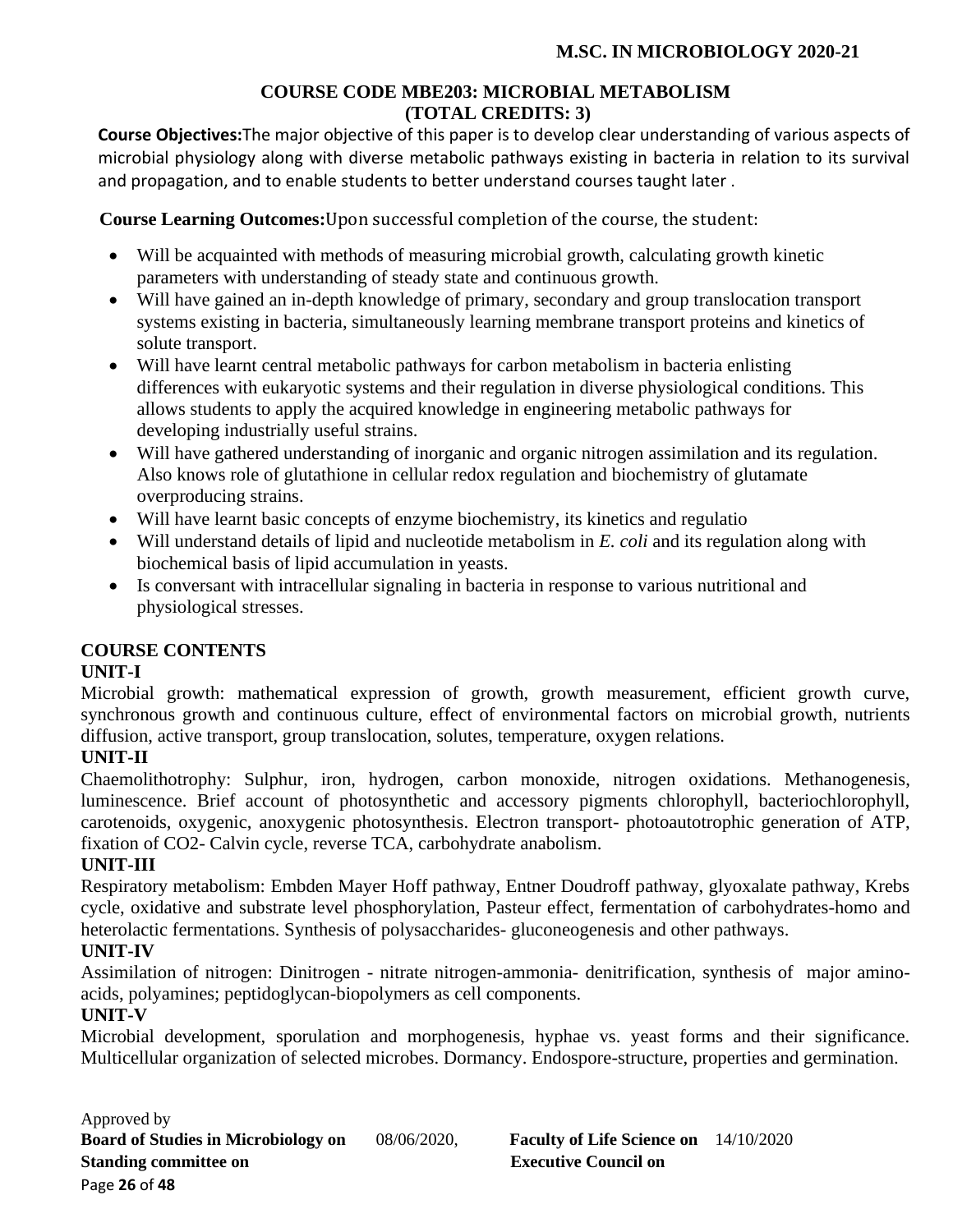# **List of Recommended Books**

- 1. Doelle H.W. 1969. Bacterial Metabolism. Academic Press.
- 2. Gottschalk G. 1979. Bacterial Metabolism. Springer Verlag. Moat AG. 1979. Microbial Physiology. John Wiley & Sons.
- 3. Sokatch JR. 1969. Bacterial Physiology and Metabolism. Academic Press.
- 4. Moat A G., Foster J W., Spector M P. Microbial Physiology, 4th Ed: Wiley India Pvt Ltd 2009.

## **Suggested list of Practicals (Course Code MBE203: Microbial Metabolism)**

- 1. Determination of Bacterial growth by turbidity measurements (spectrophotometric method).
- 2. Study of effect of temperature on growth of bacteria.
- 3. Study of effect of pH on growth of Bacteria.
- 4. Isolation of rhizobia from root nodules.
- 5. Slide culture technique for studying morphology and molds.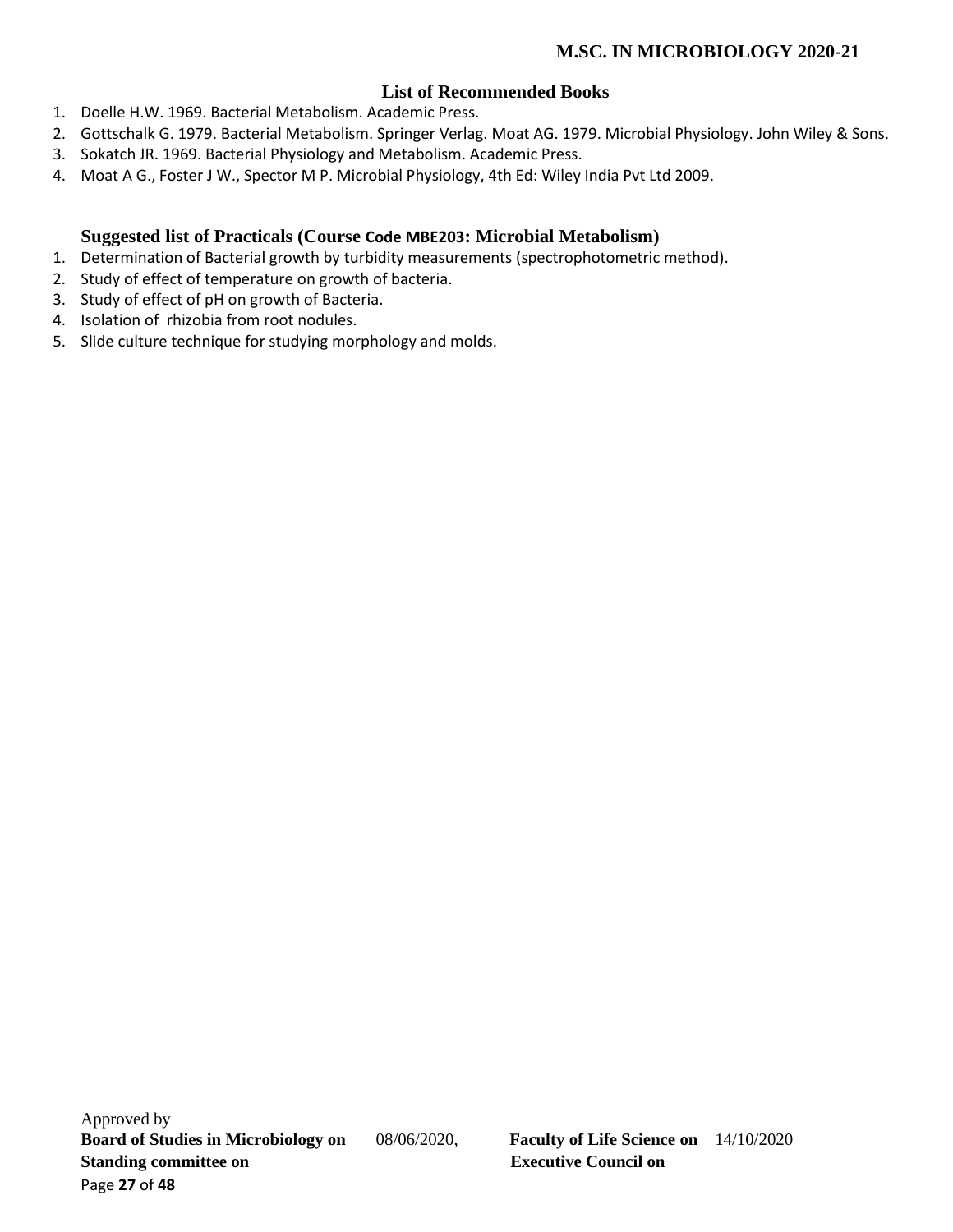## **COURSE CODE MBS201: SKILL DEVELOPMENT MODULES 2 (TOTAL CREDITS = 02)**

# **SOFT SKILLS DEVELOPMENT MODULE-2 (Semester- 2) Hrs. 30**

| S. No. | Subject                                     | <b>Classroom Activity</b>   | Hrs. |
|--------|---------------------------------------------|-----------------------------|------|
| 01     | Orientation, Personality Development        | Worksheet/lecture           | 02   |
| 02     | Role and Impact of Personality              | Group Activity/ lecture     | 01   |
| 03     | Pre Self-Assessment (Psychometric Analysis) | <b>PDP</b> Assessment Sheet | 02   |
| 04     | Importance of characteristics and Traits    | lecture/Group Activity      | 02   |
| 05     | Empowerment of Internal and external traits | lecture                     | 02   |
| 06     | Definition of Personality                   | Lecture                     | 02   |
| 07     | Power of Self                               | Lecture                     | 03   |
| 08     | Path to Improve Personality                 | lecture/Group Activity      | 03   |
| 09     | <b>Body Language</b><br>$-1$                | Worksheet                   | 02   |
| 10     | Grooming Yourself                           | Lecture                     | 02   |
| 11     | IQ / EQ / MQ / SQ                           | lecture                     | 02   |
| 12     | Disposition of Body in various aspects      | Group Activity              | 03   |
| 13     | Getting desired output                      | Group Activity              | 02   |
| 14     | Post Assessment of Personality              | Group Activity              | 02   |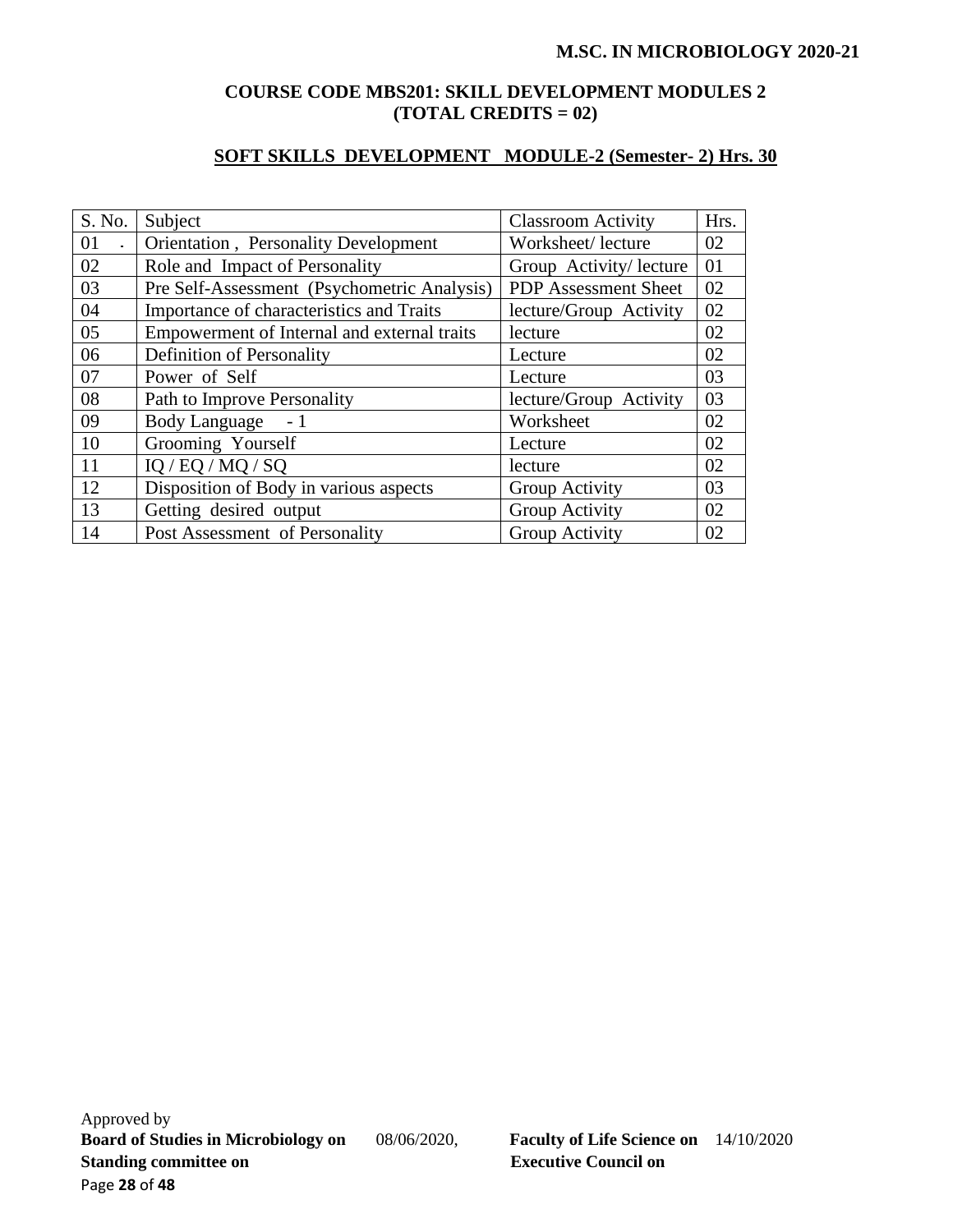## **THIRD SEMESTER**

# **COURSE CODE MBC301: ENVIRONMENTAL MICROBIOLOGY (COURSE CREDITS: 3)**

**Course Objectives**: The major objective of this paper is to impart knowledge about structure, composition and functioning of microbial communities of diverse environment. The use of microbial population in agriculture, mineral recovery, management of various types of pollutants and conversion processes of various types of wastes into value added products will be discussed.

**Course Learning Outcomes**: Upon successful completion of the course, the student:

- Will have an overview of the till date developments in the field of environmental microbiology with special emphasis on the role of microbes in mitigating environment pollution.
- Will have become acquainted with various cultural, biochemical and molecular techniques used in understanding microbial diversity.
- Will be knowledgeable about the diversity, adaptations and biotechnological applications of microbes of extreme environment.
- Will be able to describe the role of soil microbes in nutrient transformation, plant-microbe interactions and biotechnology. Also knows about potability of water and its quality control.
- Understands the role of microbes in management of waste plant biomass and can apply knowledge in designing microbe-based processes for pulp, textile, biofuel and animal feed production industries.
- Is able to describe the role of microbes in solid and liquid waste management, gaining knowledge of various methods employed in sewage treatment and solid waste treatment.
- Understands the role of microbes in bioremediation of environmental pollutants like petroleum hydrocarbons, pesticides, plastic and electronic waste; also understands utility of microbes in mineral and oil recovery.

# **COURSE CONTENTS**

# **UNIT-I**

Environment: Basic concepts and issues; environmental pollution: types and methods for the measurement; methodology of environmental management-problem solving approach, its limitations; air pollution and its control through biotechnology, air sampling techniques; biodiversity: conservation and management. Biodiversity in India: Status, Threats, Utility & Conservation; Indian Biodiversity ACT 2002 and Biodiversity Rules 2004.

# **UNIT-II**

Water pollution and its control: Water as a scarce natural resource, need for water management, sources and measurement of water pollution, waste water treatment-physical, chemical and biological treatment processes; algal blooms and human health.

# **UNIT-III**

Microbiology of waste water treatment: Aerobic process-activated sludge, oxidation ditches, trickling filter, towers, rotating discs, rotating drums, oxidation ponds; anaerobic processesanaerobic digestion, anaerobic filters, upflow anaerobic sludge blanket reactors; treatment schemes for waste waters of dairy, distillery, tannery industries; biotechnological application of microbes form extreme environment.

# **UNIT-IV**

Microbial degradation of xenobiotics in the environment- ecological considerations, decay behaviour & degradative plasmids, hydrocarbons, substituted hydrocarbons, oil pollution, surfactants, pesticides; bioaccumulation of metals and radio-nucleids and detoxification; bioremediation.

## **UNIT-V**

Biological N<sup>2</sup> fixation, H2 production, biofertilizers and biopesticides; solid wastes; sources and management (composting, vermiculture and methane production). Single cell protein (Spirulina, yeast, mushroom); global

## Approved by

**Board of Studies in Microbiology on** 08/06/2020, **Faculty of Life Science on** 14/10/2020 **Standing committee on Executive Council on Algebra 2.5 Standing committee on Algebra 2.5 Standing Council on** Page **29** of **48**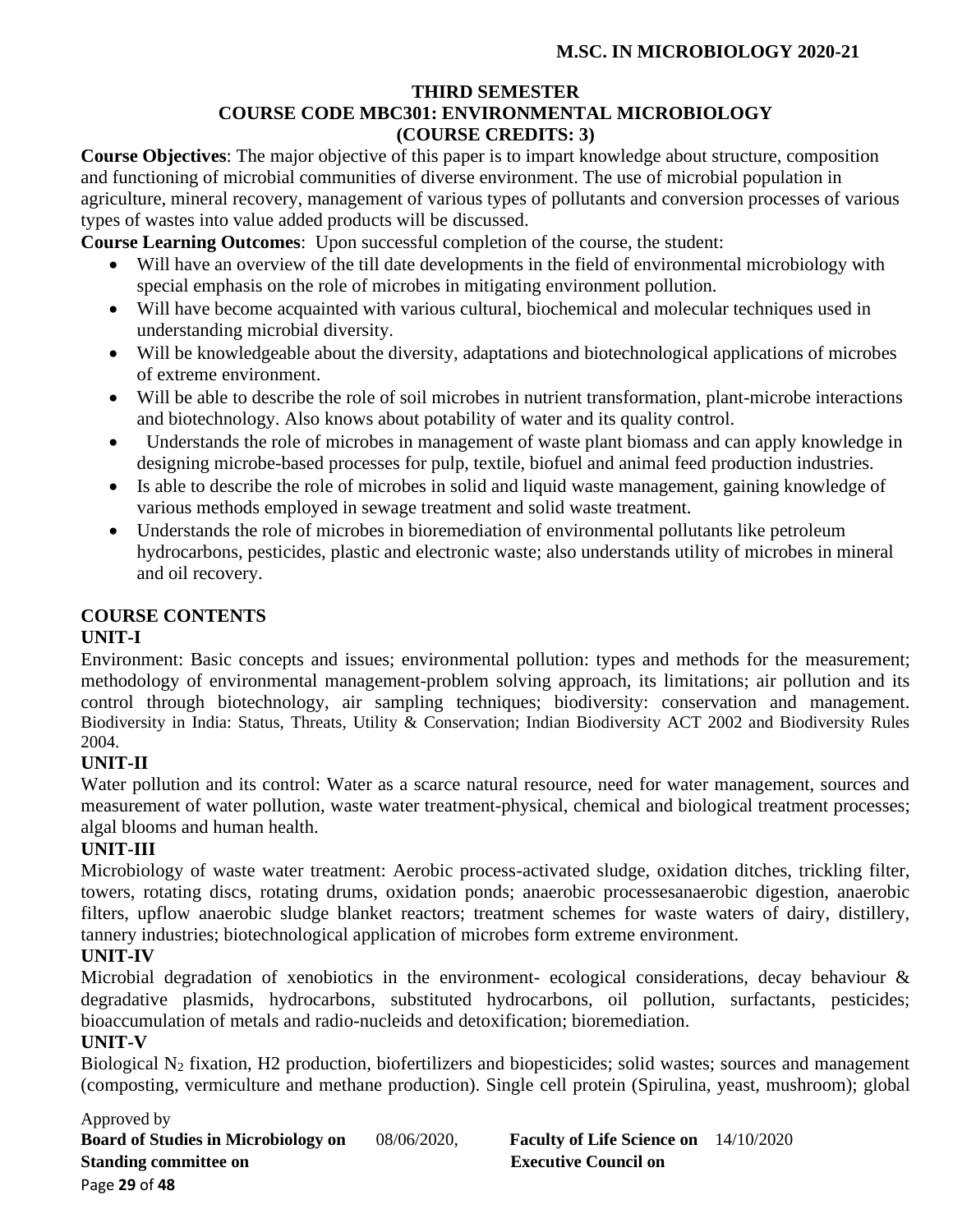environmental problems-ozone depletion, UV-B green house effect and acid rain, their impact and biotechnology approaches for management.

# **List of Recommended Books**

- 1. Wastewater Engineering- Treatment, disposal and Reuse. Metcalf and Eddy, Inc,.Tata McGraw Hill, New Delhi.
- 2. Comprehensive Biotechnology. Vol. 4, M. Moo-young (Ed-in-chief), Pergamon Press, Oxford.
- 3. Environmental Chemistry, A.K. De. Wiley Eastern Ltd. New Delhi.
- 4. Introduction to Biodeterioration. D. Allsopp and K.J. Seal, ELBS/Edward Arnold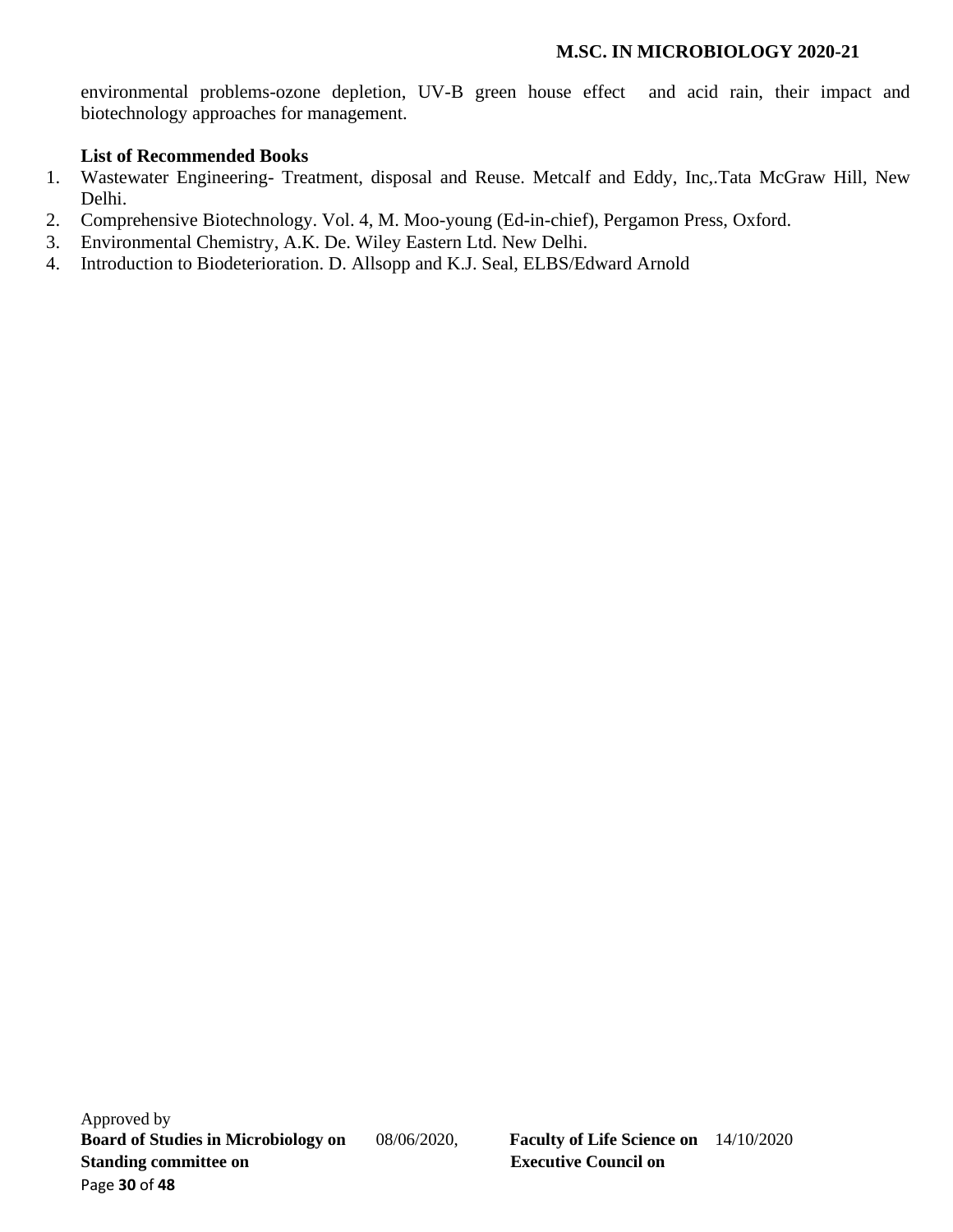# **COURSE CODE MBC302: MEDICAL MICROBIOLOGY (TOTAL CREDITS: 3)**

 **Course Objective :**Develop understanding about immune system, antigen antibody interactions. Gain theoretical knowledge of various diseased conditions generated due to interplay of immune system components.

# **Learning Outcomes**

- Discoveries in the field of medical microbiology, microbial flora and human host.
- Study of fungal pathogens and different kinds of infections , laboratory diagnosis.
- Study of immunity, antigen, antibodies and immunological and serological methods.
- Study of pathogenic bacteria and their classification, diseases, diagnosis.
- Study of virus multiplication methods, viral diseases, protozoans diseases.
- Laboratory control, antimicrobial therapy, different kinds of microbial diseases

# **COURSE CONTENTS**

# **UNIT-I**

Early discovery of pathogenic microorganisms; development of bacteriology as scientific disciplines; contribution made by eminent scientists. Normal microbial flora and the human host; role of resident flora; classification of medically important microorganisms, dermatophytes, dimorphic fungi, opportunistic fungal pathogens, laboratory diagnosis of pathogenic fungi.

# **UNIT-II**

Mechanism of pathogenicity, virulence and protection, organs and cells involved in immune system and immune response; antigens, antigenic specificity, antigenic determinants, cellular and humoral basis of immunity: immunoglobulins, antigen and antibody reactions, immunological (serological as well as cellular) methods.

# **UNIT-III**

Classification of pathogenic bacteria- *Staphylococcus, Streptococcus, Pneumococcus, Corynebacteria, Bacillus, Clostridium,* non-sporing anaerobes, organisms belonging to *Enterobacteriaceae*. Vibrios, nonfermenting bacilli, *Yersinia, Haemophilus, Bordetella, Brucella,Mycobacteria, Spirochaetes, Actinomycetes, Ricketisae, Chlamydiae*.

# **UNIT-IV**

Important RNA and DNA viral pathogens; virus host interactions; pox viruses, adenoviruses, picornaviruses, orthomyxoviruses, paramyxoviruses, arboviruses, rhabdoviruses; general properties of pathogenic protozoans and diseases caused by them, slow virus disease.

# **UNIT-V**

Laboratory control of antimicrobial therapy; strategies/ approaches (conventional and modern) in the diagnosis of important disease/ syndrome; meningitis, urinary tract infection, sexually transmitted diseases, pyrexia of unknown origin, wound infection etc.

# **List of Recommended Books**

- 1. Mims CA (2004). Medical Microbiology, 3rd ed, Mosby
- 2. Carter JB & Saunders VA (2007) Virology-Principles and Applications, John Wiley and Sons
- 3. Paniker CKJ (2007). Ananthanarayan and Paniker's Textbook of Microbiology, Orient Longman Pvt. Limited, India.
- 4. Greenwood D, Slack RCB & Peutherer JF (2006). Medical Microbiology, A Guide to Microbial Infections: Pathogenesis, Immunity, Laboratory Diagnosis & Control, Churchill Livingstone, Elsevier, India.
- 5. Baron EJ, Peterson LR & Finegold SM Mosby (1990). Bailey and Scott's Diagnostic Microbiology

Approved by **Board of Studies in Microbiology on** 08/06/2020, **Faculty of Life Science on** 14/10/2020 **Standing committee on Executive Council on Algebra 2.5 Standing committee on Algebra 2.5 Standing Council on** Page **31** of **48**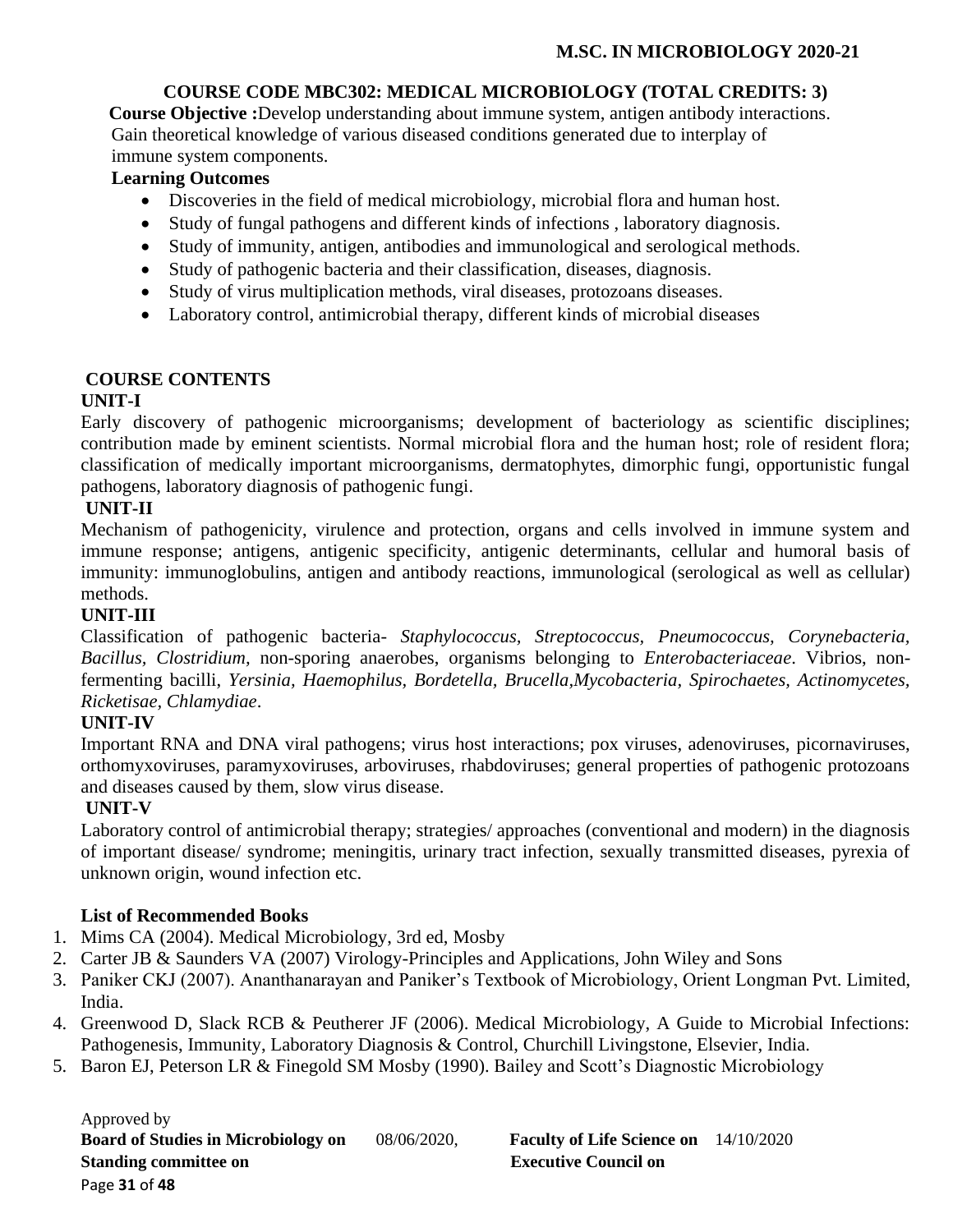- 6. Brooks GF, Butel JS, Morse SA, Melnick JL, Jawetz E & Adelberg EA (2004). Jawetz M & Adelberg's Medical Microbiology, 23rd ed, Lange Publication.
- 7. Mackie & McCartney Practical Medical Microbiology (1996). Collee JG, Fraser AG, Marmion BP & Simmons A (eds.), Churchill Livingstone,Edinburgh.
- 8. Zuckerman AJ, Banatwala JE &Pattison JR(2009). Principles & Practice of Clinical Virology, John Wiley & sons Ltd.
- 9. Brown AE(2005). Benson's microbiological applications, TataMacGrawHill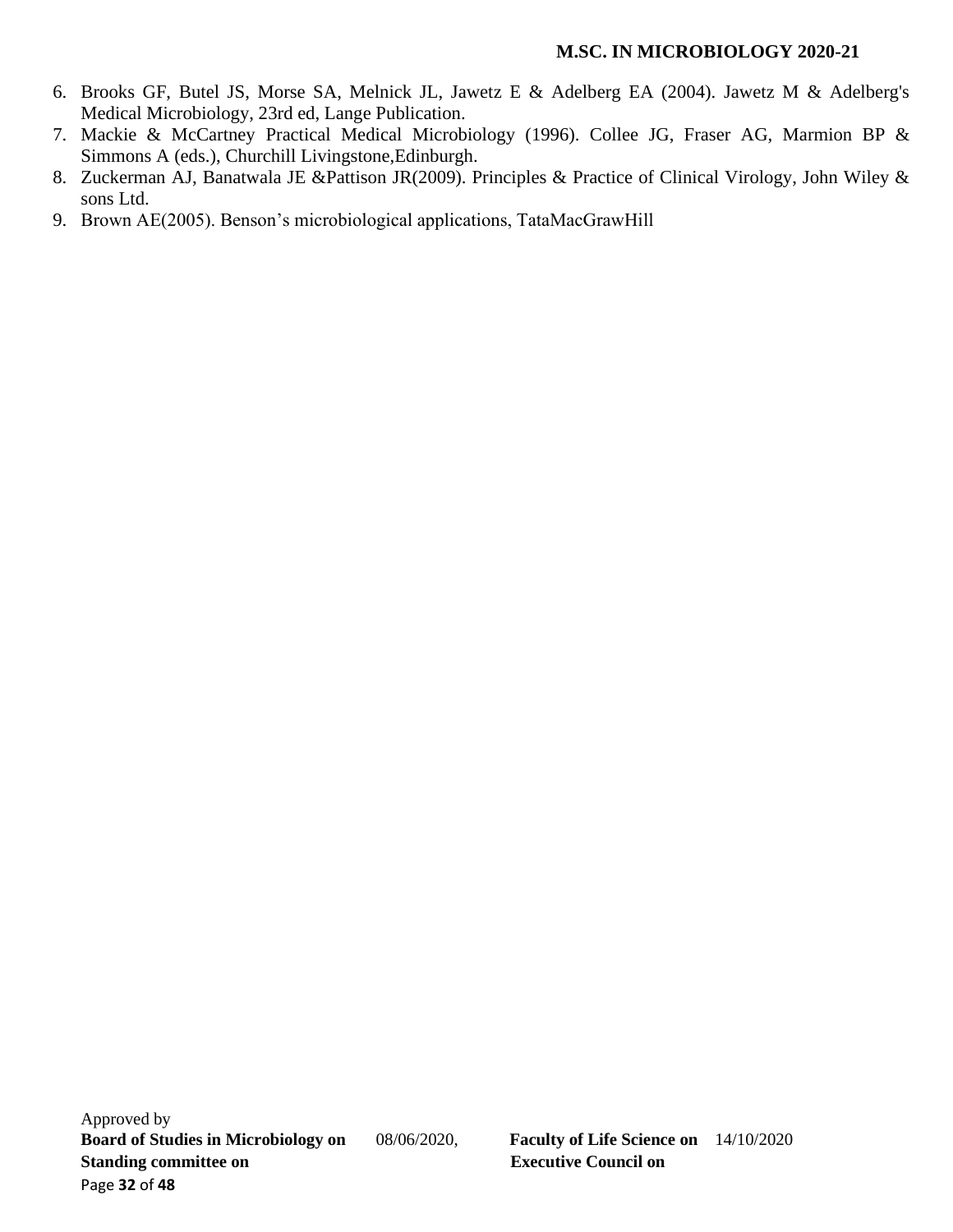# **COURSE CODE MBC303: PRACTICAL BASED ON COURSE CODE MBC301 & COURSE CODE MBC302 (COURSE CREDITS = 04)**

# **Suggested list of Practicals (Course Code MBC301: Environmental Microbiology)**

- 1. Detection of coliforms for determination of the purity of potable water.
- 2. Determination of dissolved oxygen concentration of water sample.
- 3. Determination of biological oxygen demand (BOD) of a sewage sample.
- 4. Determination of the efficiency of removal of air pollutant by using fibrous air filter/Air sampler.
- 5. Isolation of xenobiotic degrading bacteria by selective enrichment technique.
- 6. Test for the degradation of aromatic hydrocarbons by bacteria.
- 7. Survey of degradative of aromatic hydrocarbons by bacteria.
- 8. Estimation of nitrate, nitrite, and ammonium in drinking water.
- 9. To study the impact of heavy metals on growth  $\&$  survival of microbes.
- 10. To study the impact of pesticides on the growth and survival of microbes.
- 11. To study the impact of salt and osmotic stress on the growth survival of microbes.
- **12.** To study the biology of N2- fixing microbes/SCP producing microbes.

# **Suggested list of practicals (Course Code MBC302: Medical Microbiology)**

- 1. Detection of susceptibility to dental caries.
- 2. Bacteriological examination of skin and throat.
- 3. Bacteriological examination of urine sample.
- 4. Viable count of bacteria in urine sample.
- 5. Dnase agar tests and coagulation test for identification of *Staphylococcus*.
- 6. Optochin sensitivity test and bile solubility test for Streptococcus.
- 7. Isolation of enteric pathogens from stool by direct plating method.
- 8. Determination of minimal inhibitory concentration (MIC) and MBC.
- 9. Cultivation and enumeration of coliphages from sewage.
- 10. General tests for identification of bacteria from clinical samples including IMViC test, Carbohydrate fermentation test, Nitrate reduction test, Triple sugar agar test Urease test, Catalase test, Oxidase test.
- 11. Isolation and characterization of dermatophytes.
- 12. Study of dimorphic fungi.
- 13. Study of agglutination reaction by blood grouping.
- 14. ELISA (to demonstrate immunological reaction by ELISA technique.
- 15. Double diffusion technique (study of precipitation reation by Ouchterlony Double Diffusion).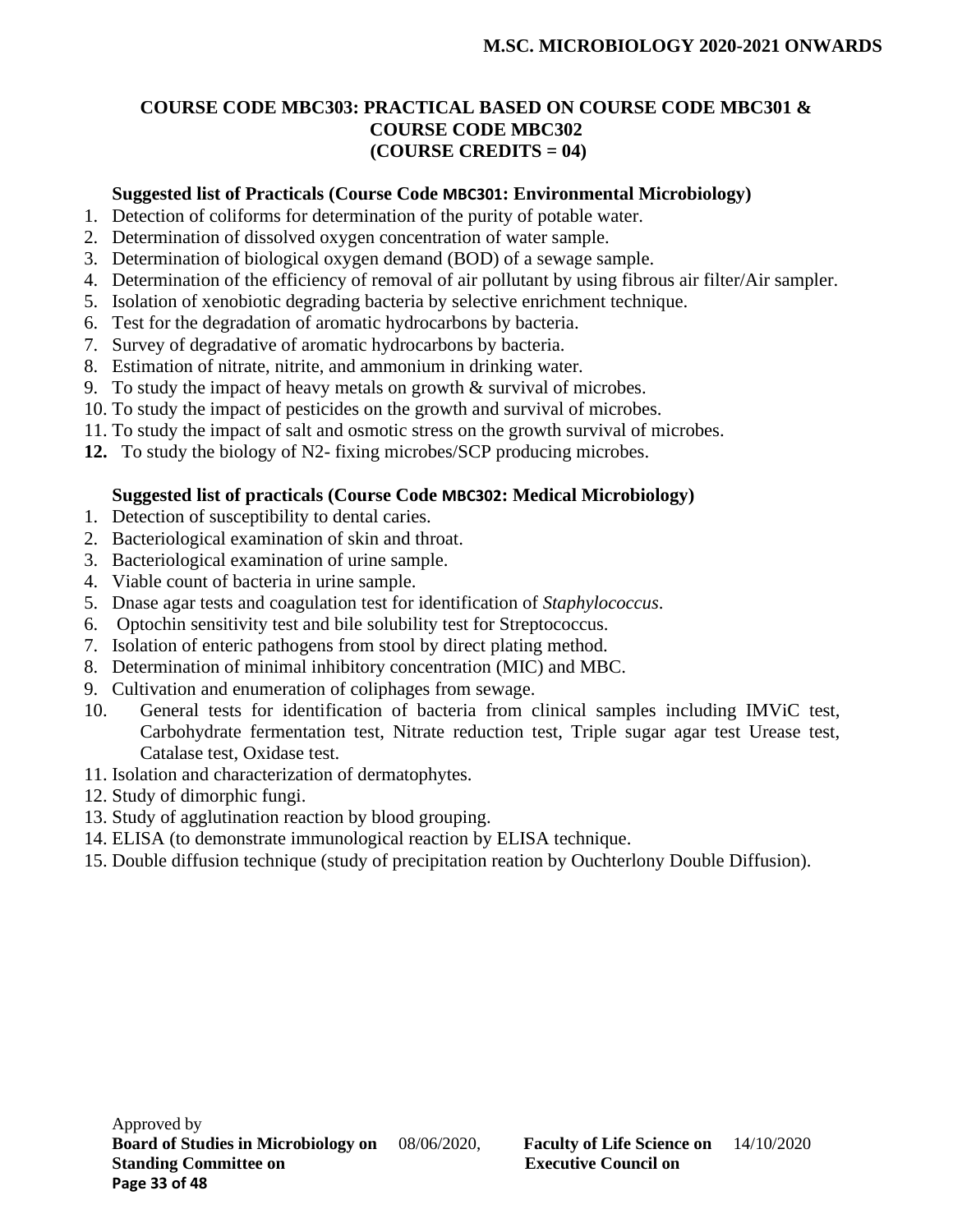## **M.SC. MICROBIOLOGY 2020-2021 ONWARDS**

# **COURSE CODE MBC304: PRACTICAL BASED ON COURSE CODE MBE301/ MBE302/ MBE303/ MBE304 (COURSE CREDITS = 04)**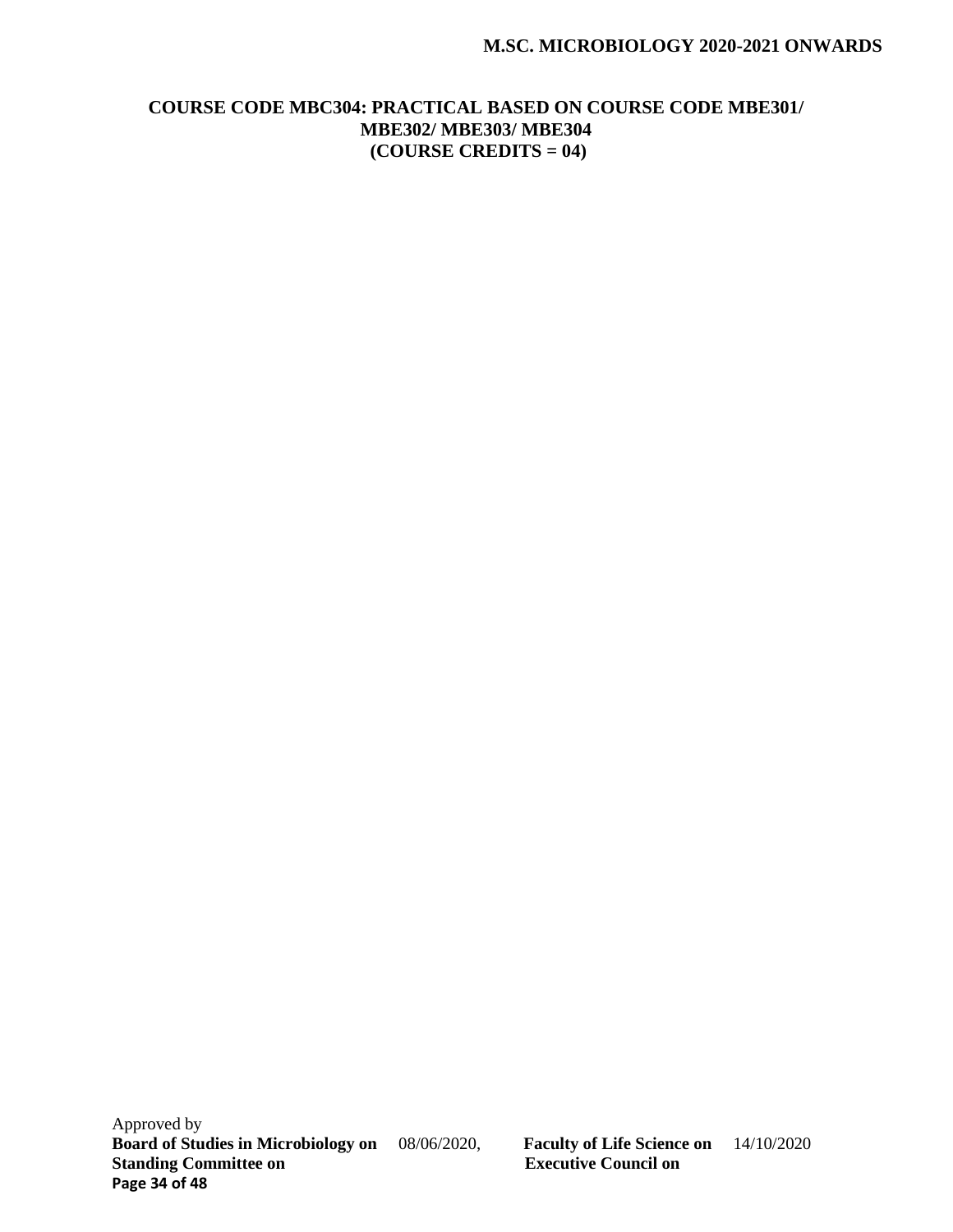# **THIRD SEMESTER COURSE CODE MBE301: ADVANCED MOLECULAR BIOLOGY (TOTAL CREDITS = 03)**

**Course Objectives :**This course combines special set of tutorials centered around research activities in molecular biology with practical exercises and/or laboratory placements. The content is designed to provide students with a perspective of how cutting edge molecular biology principles and techniques are applied to major research questions. This course will illustrate that cross disciplinary approaches are essential in modern research.

## **Course Learning Outcomes**

- To understand key principles of how cells work, including gene regulation, protein synthesis and signal transduction.
- To locate, analyse, evaluate and synthesise information from a wide variety of sources to understand the key principles of Molecular Biology.
- To read, interpret and discuss major contributions to Molecular Biology research published in scientific research literature.
- To develop effective, creative and innovative solutions, both independently and cooperatively, to current and future research problems in Molecular Biology.

### **UNIT I**

Recombinant DNA technology I: methods of creating recombinant DNA molecule, properties of restriction endonucleases and their mode of action, selection screening construction of DNA library.

#### **UNIT II**

Recombinant DNA Technology II: Use of cloned gene, sub-cloning; recombinant proteins production in bacteria, site-directed mutagenesis, RFLP, PCR, DNA-fingerprinting, antisense-RNA technology, chromosomal walking.

#### **UNIT III**

Hybridoma technology: monoclonal antibodies mycelium cell infusion selection of hybridomas, protoplast fusion and HAT-medium screening assay purification and application of monoclonal antibodies.

#### **UNIT IV**

Cell and tissue culture: micropropagation, somatic cell culture, somoclonal variations, somatic cell hybridization, protoplast isolation, protoplast fusion, protoplast culture, genetic transformation, various methods of gene transfer (all vector and methods), production of transgenic plant and animal; production of secondary metabolites, primary and transferred cell culture, differentiated cells in culture application.

#### **UNIT V**

Fermentation technology: continuous and batch type culture techniques, principle types of Fermenters, general design of fementors. Fermentation processes, brewing manufacture of antibiotics, production of single cell protein. Application of genetic and molecular biology procedures in strain improvement.

#### **Books recommended**

Approved by **Board of Studies in Microbiology on** 08/06/2020, **Faculty of Life Science on** 14/10/2020<br> **Standing Committee on Executive Council on Standing Committee on Page 35 of 48**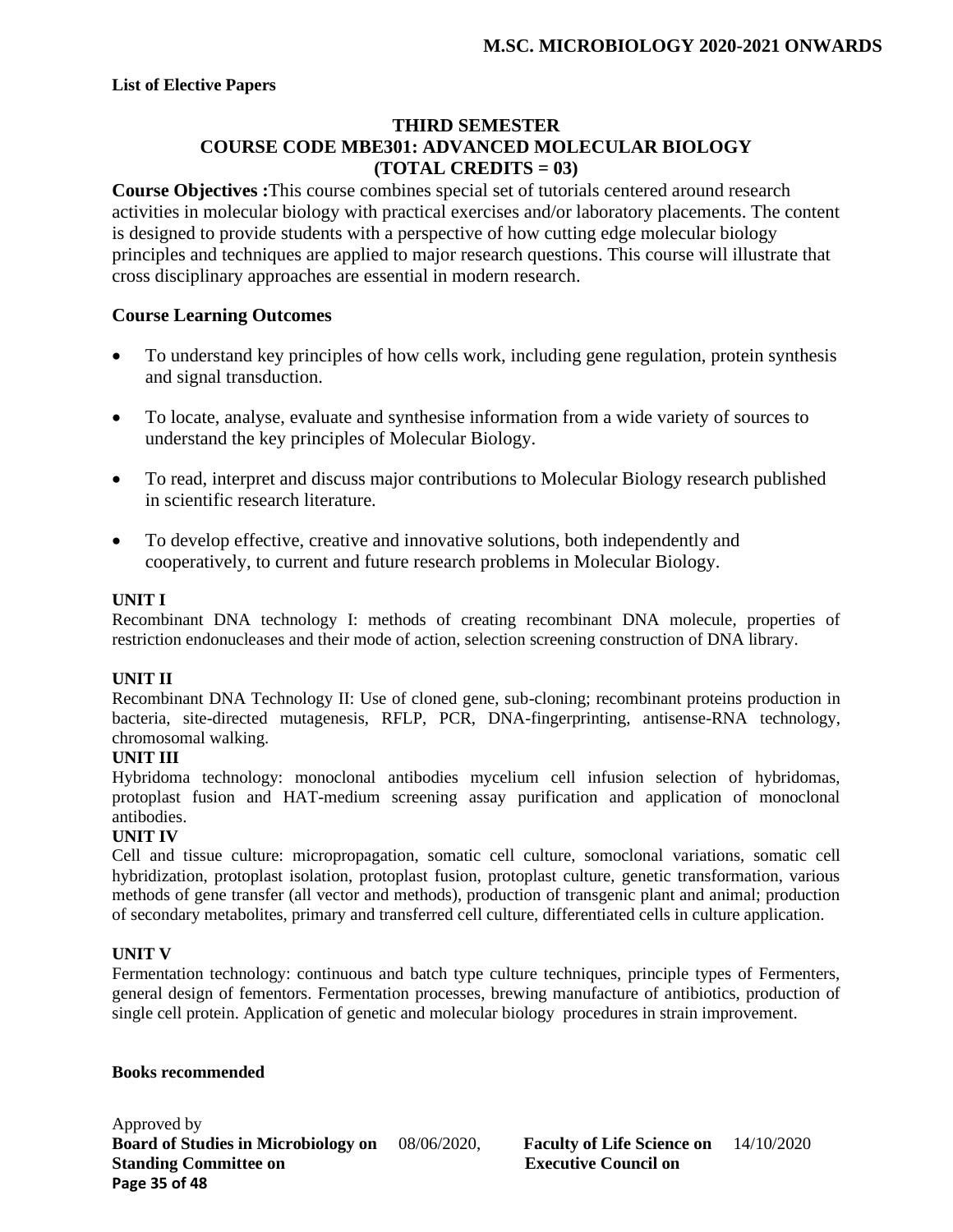- 1. Molecular cloning : A Laboratory Manual , J. Sambrook ; Fritsch and T. Maniatis Cold Spring Harbor Laboratory Press, New York, 2000.
- 2. Introduction to practical molecular biology P.D. Dabre, John Wiley & sons Ltd. N York 1988
- 3. Molecular Biology LabFax, T.A. Brown (Ed) Bios Scientific Publishers Ltd. Oxford, 1991
- 4. Molecular Biology of the Gene (4th edition ), J.D. Watson N.H. Hopkins, J.W. Roberts J.A. Steitz and A.M. Weiner, The Benjamin/ Cummlngs Publ Co. Inc. California, 1987.
- 5. Molecular Cell Biology (2nd Edition) J. Darnell, H. Lodish and D. Baltimore, Scientist American Books, Inc., USA, 1994.
- 6. Molecular Biology of the Cell (2nd Edition) B. Alberts, D. Bray, J. Lewis, M. Raff, K. Roberts, and J. D. Watson, Garland Publishing, Inc., New York, 1994.
- 7. Gene VI (6th Edition) Benjamin Lewin, Oxford University press, U.K., 1998.
- 8. Molecular Biology and biotechnology; a comprehensive desk reference, R.A. Meyers (Ed.) VCH Publishers, Inc, New York, 1995
- 9. Genomes, T.S. Brown

## **Suggested list of practicals (Course Code MBE301)**

- 1. To isolate genomic DNA from fungi by LETS methods.
- 2. To determine the quantity and quality of the isolated fungal DNA.
- 3. To determine the agarose gel electrophoresis of the isolated fungal DNA.
- 4. To isolate plasmid DNA from bacteria by quick method.
- 5. To purify the DNA from agarose gel.
- 6. To study the Thermal cycler.
- 7. To study the gel documentation system.

# **COURSE CODE MBE302**: **AGRICULTURAL MICROBIOLOGY (COURSE CREDIT: 3)**

**Course Objectives:** To make students aware about agricultural technique, crop diseases, soil health, composting, agriculture losses, pest management, green revolution and agricultural biotechnology.

## **Course Learning Outcomes**

- Describe role of microorganism in recycling soil nutrients, biodegradation of complex plant polymers, sustaining and improving plant growth through improving nutrient availability, production of plant growth promoting substances and inhibiting pathogens.
- Critically discuss the need for agricultural microbiology and explain their limitations.
- Clarify application of microorganisms in varied fields of agricultural microbiology like bioremediation, biofertilizers and waste water treatment.
- Analyse various aspects of  $N_2$  fixation, Phosphate solubilization, PGPR etc. Pre and post harvesting agricultural losses, management, formulation, mass production and applications.
- Green revolution, transgenic plant, gene protection technology, resistant verities, management of agricultural waste as food, feed and fuel.

# **COURSE CONTENTS**

## **UNIT – I**

History, scope and development of agricultural microbiology, rhizosphere and phyllosphere: concept, importance, factors affecting microbial diversity.

# **UNIT – II**

Soil health: crop residues, humus, mineralization, immobilization, soil-sickness, composting, vermicomposting, green manure. Effect of crop residues on plant growth; biodegradation of

Approved by **Board of Studies in Microbiology on** 08/06/2020, **Faculty of Life Science on** 14/10/2020 **Standing Committee on Executive Council on Page 36 of 48**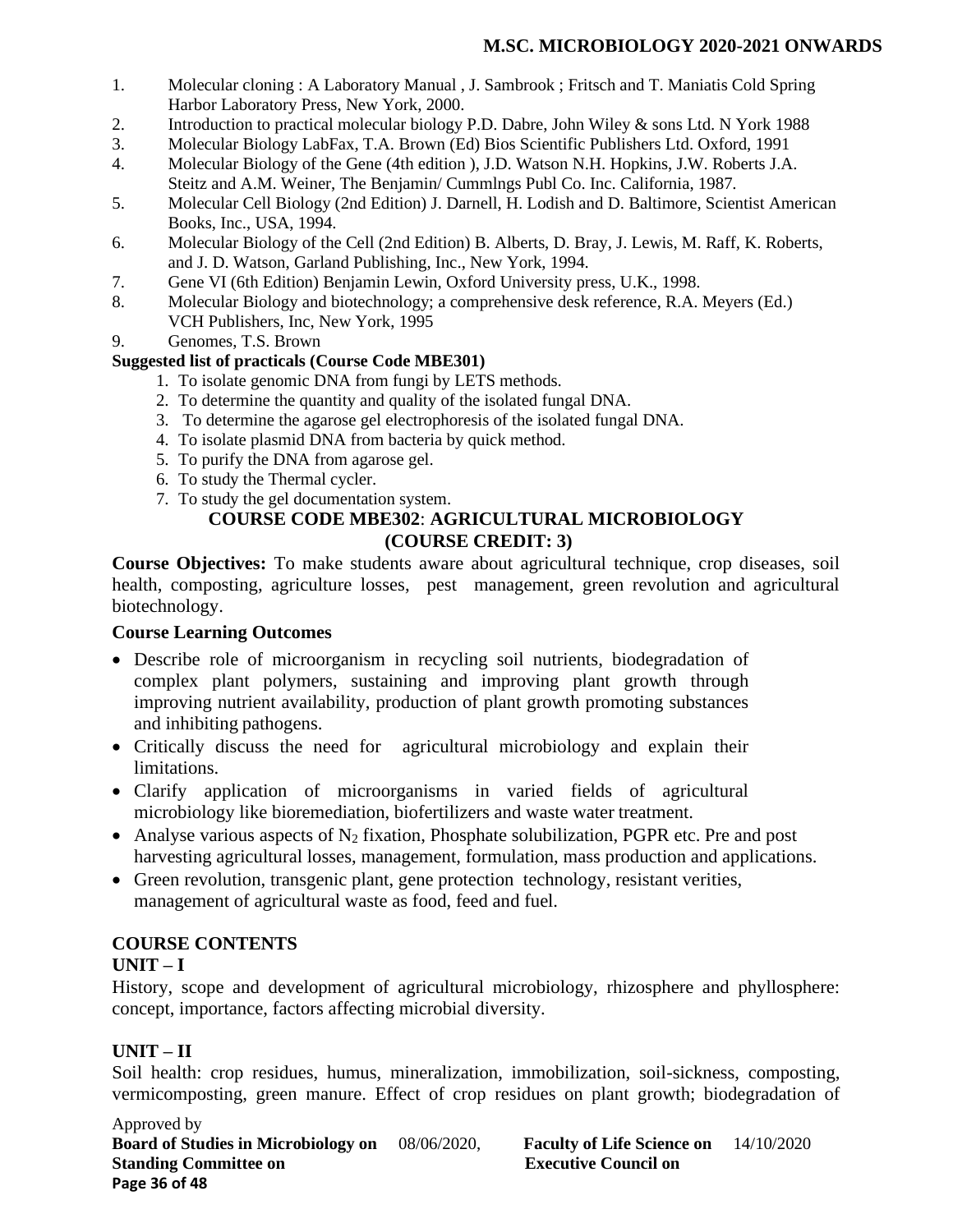## **M.SC. MICROBIOLOGY 2020-2021 ONWARDS**

pesticides and pollutants; biodegradation fate, bioavailability, acceleration, bioremediation. Biofertilizers: types, production, formulation and constraints.

# **UNIT – III**

General idea about major agricultural pests: Plant diseases- late blight potato. downy mildew of pea, stem gall of coriander, powdery mildew / rust / smut, rust of linseed, Ergot of bajara, Anthracnose of soybean, Tikka disease of groundnut, wilt of arhar, bacterial blight of paddy, citrus canker, leaf curl of papaya, little left of brinjal. Insects: gram, soybean. Weeds: parthenium, xanthium, waterhyacinth, cyperus, phalaris

# **UNIT – IV**

Post harvest losses of agricultural products: causes, problems and management recent trends in pest management: strategies, mass production, formulation and application technology, achievements, constraints

# **UNIT – V**

Biotechnology in agriculture: the new green revolution, transgenic crops, gene protection technology, frost control technology, resistant varieties. Bioconversion futurology: exploitation of agricultural wastes for food / feed and fuel.

## **List of Recommended Books**

- 1. Soil microbiology by Subba Rao
- 2. Soil and microbes by Waksman and Starkey.
- 3. Plant pathology by Mehrotra.
- 4. Alexander, M. Introduction to Soil Microbiology, 3rd Edition. Wiley Eastern Ltd., New Delhi
- 5. Microbiology by S.S. Purohit.

# **Suggested list of Practicals (Course Code MBE302: Agricultural Microbiology)**

- 1. Isolation and Enumeration of the microorganism from soil by serial dilution agar plate method.
- 2. Isolation of fungi from soil by warcup's method.
- 3. Isolation of azotobacter species from soil.
- 4. Isolation of microorganism from rhizosphere.
- 5. Isolation of microorganism from phyllosphere (phyloplane) by serial dilution, agar plate method or leaf impression method.
- 6. Plant diseases leaf curl of papaya, rust of wheat, citrus canker, red rot of sugarcane. Study of weeds- Parthenium, water hyacinth.

# **COURSE CODE MBE303: INDUSTRIAL & FOOD MICROBIOLOGY (TOTAL CREDITS =03)**

Approved by **Course Objectives**: The course will enable students to apply the learning of microbiology concepts toward the exploitation of microbial population for industrial and human benefits. The strategies for development of microbial strains, process optimization, large scale production and product recovery will be covered for industrially relevant microbial products and therapeutic proteins. The course aims to provide instruction in the general principles of food microbiology, the biology and epidemiology of food borne microorganisms of public health significance, including bacteria, yeasts, fungi, protozoa and viruses and Understand food spoilage

**Board of Studies in Microbiology on** 08/06/2020, **Faculty of Life Science on** 14/10/2020 **Standing Committee on Executive Council on Page 37 of 48**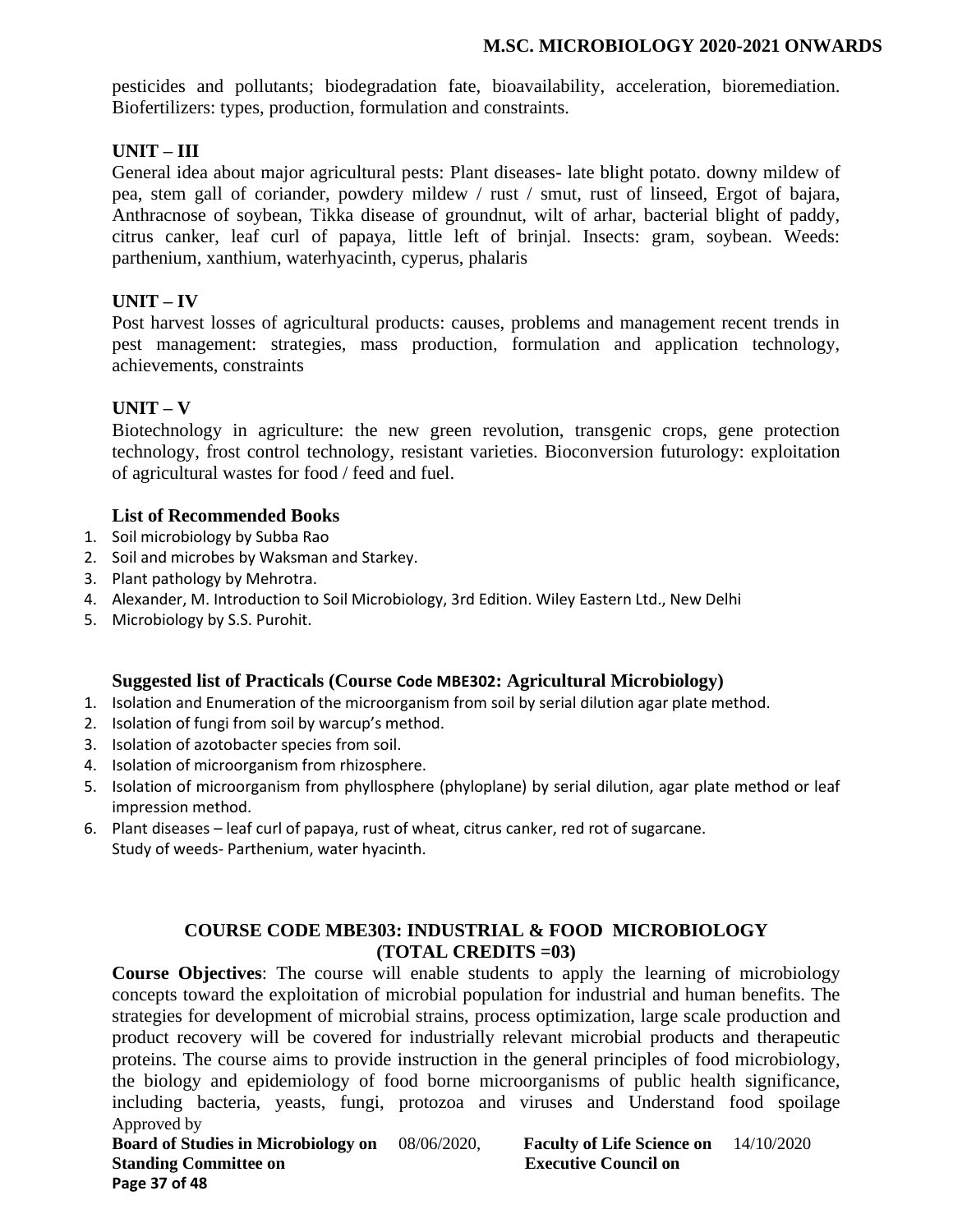microorganisms; the microbiology of food preservation and food commodities; fermented and microbial foods; principles and methods for the microbiological examination of foods; micro biological quality control, and quality schemes.

**Course Learning Outcomes:** Upon successful completion of the course, the student:

- Will have gained insight on industrially important microbes, recent developments in fermentation processes and various optimization strategies at fermenter level.
- Understands the concept of sterilization methods and principles of batch and continuous processes.
- Attains knowledge about designing of industrial strains and various media optimization strategies .
- Learns about the design, types of fermenters and various critical components of **bioreactors**
- Is able to describe control parameters, fluid rheology and process constraints in a large scale bioreactor
- Gets introduced to various strategies of product recovery from a fermentation broth . Acquires knowledge about various industrially relevant microbial products and their production process
- Understand the principles of microorganisms during various food-processing & preservation steps.
- Comprehend the interactions between microorganisms and the food environment, and factors influencing their growth and survival.
- Understand the significance and activities of microorganisms in food.
- Recognize the characteristics of food-borne, waterborne and spoilage microorganisms, and methods for their isolation, detection and identification.
- Analyze the importance of microbiological quality control programme's in food production.
- Discuss the microbiology of different types of food commodities
- Describe the rationale for the use of standard methods and procedures for the microbiological analysis of food

# **COURSE CONTENTS**

# **UNIT-I**

Biofermentation: designing and application, principles of biofermentation, monitoring and control of parameters (pH, oxygen, agitation, temperature, foam etc.), batch & continuous; production medium, raw materials, isolations; maintenance, preservation & improvement of industrial strains, computer control of fermentation processes.

# **UNIT-II**

Downstream processing: Filtration of fermentation broths, ultra-centrifugation, recovery of biological products by distillation, superficial fluid extraction.

# **UNIT-III**

Industrial production of solvents: Ethyl alcohol, citric and acetic acids; enzymes; amylases, proteases, cellulases; vitamins: vitamin B12, vitamin C, antibiotics (penicillin, streptomycin, tetracycline and griseofulvin). Microbes in petroleum industry (oil recovery); immobilized cells & enzymes.

# **UNIT-IV**

Microbiology of food: sources and types of microorganisms in food, food borne pathogens, microbiological examination of food, spoilage of food, food preservation, fermented foods, microbial proteins.

## **UNIT-V**

Dairy microbiology: sources and types of microorganisms in milk, microbial examination of

Approved by **Board of Studies in Microbiology on** 08/06/2020, **Faculty of Life Science on** 14/10/2020 **Standing Committee on Executive Council on Page 38 of 48**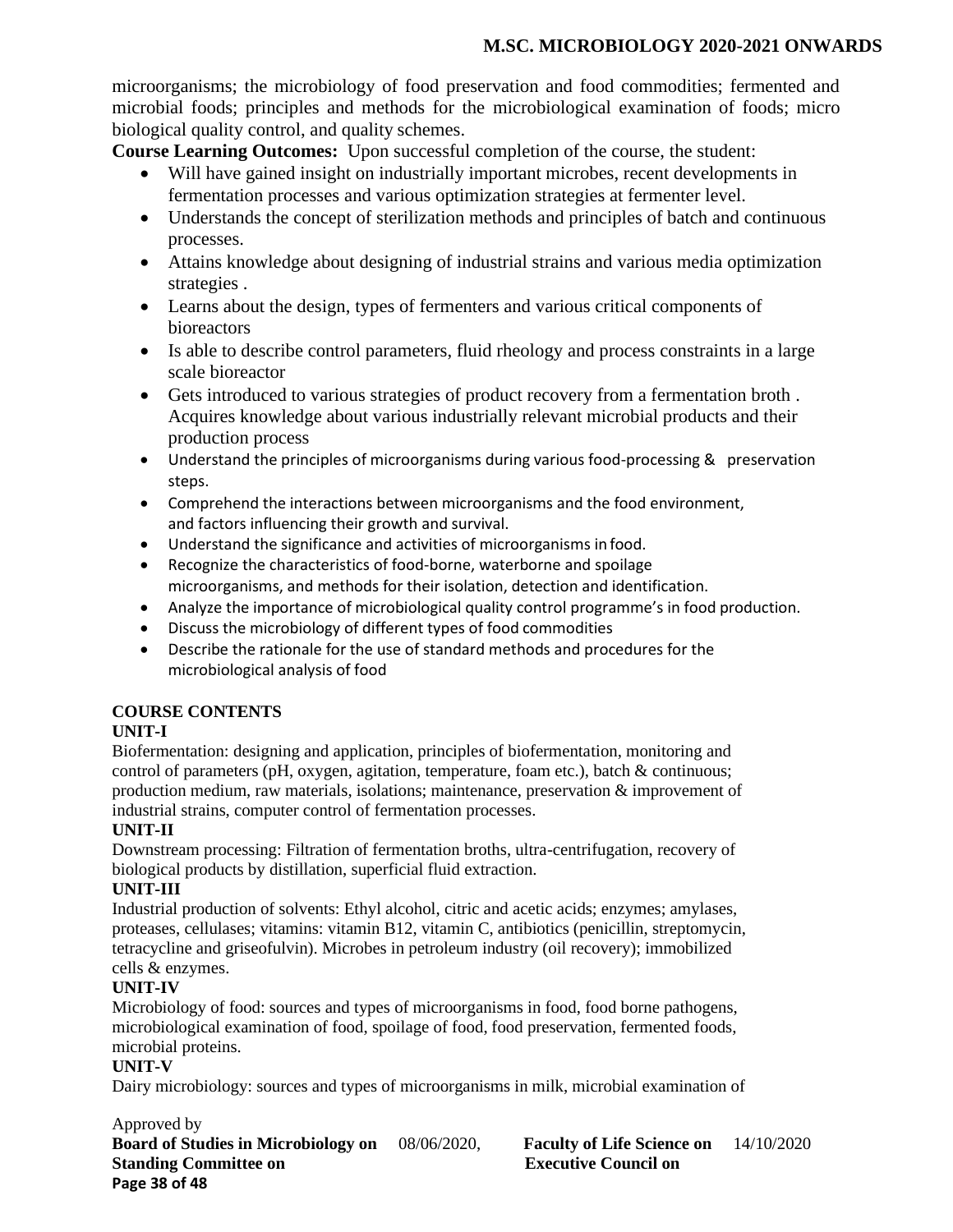milk, pasteurization and phosphatase test, sterilization of milk, grades of milk, dairy products, fermented milk, butter & cheese.

# **Recommended Books:**

1. Biochemical Engineering, Aiba, S., Humphrey, A.E. and Millis, N.F. Univ of Tokyo Press, Tokyo.

- 2. Biochemical Reactors, Atkinson, B: Pion Ltd. London.
- 3. Biochemical Engineering Fundamentals, Baily, J.E. and Ollis, D.F. McGraw-Hill Book Co. New York.
- 4. Bioprocess Technology: Fundamental and Application, KTH, Stockholm.
- 5. Process Engineering in Biotechnology, Jackson, A.T., Prentice Hall, Engelwood Cliffs.
- 6. Bioprocess Engineering: Basic Concepts, Shuler, M.L. and Kargi, F., Prentice Hall, Engelwood Cliffs.
- 7. Principles of Fermentation Technology, Stanbury, P.F. and Whitaker, A. Pergamon Press,

# Oxford.

- 8. Bioreaction Engineering principles, Nielson, J. and Billadsen, J. Plenum Press.
- 9. Chemical Engineering Problems is Biotechnology, Shuler, M.L. (Ed.) AICHE.
- 10. Biochemical Engineering, Lee, J.M. Prentice Hall Inc.
- 11. Bioprocess Engineering-kinetics, Mass Transport, Reactors and Gene Expression, Viet; W.F., John Wiley & Sons, Inc.

# **Suggested list of Practicals (**Course **Code MBE303**)

- 1. Isolation of micro-organism from canned food.
- 2. Isolation of bacteria and fungi from spoiled bread.
- 3. Quantitative test of milk by resazurin test.
- 4. Quantitative estimation of Amylase production.
- 5. Isolation of lipase producing bacteria from soil.
- **6.** Isolation of phosphate solubilizing/producing bacteria from soil**.**
- 7. Estimation of antibiotic property of bacteria.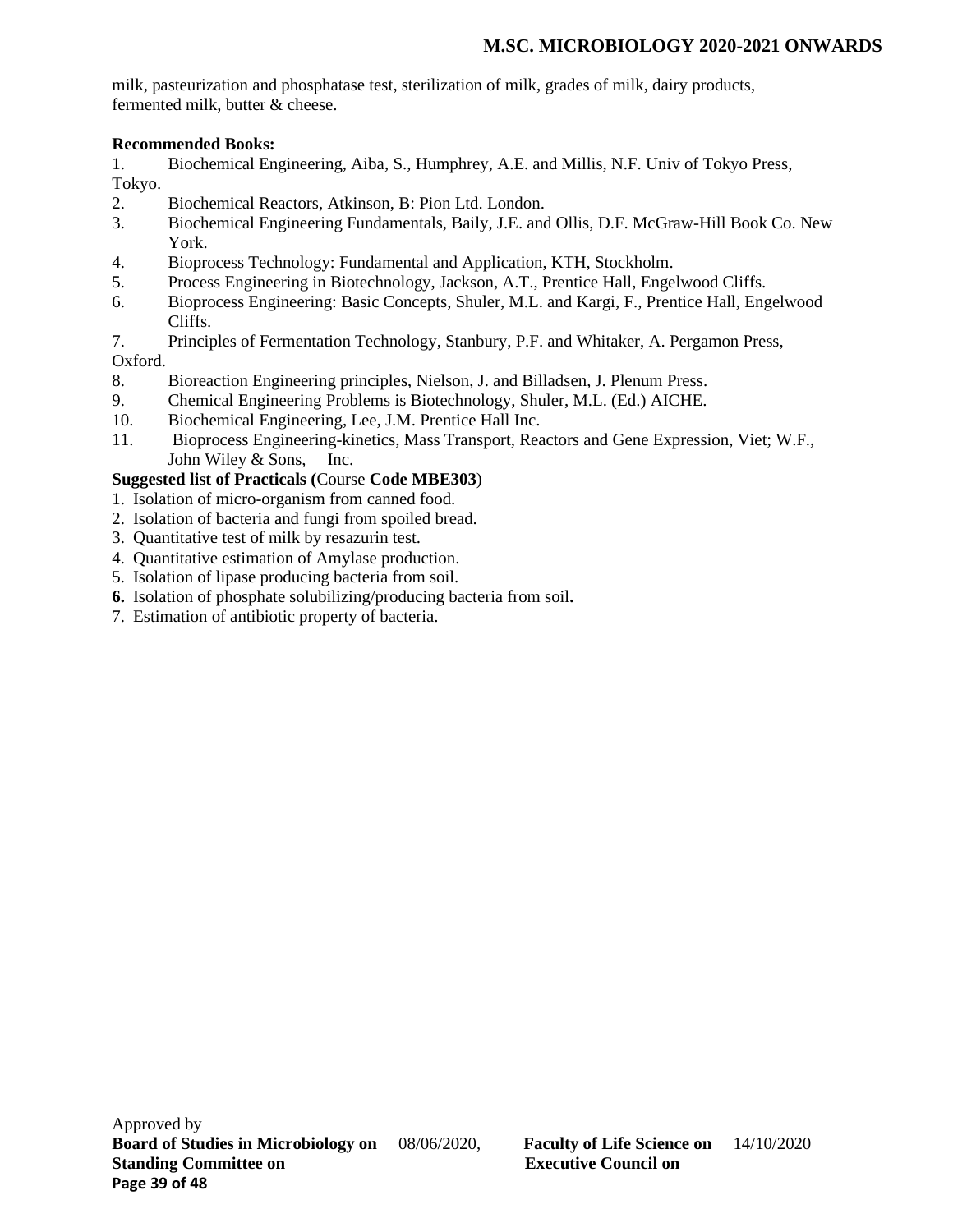# **M.SC. MICROBIOLOGY 2020-2021 ONWARDS**

# **COURSE CODE MBE304: BIOTECHNOLOGY (TOTAL CREDITS = 03)**

**Course Objectives:** The course will help students to understand various applications of microbes for the development of various products of agriculture, industrial and clinical application. The knowledge of recombinant technology, bioreactors and optimization strategies will be beneficial in development of production processes.

**Course Learning Outcomes**: Upon successful completion of the course, the student:

- Will learn about various industrially relevant microbial products and their production process, role of biotechnology in environment management.
- Acquires knowledge about strains development, selection of hyper producers, microbial products, metabolic engineering and various industrial relevant microbial products and their production process Learns about the designing of recombinant heterologous expression systems such as E. coli, yeast, mammalian and insect cells.
- Learns about sterilization at reactor scale and different types of sterilization strategies
- Attains knowledge about designing large scale industrial processes and types of cultivation strategies Understands the concept of recombinant biomolecules, therapeutic proteins, vaccines, antibodies, bio-pesticides, bio-fertilizers, and probiotics .
- Understands different types of regulatory approvals required for drug development and difference between biologics, biosimilars and biobetters

# **COURSE CONTENTS**

# **UNIT I**

Biotechnology an Overview, Definition, Perspective and scope of biotechnological processes and products, Biotechnology and Ethics, Introduction, Medical and chemical Biotechnology, Agriculture and Food, Energy and environment and human, Bioethics, Facing problem and finding solutions, Regulating the use of biotechnology, Patenting biotechnology inventions.

# **UNIT II**

Genetic Engineering and gene cloning, Introduction of genetic engineering procedure, restriction endonuclease, cloning vehicle, Vectors for animals and plants, Insertion of DNA molecule in to a vector, Direct transformation, Isolation and cloning, Transformation and growth of cells, Selection and screening of particular recombinants, Genomic library, sequencing of DNA, Gene identification and mapping, Analysis of expression of cloned genes, Polymerase chain reaction, Monoclonal Antibodies.

# **UNIT III**

Plant cell and tissue cultures, Culture techniques, Protoplast fusion, Direct gene transfer, Microinjections, Nuclear transplantation, Plastid and mitochondrial genes, production of secondary metabolites by immobilized plant cell, Development of disease resistant, herbicide resistant, Salt & drought resistant plant varieties, Microbial Toxins, Introduction, Toxins gene isolation, Genetic engineering of *B. thuringiensis* strains, *Baculovirus* as biocontrol agents.

# **UNIT IV**

Culturing microorganisms for the production of biomass, Production of microbial (Bacterial, Cyanobacterial and Fungal) products, Batch culture, Continuous culture, Fed-batch culture, Mass culture, Use of culture system for the production of microbial products, Production of cyanobacterial biomass for food, Feed and health care products, Improvement of microbial strains for industry, Agriculture, Immobilization of microbial cells and enzyme and its applications.

Approved by **Board of Studies in Microbiology on** 08/06/2020, **Faculty of Life Science on** 14/10/2020 **Standing Committee on Executive Council on Page 40 of 48**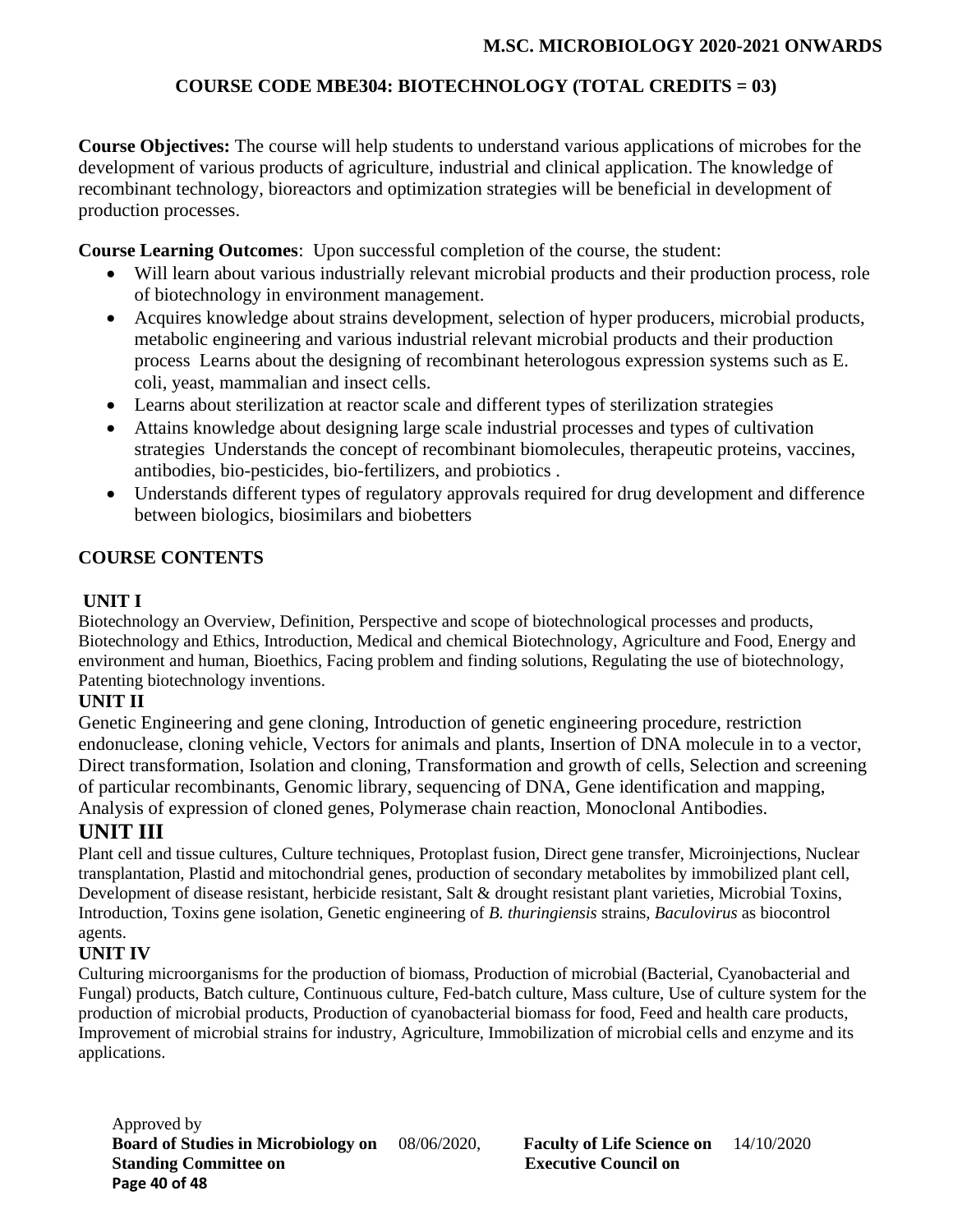# **M.SC. MICROBIOLOGY 2020-2021 ONWARDS**

# **UNIT V**

Strain improvement, bioreactor design, Reactor types, Application of immobilized cells and enzyme, improvement in bioreactor to control environment of process organism. use of microorganisms in pollution control, Waste treatment, Bioremediation, Biological removal of eutrophic nutrients, Heavy metals, Toxic chemicals (Herbicide, Insecticide and Fungicide and Other Toxicants) from waste water and industrial effluents, Utilization of waste water for the production of food and feed, Biodegradation, Bioleaching of metals, Application of microorganisms from environment

## **Books recommended**

- Haekett P. B., Fuchs J. A. and Mesing J. W. (1988) An Introduction to Recombinant DNA techniques – basic experiments in gene manipulation.
- Glck B. R. and Thompson J. E. (1993) Methods in Plant Molecular Biology and Biotechnology.
- Bjorn Kristiansen, (2012) Basic Biotechnology third Edition.

## **Suggested list of practical's (Course Code MBE304)**

1. Demonstration:-

PCR Spectrophotometer pH meter Centrifuge Photomicrographic Camera

- 2. To prepare the media for plant tissue culture.
- 3. Isolation of pathogenic fungi from infected plants/Disease plants (Leaf/ Stem/ root)
- 4. Identification of unknown microorganism from given plates.
- 5. Preparation of tissue culture media.

## **COURSE CODE MBS301: SKILL DEVELOPMENT MODULES 3 (TOTAL CREDITS = 02)**

# **ENTREPRENEURSHIP DEVELOPMENT PROGRAME AGENDA (Semester-3) TIME - 30 Hrs**

# **1. ORIENTATION PROGRAM FOR ENTREPRENEURSHIP**

- **2. WHAT IS ENTREPRENEURSHIP Definition of Entrepreneurship Be a Successful Entrepreneurship**
- **3. TYPE OF ENTREPRENEURSHIP Manufacturing Trading Service Provider**
- **4. NEED TO BE SUCCESSFUL ENTREPRENEURSHIP Knowledge - About work and Concern Information - About sources/ market/ Customer's Assets - About Technology, Place, Man power and money**

### **5. CHOOSING A BUSINESS - Micro Scale Unit Small Scale Unit**

Approved by **Board of Studies in Microbiology on** 08/06/2020, **Faculty of Life Science on** 14/10/2020 **Standing Committee on Executive Council on Page 41 of 48**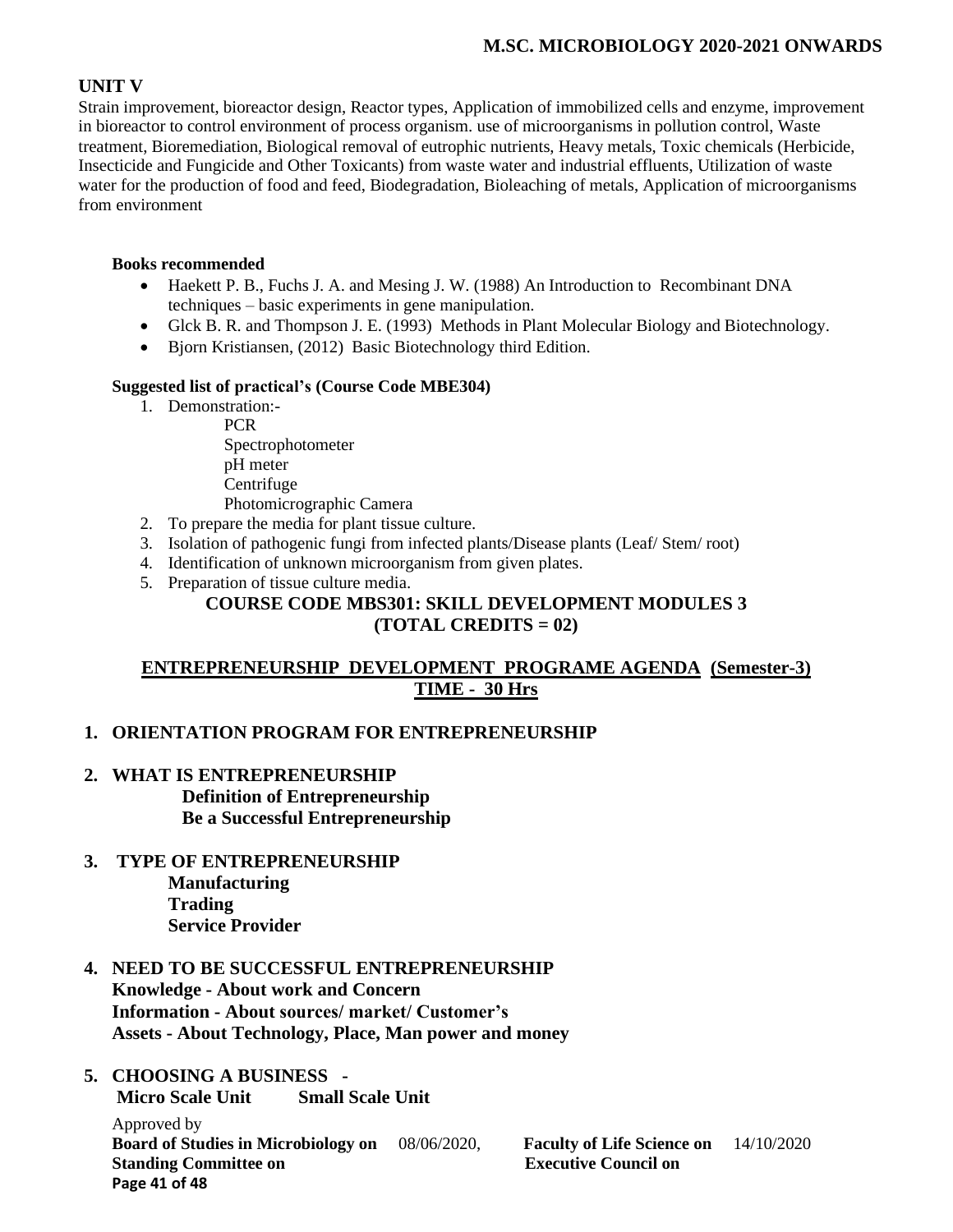**Large Scale Unit Mega Scale Unit** 

- **6. MARKETING and DISTRIBUTION Definition and Type of Marketing About Sales and Marketing Distribution channels**
- **7. PRODUCT DESIGNING / BRANDING / MERCHANDIZING Research and Development**
- **8. FINANCIAL FLUENCY, PLANNING AND LEGAL ASPECTS Taxation Rules and norms of the Govt. to run a business**
- **9. GOVERMENT SCHEMES AND ASSISTENCE About financial loan / Place/ Training / Subsidy.....etc**
- **10. INDUSTRY VISITS**